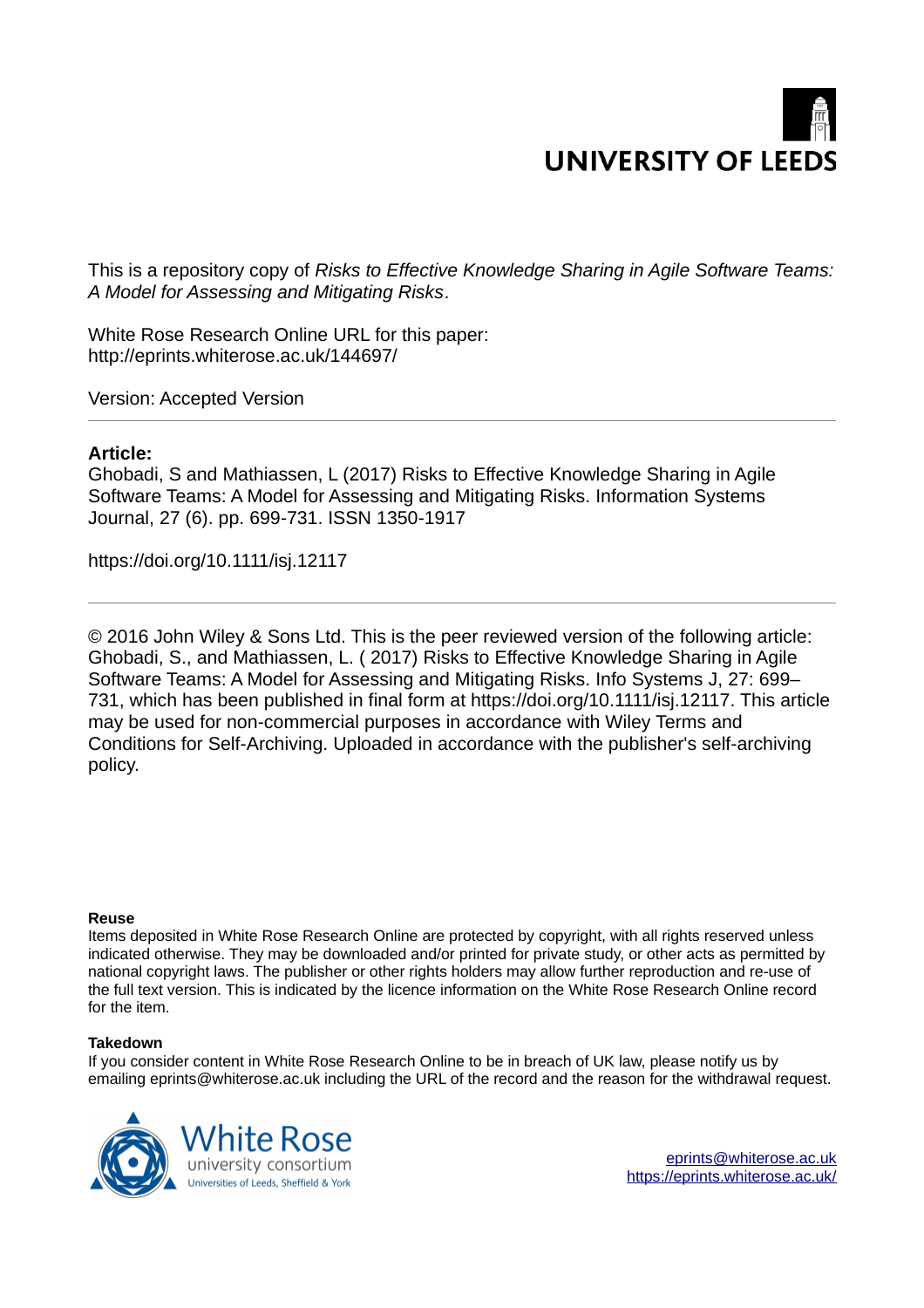## **A Model for Assessing and Mitigating Knowledge Sharing Risks in Agile Software Development**

Shahla Ghobadi, The University of Manchester Lars Mathiassen, Georgia State University

What happens is not as important as how you react to what happens. Ellen Glasgow

#### **Abstract**

We present an empirically-grounded and theoretically-informed model for the assessment and mitigation of risks to effective knowledge sharing in agile development. The model is anchored in empirical insights from four agile projects across two software companies and in extant research on risk-strategy analysis and knowledge sharing in software development. We develop the model as part of the long-standing tradition of presenting risk management models dedicated to specific issues in software development and confirm its practical usefulness in one of the software companies studied. The model offers concepts and processes to assess a project's knowledge sharing risk profile and articulate an overall resolution strategy plan to mitigate the risks. The results highlight how different knowledge sharing risk management profiles can lead to different project performance outcomes. We conclude with a discussion of research opportunities that the results offer software development scholarship.

Keywords: Agile, software development, knowledge sharing, knowledge management, risk management, qualitative research, grounded theory

#### **Introduction**

The use of agile practices such as eXtreme programming and scrum improves team agility and helps address process inefficiencies common in plan-driven software development [\(Holmström et al., 2006,](#page-27-0) [McAvoy et al.,](#page-27-1)  [2012,](#page-27-1) [Highsmith, 2009\)](#page-27-2). A fundamental concept in agile development is effective sharing of high-quality information, know-how, ideas, suggestions, skills, and expertise among individuals [\(Ghobadi & D'Ambra,](#page-27-3)  [2013\)](#page-27-3). For example, scrum requires user representatives, product owners, developers and managers to engage in iterative cycles, address development challenges, and explore product opportunities [\(Nerur &](#page-28-0)  [Balijepally, 2007,](#page-28-0) [Carmel et al., 2010,](#page-26-0) [Chakraborty & Sarker, 2010\)](#page-26-1). Several barriers may, however, pose risks to effective knowledge sharing in agile development [\(Ghobadi & Mathiassen, 2015\)](#page-27-4). Some examples include diverse working and discipline-related backgrounds among team members [\(Corvera Charaf et al.,](#page-26-2)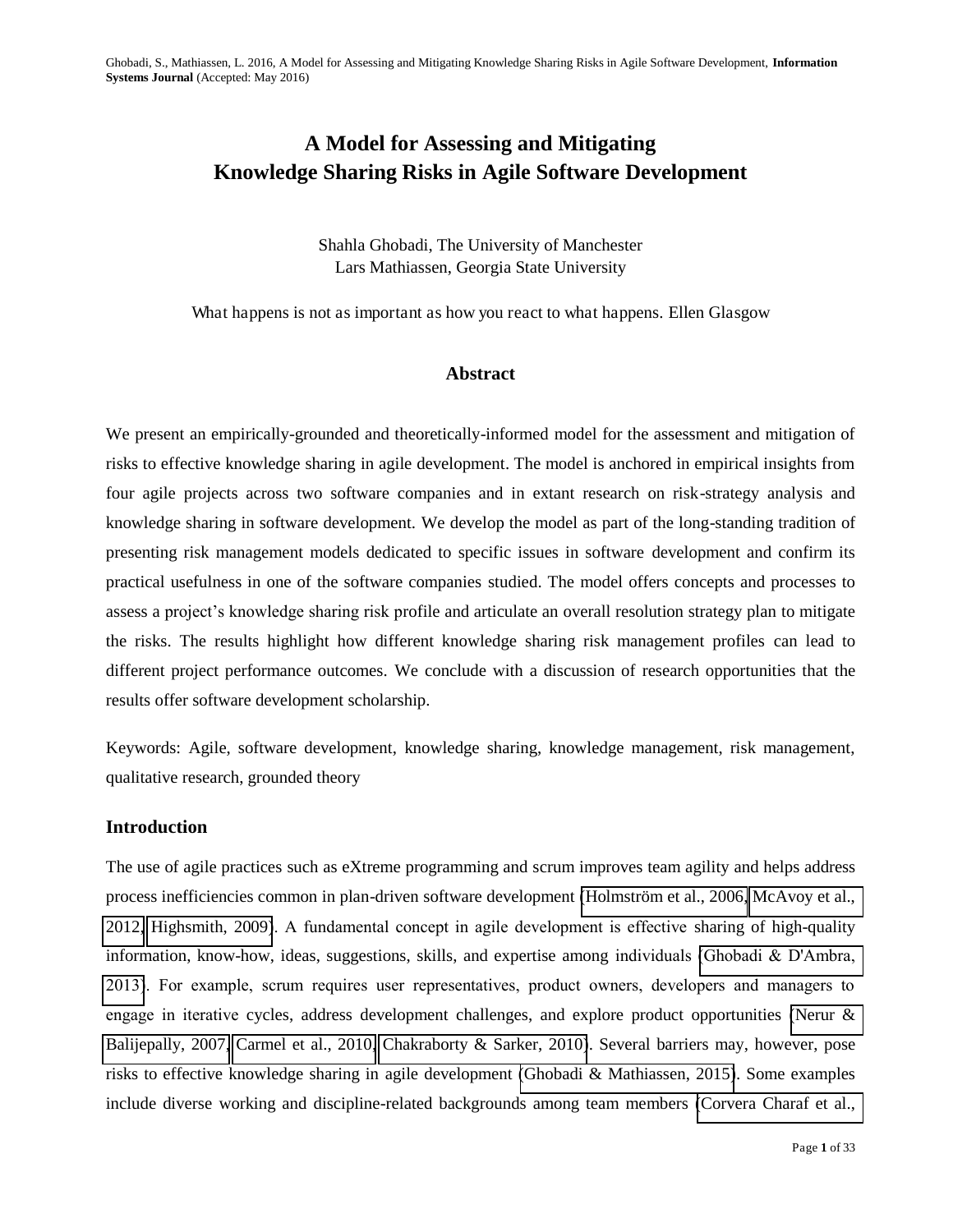[2012\)](#page-26-2), different time zones and physical distance between team members [\(Conboy et al., 2010,](#page-26-3) [Dorairaj et](#page-27-5)  [al., 2012,](#page-27-5) [Gupta & Bajwa, 2012\)](#page-27-6), and insufficient planning and documentation [\(Karlsen et al., 2011,](#page-27-7) [Conboy](#page-26-4)  [& Morgan, 2011\)](#page-26-4). Inevitable knowledge sharing barriers prompt calls to pay closer attention to understanding the risks they pose to software practices and in turn to develop strategies that help mitigate those risks. Although the extant literature recognizes these barriers [\(Ghobadi & Mathiassen, 2015\)](#page-27-4), there is limited knowledge and no comprehensive approach on how agile development teams can manage these risks. This lack of research can be attributed to existing views that link 'formalized management approaches' to going against the agile philosophy of 'people over processes' and to stifling the positive benefits of risk taking behaviors [\(Dalcher, 2002\)](#page-26-5). More recently, however, research has proclaimed the importance of seeking a balanced view in which the strengths of both agile and plan-driven approaches are leveraged [\(Boehm & Turner, 2003\)](#page-26-6). A well-respected plan-driven approach is to adopt risk management to assess and mitigate risks related to software development [\(Boehm & Turner, 2003,](#page-26-6) [Boehm, 1991\)](#page-26-7). Risk management is also helpful for creating shared mental models across stakeholders and for supporting collective decision making [\(Lyytinen et al., 1998\)](#page-27-8). Hence, based on a risk management approach this study concentrates on the following research question: how can agile development teams systematically assess and mitigate risks to effective knowledge sharing?

We use the term *'agile development teams'* to refer to contemporary software teams that actively use agile practices in their development efforts. We then define 'risks to effective knowledge sharing' as barriers that (with some likelihood) may adversely affect (with some loss) effective knowledge sharing in agile development. In addressing the research question, we rely on a grounded theory approach [\(Glaser & Strauss,](#page-27-9)  [1977\)](#page-27-9). Specifically, we complement empirical data collected from four agile projects with (i) key findings within the agile literature [\(Conboy et al., 2010,](#page-26-3) [Vidgen & Wang, 2009,](#page-28-1) [McAvoy et al., 2012,](#page-27-1) [Ramesh et al.,](#page-28-2)  [2010,](#page-28-2) [Conboy & Morgan, 2011,](#page-26-4) [Ghobadi & Mathiassen, 2015\)](#page-27-4), and (ii) insights from risk management research [\(Davis, 1982,](#page-26-8) [Persson et al., 2009,](#page-28-3) [Iversen et al., 2004\)](#page-27-10). The result is an empirically-grounded and theoretically-informed model for assessing and mitigating risks to effective knowledge sharing in agile development. This study presents three theoretical contributions.

First, our risk management model synthesizes a generic list of 37 risk items and 31 resolution actions. This list covers an extensive set of knowledge sharing risks and resolutions that are not integrated in existing software risk management frameworks [\(Persson et al., 2009,](#page-28-3) [Davis, 1982\)](#page-26-8). The model contributes categories, concepts, and processes that are helpful to both qualitative and quantitative research studying communication-related issues in software contexts. Second, our model offers a systematic approach to risk management in agile software development. Specifically, it contributes to the long-standing tradition of developing risk management models in software development [\(Boehm, 1991,](#page-26-7) [Barki et al., 1993,](#page-26-9) [Baskerville](#page-26-10)  [& Stage, 1996\)](#page-26-10) with heuristics to assess risks to effective knowledge sharing, to identify and prioritize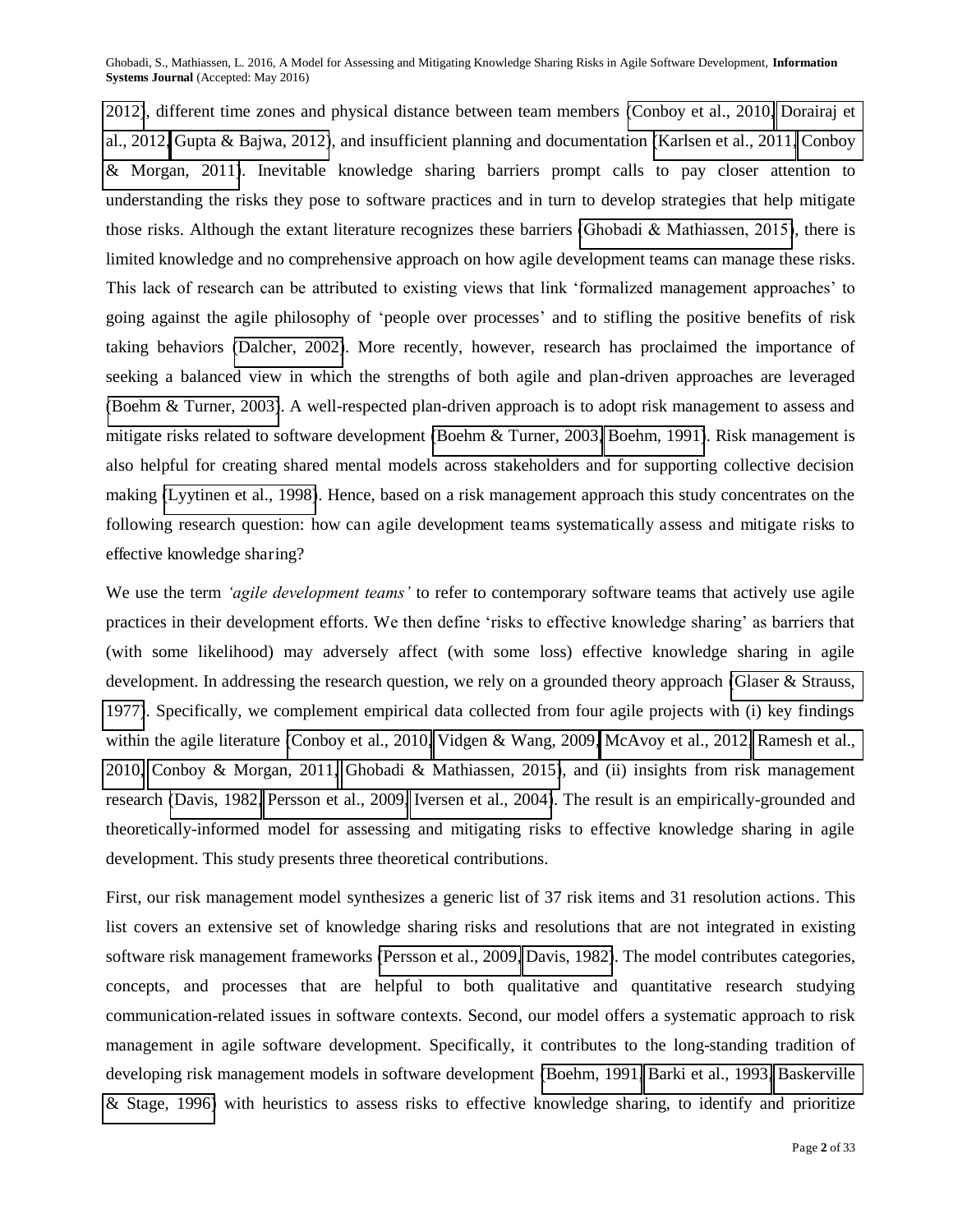resolution actions to mitigate them, and to articulate an overall resolution strategy plan. Third, our results suggest the high performing projects, more than the low performing ones, tended to address risks more effectively by taking bolder initiatives and applying more resolution actions relative to existing risks. This finding concurs with prior software development research (Barki et al., 2001), suggesting that different project risk management profiles can lead to different project performance outcomes.

The remainder of the article is organized as follows. We begin by detailing theoretical background and research methodology, including data collection and analysis procedures. We explicate research findings for each development project followed by complementing the cross-case analysis with the extant literature. Next, we present the proposed model and the results of its practical evaluation. We conclude by discussing implications for theory and practice and outlining avenues for future research.

#### **Theoretical Background**

Researchers have long studied the intensive, collaborative, and knowledge-intensive processes through which software emerges [\(Ghobadi, 2015\)](#page-27-11). We, therefore, know several barriers, such as diverse social identities, cross-functionality of team members, coordination challenges across distributed sites and motivational factors that may complicate knowledge sharing in software teams. New software trends revolving around agile development have generated renewed interest in this area as well [\(Dybå & Dingsøyr,](#page-27-12)  [2008\)](#page-27-12). Specifically, agile practices are based on principles that focus on welcoming change, working software, and continuous introspection [\(Williams, 2012\)](#page-28-4). Agile practices are set to improve communication and knowledge sharing in software contexts. For example, postmortem reviews encourage team members to share and learn from good and bad project experiences [\(Dingsøyr & Hanssen, 2003\)](#page-26-11). Another example is pair programming that helps foster sharing of embedded knowledge [\(Bellini et al., 2005,](#page-26-12) [Ghobadi et al.,](#page-27-13)  [2015\)](#page-27-13). Implementing agile practices may, however, pose unintended risks to knowledge sharing, putting agile teams at the risk of losing requisite capabilities. For example, frequent releases are recommended to facilitate knowledge sharing across stakeholders [\(Lippert et al., 2003\)](#page-27-14). However, over-communication between the team and customers exposes software teams to the risk of losing agility [\(Vidgen & Wang,](#page-28-1)  [2009\)](#page-28-1). Also, including customer representatives at sprint planning sessions helps streamline communication with the client and facilitate organic change [\(Karlsen et al., 2011\)](#page-27-7). However, this practice can reduce the available time for sharing ideas outside the team [\(Conboy & Morgan, 2011\)](#page-26-4). In addition, customer representatives may generate major reworks for software teams and make it difficult to commit enough time to knowledge sharing at later stages of development [\(Batra, 2009\)](#page-26-13).

In summary, agile development teams should pay special attention to identify barriers to effective knowledge sharing and to mitigate the risks they pose to development contexts. There is, however, limited knowledge and no comprehensive approach on how agile development teams can manage knowledge sharing risks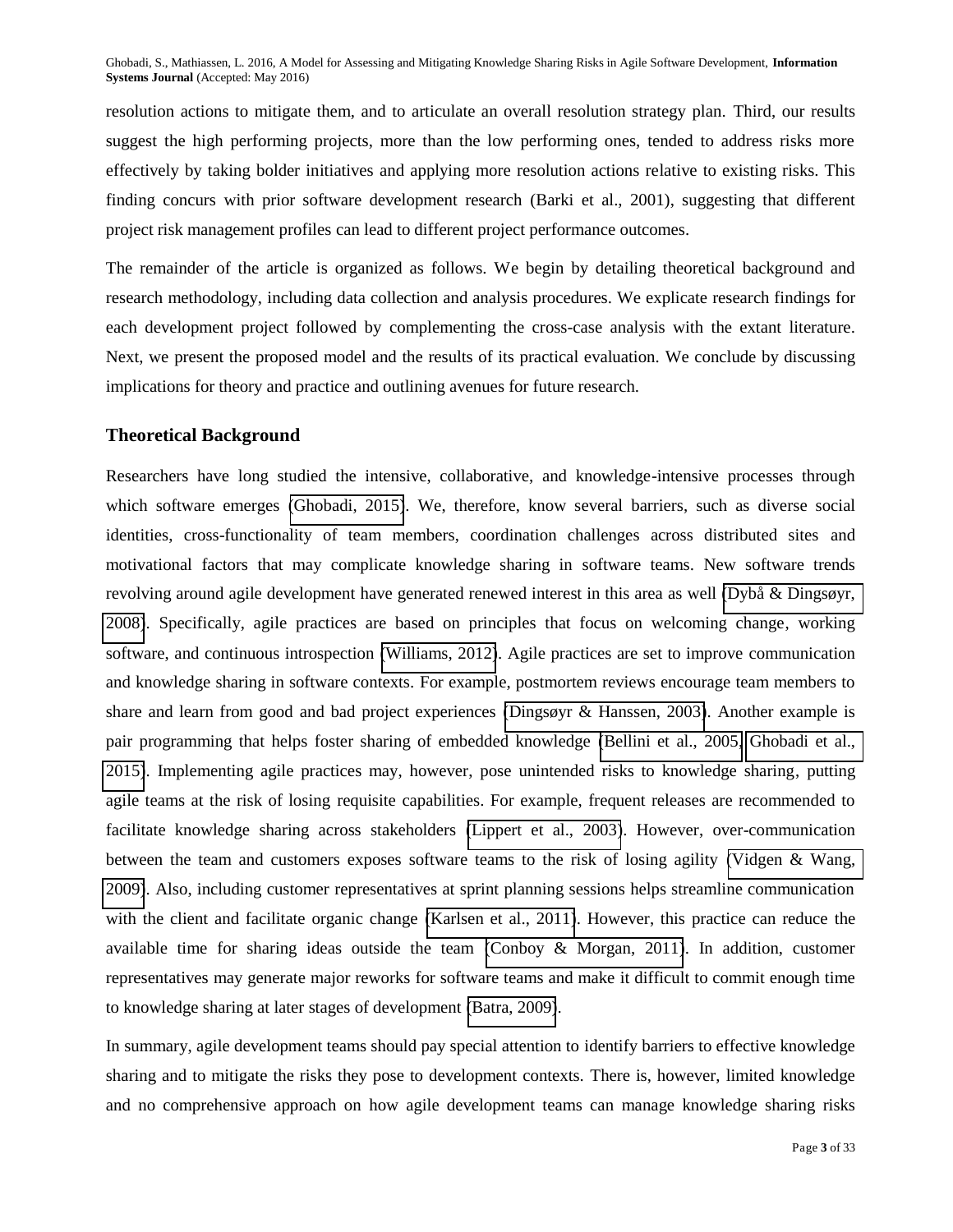[\(Ghobadi & Mathiassen, 2015\)](#page-27-4). Traditionally, risk management approaches are used to identify and assess software development risks [\(Lyytinen et al., 1998,](#page-27-8) [Mcfarlan, 1981\)](#page-27-15). These approaches encapsulate the key elements of risks (risky incidents), resolution actions (possibly relevant actions), and heuristics (guidelines for assessing risks and linking them to appropriate resolution actions). As an example, risk-strategy analysis models offer a stepwise process that links 'detailed analysis of risks' to 'an overall risk management strategy' [\(Persson et al., 2009,](#page-28-3) [Iversen et al., 2004,](#page-27-10) [Davis, 1982\)](#page-26-8); The underlying idea of these models is consistent with our interest in developing a detailed approach to identifying knowledge sharing barriers and mitigating the risks they may pose to development practices.

Extant literature has developed risk management models targeting several aspects of software development such as implementation risks [\(Lyytinen, 1987\)](#page-27-16), project portfolio risks [\(Earl, 1987\)](#page-27-17), requirement management risks [\(Ramesh et al., 2010,](#page-28-2) [Davis, 1982\)](#page-26-8), distributed development risks [\(Persson et al., 2009\)](#page-28-3), and prototype development risks [\(Baskerville & Stage, 1996\)](#page-26-10). Despite their diversity, the majority of these studies only offer ad-hoc assessment of risks and possible resolution actions. There are scarce examples that offer systematically-developed list of risks and resolution actions [\(Iversen et al., 2004\)](#page-27-10). In addition, there are no models for managing 'knowledge sharing risks' in software projects. Addressing these gaps, our study develops an intellectual tool and theoretical implications that help understand and manage the complex knowledge sharing risks in agile development contexts.

#### **Research Method**

The grounded theory approach is well-suited to building theoretical insights in an area where limited understanding exists and where we can respond flexibly to new empirical discoveries [\(Eisenhardt, 1989\)](#page-27-18). We use this approach in the following manner. First, we conduct a multisite case study to invoke new insights for the assessment and mitigation of risks to effective knowledge sharing in agile development [\(Glaser &](#page-27-9)  [Strauss, 1977,](#page-27-9) [Eisenhardt, 1989\)](#page-27-18). Second, we complement the grounded understanding with insights from the extant literature. Third, we refine the resulting model by examining its practical usefulness in one software company. The following sections describe data collection and analysis processes.

#### **Data Collection**

This study is part of a larger research project on knowledge sharing in agile development [\(Ghobadi &](#page-27-4)  [Mathiassen, 2015\)](#page-27-4). Therefore, we rely on an overlapping yet expanded set of data compared to our earlier study on knowledge sharing in agile teams. We collected empirical data through several sessions of iterative and semi-structured interviews over twelve months across two medium-size software companies. The companies, referred to as Alpha and Beta, are based in Australia (~100 employees each). They are leading companies in building software for financial companies, climate change centers, and biomedical institutions.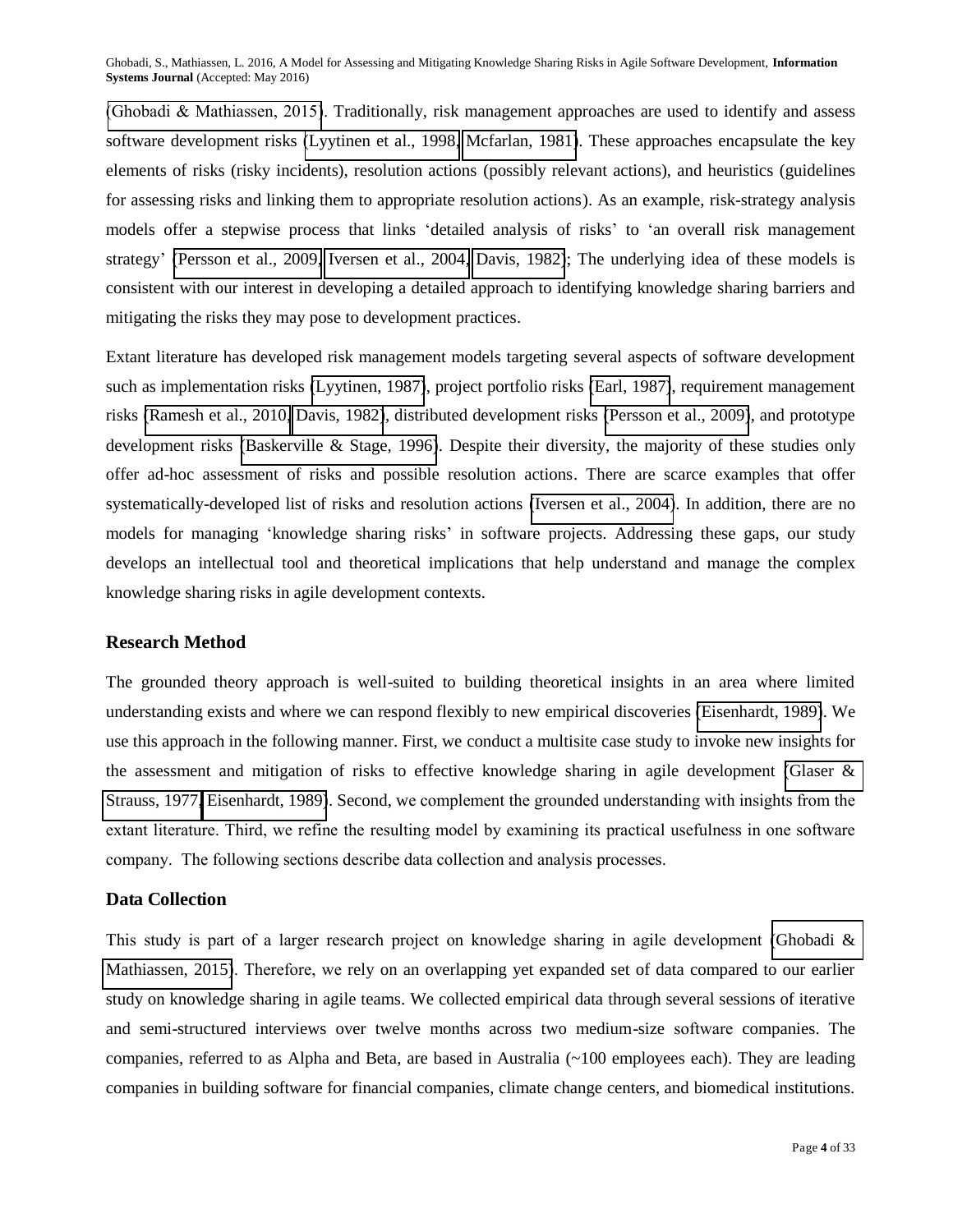The key theme of their work is developing software that allows capturing, storing, sharing, and analyzing data. Alpha and Beta characterize their development approach by advocating 'user stories', 'product backlog', 'working software', and 'responsiveness to change'. In their website and contracts' documents, they highlight agile practices such as 'sprint planning', 'stand-up meetings', and 'pair programming'. In fact, the companies emphasize using agile practices to remain relevant in the software industry and to increase agility in their work. Besides, they take pride in not being 'textbook' agile, but rather having expertise in adapting agile practices to remain flexible and agile in practice. Differences between documented agile practices and their practical use are quite common [\(Vidgen & Wang, 2009,](#page-28-1) [Fitzgerald et al., 2000,](#page-27-19) [Fitzgerald](#page-27-20)  [et al., 2002\)](#page-27-20). For example, if the client cannot provide on-site customer representatives as required in pure agile contexts, the companies find a way to establish an effective distributed team and work closely with customers.

We consulted the development manager of each company to provide entry for conducting the fieldwork. The development managers helped recruit eight interviewees from two recent agile projects that were completed within the last three months. We sought advice from development managers for two reasons. First, they hold a comprehensive overview of projects, their performance, and the individuals working on them. Second, this approach enables immediate legitimacy and credibility to the research, which helped significantly during the interview sessions. We interviewed individuals holding the four roles of 'project manager', 'developer', 'tester', and 'user representative'. We based the selection of these roles on prior research on key roles in software development [\(Newman & Robey, 1992,](#page-28-5) [Barki & Hartwick, 2001\)](#page-26-14) as well as key roles in medium to large agile teams [\(Sutherland, 2005\)](#page-28-6). In addition, the four roles are fundamental in Alpha and Beta's agile practices. Specifically, (i) project owners take ownership of the product (they are labeled as project managers in this study), (ii) developers produce code, (iii) quality assurance engineers (QA) test the product, (iv) client representatives serve as end user representatives, and at times user interface or user experience designers conduct user experience design. Further information on the key roles is provided in our earlier study [\(Ghobadi & Mathiassen, 2015\)](#page-27-4).

We asked the development manager of each company to select one high performing and one low performing project. The polar sampling approach [\(Eisenhardt & Graebner, 2007\)](#page-27-21) helped generate additional insights related to different patterns of risks, resolution actions, and project outcomes. During data collection, developers, project managers, tester and user representatives expressed similar views on the performance of the selected projects. Table 1 presents the demographics of the four projects. An official email from each development manager introduced the research project to the relevant staff. The official emails highlighted the academic focus of the research, and the interviewees were ensured confidentiality. The sixteen in-depth interview sessions, lasting between 45 minutes and an hour, were taped and transcribed. We first asked about barriers that pose risks to effective knowledge sharing practices. Appendix 1 provides the interview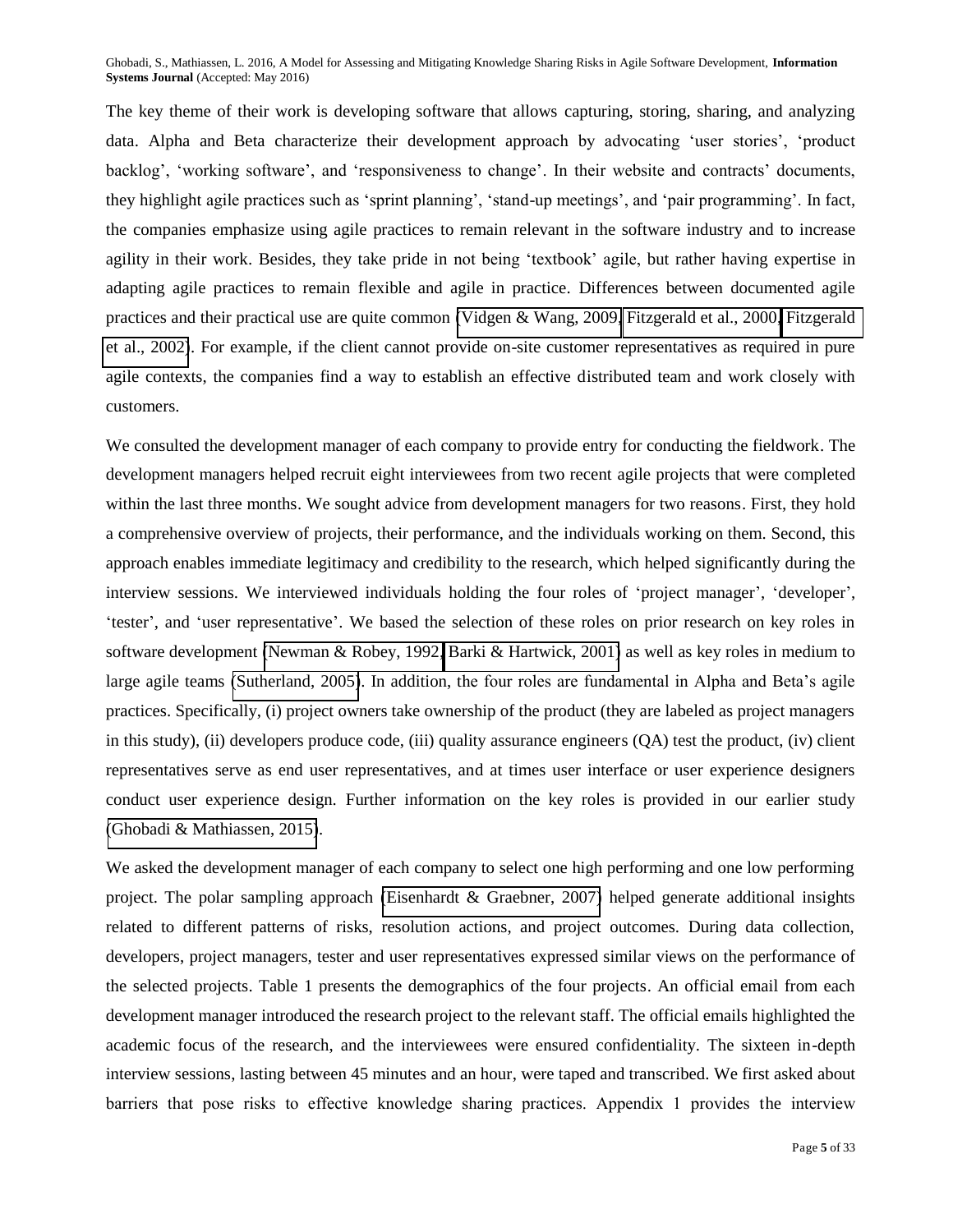questions for identifying risks and further explanations are provided in our earlier work [\(Ghobadi &](#page-27-4)  [Mathiassen, 2015\)](#page-27-4). We then adopted a flexible and open style of conversation to identify resolution actions. The researcher asked the initial questions of 'please elaborate how this barrier inhibited *effective knowledge sharing*' and *'which steps were taken to deal with it?'* The following questions varied depending on the interviewees' responses and their ability to elaborate on the subject. For example, the researcher asked: '*how effective was this action'* and *'why did the team not take an action?'* As a final check, questions pointing into specific risks and resolution actions afforded interviewees a closing opportunity to report any item that might have been missed or required further explanation. When interviewees revealed opposing views, further investigation such as informal follow-up interviews helped explore differing perspectives and arrive at a richer understanding. Following an initial data analysis, follow-up interviews resolved ambiguities and validated interpretive accuracy and credibility (Guba & Lincoln, 1985). For instance, there were cases in which a risk and a related resolution action were mentioned, yet we needed to confirm the use of that specific resolution action for addressing the related risk. A total of 36 interviews helped develop a detailed understanding of the 'risks' and 'implemented resolution actions' in the four studied agile projects.

| <b>Table 1. Project Characteristics</b> |                                                                                 |                                            |                                            |                                         |  |
|-----------------------------------------|---------------------------------------------------------------------------------|--------------------------------------------|--------------------------------------------|-----------------------------------------|--|
| <b>Item</b>                             | <b>Alpha One</b>                                                                | <b>Alpha Two</b>                           | <b>Beta One</b>                            | <b>Beta Two</b>                         |  |
| <b>Project Duration</b>                 | 4 months                                                                        | 6 months                                   | 9.5 months                                 | 2 months                                |  |
| Team Size                               | 7 members                                                                       | 10 members                                 | 10 members                                 | 12 members                              |  |
| Team Members Age                        | 33.8 years                                                                      | 35.2 years                                 | $36.3$ years                               | $40.1$ years                            |  |
| <b>Team Members Education</b>           | Undergraduate: 50%<br>Postgraduate: 50%                                         | Undergraduate:<br>75%<br>Postgraduate: 25% | Undergraduate:<br>75%<br>Postgraduate: 25% | Undergraduate: 75%<br>Postgraduate: 25% |  |
| Team Members Software Experience        | 5.8 years                                                                       | 8.6 years                                  | $10.5$ years                               | 9.0 years                               |  |
| <b>Team Members Company Experience</b>  | 4.5 years                                                                       | 3.5 years                                  | 4.5 years                                  | 5.0 years                               |  |
| Agile practices                         | Design meetings, stand ups, retrospectives, pair programming, burn down charts. |                                            |                                            |                                         |  |
| Sprints Length                          | Varied between 2-3 weeks                                                        |                                            |                                            |                                         |  |

#### **Data Analysis**

Data analysis progressed in four steps. The first two steps involved within-case and cross-case analyses of the risks and resolution actions in each of the four projects. The next two steps included development of a risk management model and evaluating its practical usefulness. Each step is explained below.

1. **Within-case Analyses**: One researcher read all the interview transcripts, grouped frequently mentioned words together, and generated a list of codes that correspond to (i) risk items to effective knowledge sharing and (ii) resolution actions to mitigate those risks. Another researcher verified face validity, parsimony, and coverage of the coding scheme. We also conducted collaborative code training between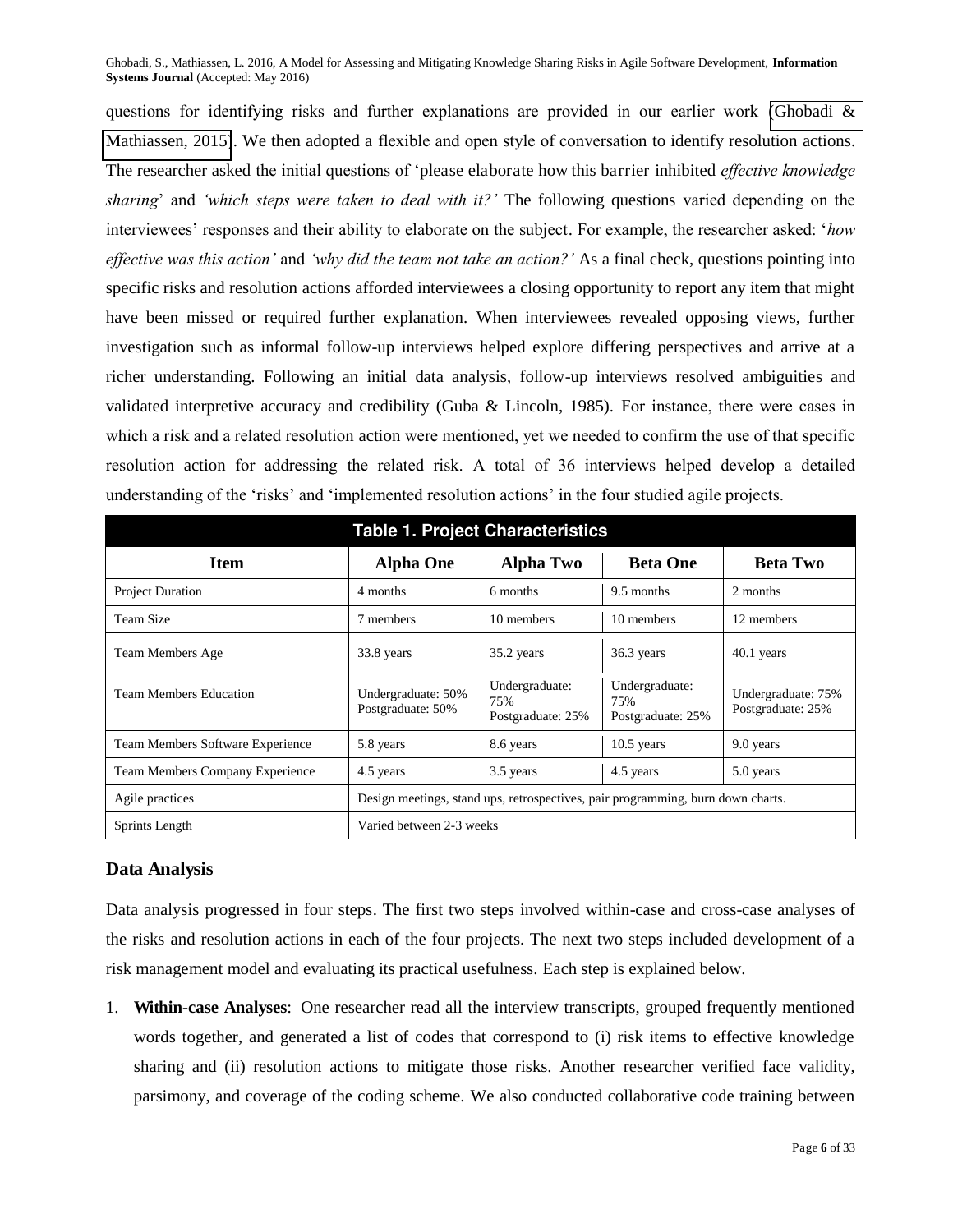us to minimize coding biases by the researcher. Next, we coded all transcripts to identify and link risk items and resolution actions. For identifying 'risk items' and 'resolution actions', we systematically looked for 'barriers that may have adversely affected knowledge sharing practices' and 'actions that were implemented to mitigate the risks that the barriers posed'. For example, a user representative argued that developers tried to be flexible with the client's situation to resolve their initial lack of communication regarding time requirements. Thus, *'being flexible with client's situation*' was noted as a resolution action for mitigating the risk that '*lack of communication of time requirements to the client'*  posed to effective knowledge sharing. In another example, a user representative explained that training workshops helped them understand how agile teams work, the role of prototypes, and how important it is to communicate end user requirements particularly in the absence of a good prototype. Thus, *'runni*ng workshops to improve client *understanding of agile processes'* was noted as a resolution action for mitigating the risk that '*lack of a good prototype for communicating requirements'* posed to effective knowledge sharing. Sample codes are provided in Appendix 2. To categorize risk items into risk areas, we utilized the existing conceptualization of knowledge sharing barriers, including: (i) team diversity, (ii) team perceptions, (iii) team capabilities, (iv) project communication, (v) project organization, (vi) project technology, and (vii) project setting [\(Ghobadi & Mathiassen, 2015\)](#page-27-4). The final coding progressed as follows. One researcher coded the first eight transcripts. The other researcher checked the validity of the codes. We calculated Scott's pi at an acceptable level of 0.86 [\(Scott, 1955\)](#page-28-7). The researcher finalized the process by coding the next eight transcripts. Summaries of within-case analysis are discussed in the Results section and summarized in Appendix 3.

2. **Cross-case Analysis:** We removed redundant items in within-case analysis tables, merged similar ones, and took initial steps away from company specific jargon to generate more general findings [\(Lee &](#page-27-22)  [Baskerville, 2003\)](#page-27-22). For example, we consistently adopted an imperative form for presenting resolutions to emphasize their action orientation (e.g., delegate, emphasize, create, or relocate). As an example, we used the term '*recruit developers with a combination of IT and business knowledge'* to refer to the resolution action *'make experienced developers available for translating busi*ness needs into technical *terms'*. This resulted in identifying a total of 31 risk items and 20 resolution actions. We then complemented the empirical results with extant literature on knowledge sharing in agile development. As an example, we included the recommendation to '*routinize exploration in development teams'* to highlight the importance of allocating resources to encourage team members to search for and share new ideas [\(Vidgen & Wang, 2009\)](#page-28-1). In total, six risk items and eleven resolution actions were added. This expanded the findings to 37 risk items and 31 resolution actions. The results are detailed in the Crosscase Analysis section.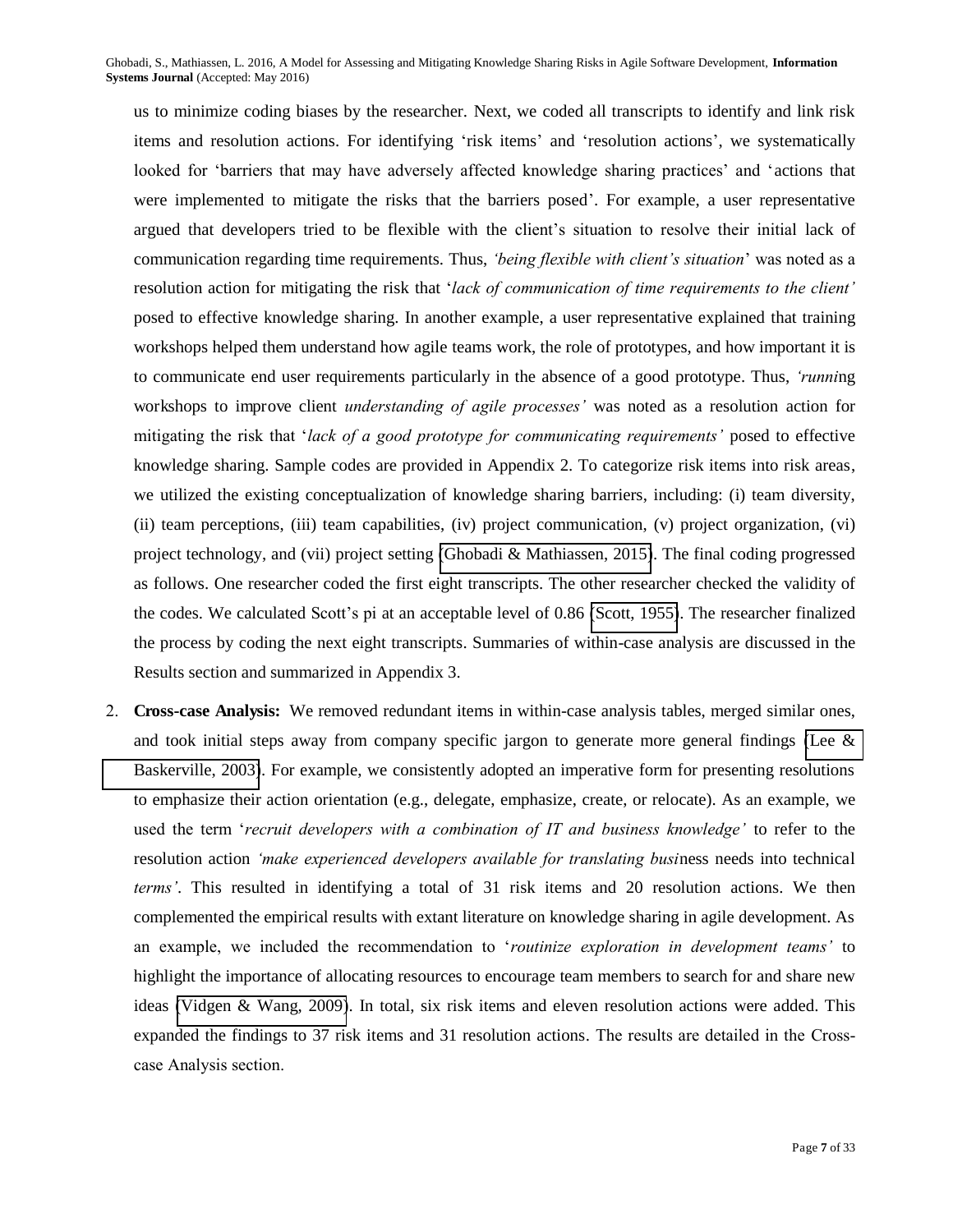- 3. **Model Development:** We began by categorizing the identified 31 resolution actions. We carefully went through each resolution action and the related quotes to cluster together actions that correspond to similar issues. For example, all the following four actions concentrate on improving working relationships within team and with client: (i) Leverage team diversity through cross-team observation and close team member collaboration, (ii) Promote positive relationships across stakeholders, (iii) Build collaborative relationship with IT team in client organization, and (iv) Leverage positive relationships between client representatives and client management. We, therefore, grouped them under the resolution strategy of Leverage Relationships. Finally, we relied on the vocabulary of risk-strategy analysis approaches to organize the key findings into a risk management model. The key vocabulary items include risk items, risk areas, resolution actions, resolution strategies, heuristics, and stepwise process. The result is detailed in the Model Development section.
- 4. *Model Evaluation***:** We examined and refined the risk management model from the last step based on its practical application in Alpha as well as useful comments from academic colleagues. The researcher presented the model to a number of practitioners and asked them to apply it to an ongoing agile development project. The researcher was prepared to answer any questions they had. Observing practitioners and interacting with them generated useful ideas to improve the presentation, wordings, and structure of the model. For example, we found it is easier for participants to put selection boxes beside the risk items and not in another column. The results are detailed in the Model Evaluation section.

#### **Results**

#### **Alpha One**

Project One in Company Alpha (Alpha One) spent 4 months to develop a system that manages data and metadata associated with textual artifacts from ancient civilizations. The project team included seven members, including project manager, three developers (one had the role of scrum master), tester, user interface designer, and user representative, with an average age of 32 years. According to the development manager, Alpha One proved to be a high performing project because: "Stakeholders got the results they wanted and they are happy with how they worked with the team. Also, I think the stakeholders were realistic and worked with us collaboratively rather than in an adversarial relationship".

Knowledge was shared through face to face channels such as design meetings and daily stand ups as well as technology mediated channels such as Skype and Enterprise-hosted collaborative tools. The interviewees referred to a total of eight risk items in Alpha One. These risk items are categorized into four risk areas. For example, lack of communication of time requirements to the client was considered a risk to effective knowledge sharing. According to the user representative, he was not prepared for intensive knowledge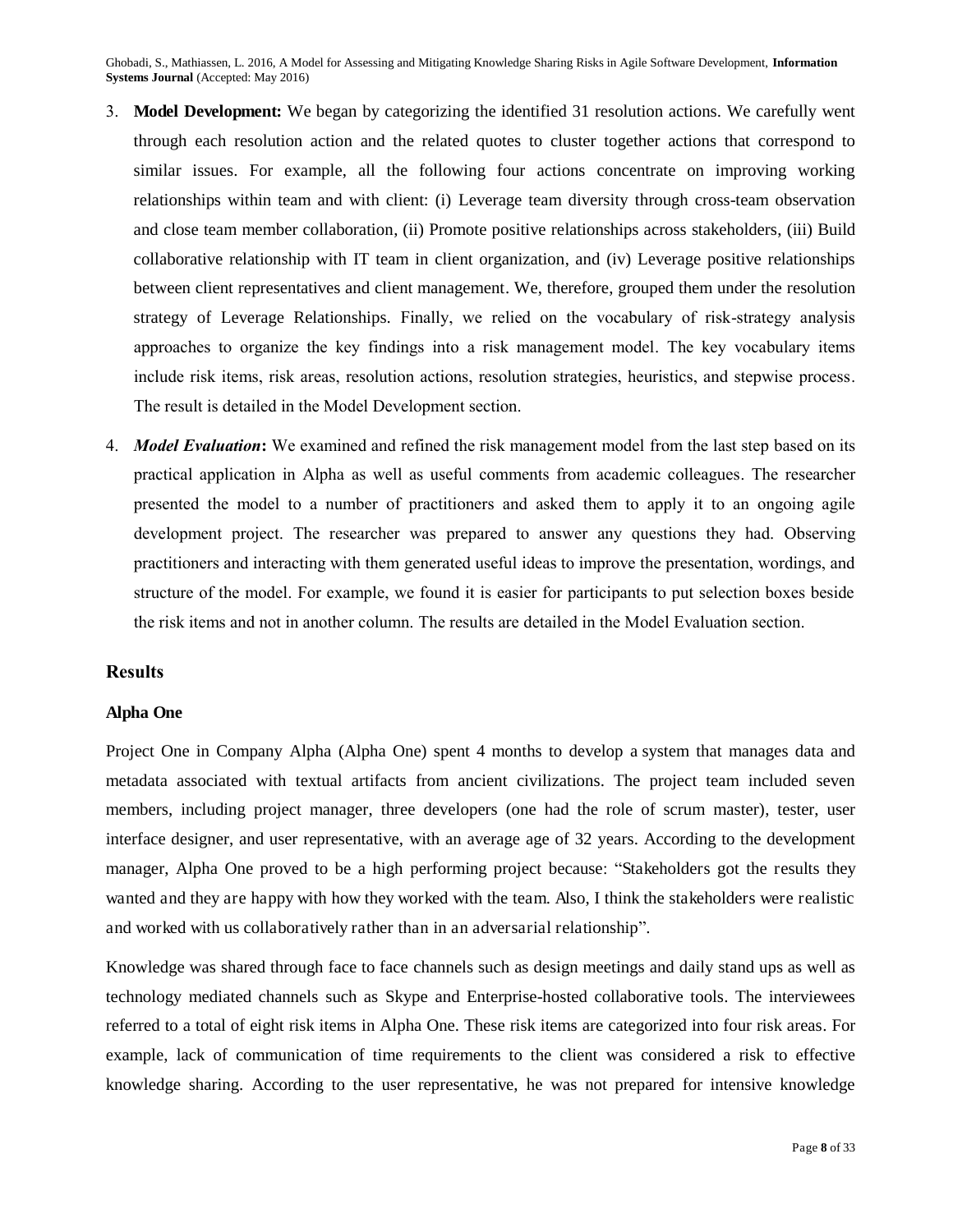sharing that is crucial in agile development. This was because time requirements were not communicated to him right at the beginning (insufficient communication of time requirements; related to the category of project communication risks): "Most of the people in [my business] have heavy workloads and administrative loads. *I didn't understand how much time would be required of me at the start. Ultimately it*  worked well, but it is important that the people that work with agile teams understand how much time they must commit to the project and get prepared for future correspondence" (user representative). The development team responded to this risk by trying to be flexible and understanding. Said the user representative: "It seemed to me there was a clear awareness of the kinds of pressures that people in [my business] have. So when I had difficulty making myself available, they [development team] were very quick to adapt" (user representative).

Another risk item was unfamiliarity of the development team with the built-in coding technology in the legacy system (related to the category of team capabilities risks). Specifically, the development team was committed to provide demonstrations at the end of each two-week sprint. However, developers had to spend considerable time on learning the new coding language. Thus, it was difficult for them to commit enough time on knowledge sharing regarding several other aspects of the project such as innovative coding solutions and new functionalities. The development team addressed this risk by leveraging diverse capabilities of the experienced team members as well as positive relationships among the team members. One developer explained: "It was Ruby on Rails *application, and I didn't know the language. But [developer A] had a lot of*  knowledge in this area. So he shared his knowledge with us. He was very helpful" (developer).

#### **Alpha Two**

Project Two in Company Alpha (Alpha Two) spent 6 months to develop a web-based system that assists data collection processes of a collaborative neonatal network. The project team included ten members, including project manager, four developers (one had the role of scrum master), tester, two user interface designers, and two user representatives, with an average age of 34 years. According to the development manager, Alpha Two was considered a low performing project because: "We failed to manage their expectations up front. So, *we couldn't possibly have delivered what they wanted wi*th the budget we had. I think they were working *with us in more of a 'you are service provider, you do everything and tell us when you are done', rather than 'we collaborate together to complete the project*.*'"*

Not surprisingly, Alpha Two faced a broad range of risks to effective knowledge sharing, and knowledge sharing proved to be challenging. The interviewees referred to nineteen risks. These risks are categorized into seven risk areas. For example, the user representative referred to lack of a good prototype for communicating requirements with users as a risk to effective knowledge sharing (related to the category of project technology risks): "People can comment on tangible things. If you show a blank page and ask what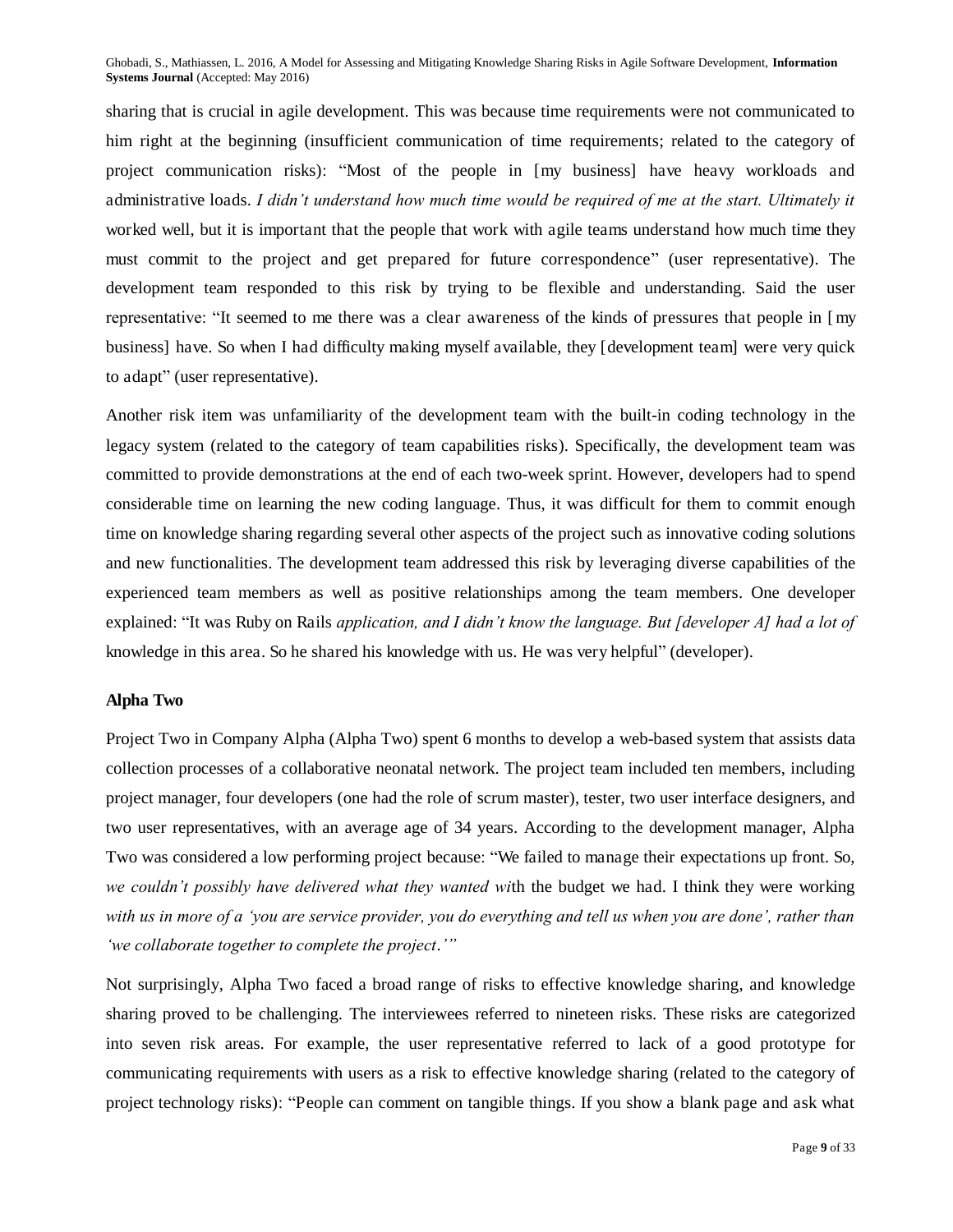you want for y*our interface they can't say* [share knowledge]. They give you very vague answers. You should show at the beginning which functionalities you can build" (user representative). The development team attempted to reduce this risk indirectly by running workshops to improve client understanding of agile processes and characteristics. Said the user representative: "It was good that our team attended five meetings at [Company Alpha] to understand more of what is happening in the software development and agile world" (user representative). She argued that this understanding encouraged them to communicate user requirements in a more detailed, robust, and active manner, mitigating the risk that lack of a good prototype poses to their project's knowledge sharing practices.

Despite these actions, most of the risks were left unaddressed. For example, a tester referred to risks associated with long split sprints that were not carefully addressed (related to the category of project organization risks): "Developers thought three weeks sprint to be better for their focus, because of rotating shifts with an alternative project. But it was recognized that it was difficult for developers moving between *projects. As a tester, I'd be asking questions about a project [from d*evelopers] that they were not working on currently. [User representatives] would see a lot of activity and then suddenly nothing would happen for three weeks." (tester). In addition, the category of team perceptions risks was largely unaddressed. On the one hand, the project manager argued user representatives' inappropriate assumptions about project scope did now allow discussing critical aspects of the project upfront: "They had certain expectations about what they could get with the very small budget they had. It turned out they [client representatives] were not telling us these. Because we are agile and flexible they assumed we are just going to do that" (project manager). On the other hand, the user representative argued that developers' unrealistic and low estimations masked the complexity of the project. Thus, team members did not discuss various possibilities at early stages of the project. In addition, the user representatives and majority of the end users came from a non-English speaking background. A developer pointed to different spoken languages as a risk to effective knowledge sharing. The interviewees, however, did not refer to any action for mitigating this risk. The same developer further explained that Alpha did not discuss this issue during the course of the project, and thus they did not take effective steps to mitigate the risk.

#### **Beta One**

Project One in Company Beta (Beta One) spent 9.5 months to develop a financial system that creates maps of stocks and equities based on different types of financial information. The project team included ten members including project manager, business analyst, six developers (one had the role of Scrum master), tester, and user representative, with an average age of 35 years. According to the development manager, Beta One was a high performing project because: "Although the team lost momentum as people moved countries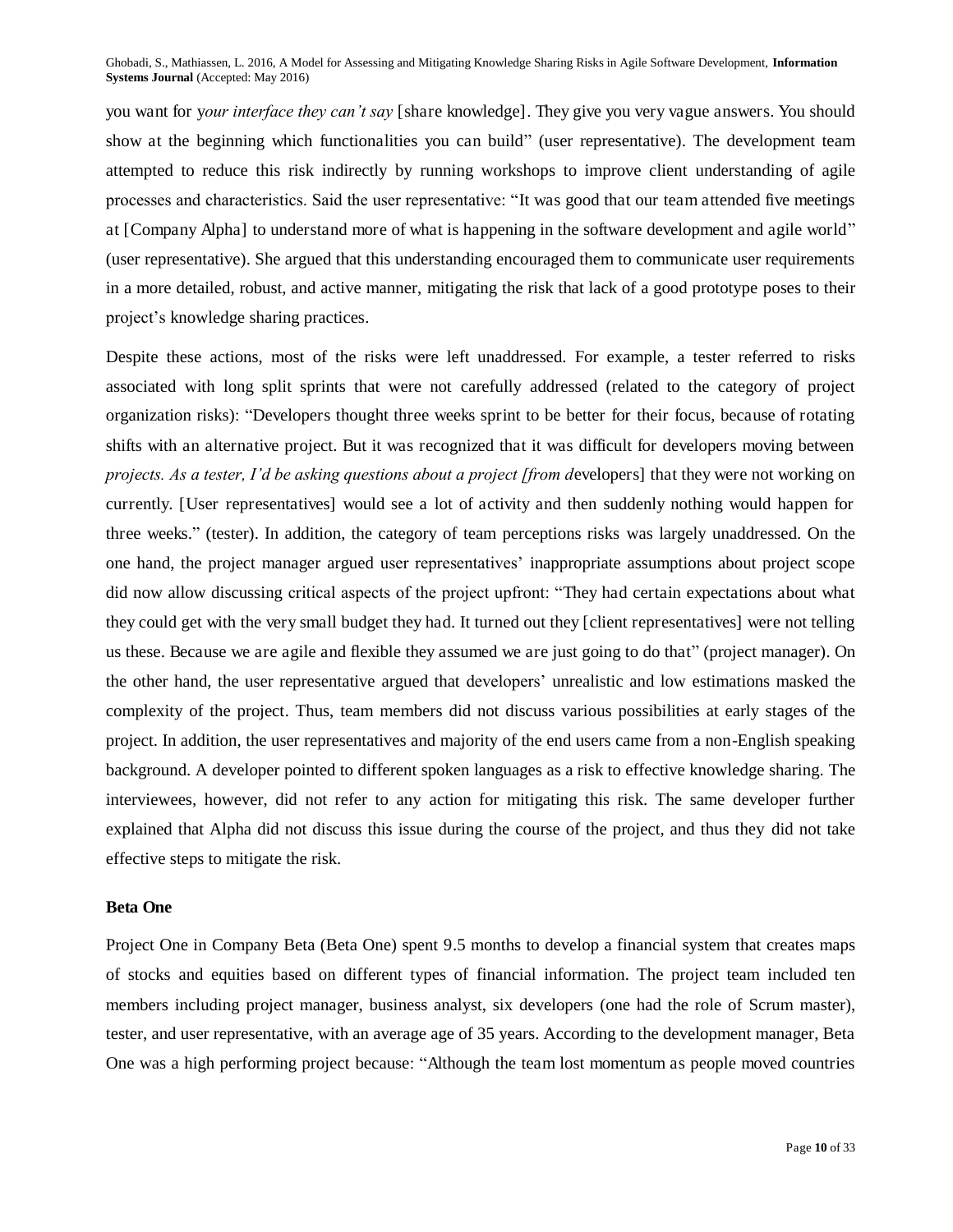and jobs, we still delivered what we were asked to do. Everyone involved, were satisfied with the process, *and they haven't been burned* out."

The interviewees referred to a total of fifteen risks that are categorized into seven risk areas. For example, time difference between the development team and the client introduced a risk related to the category of team diversity risks: "The client was based in [Country A], so there was only 2 hours a day that we could actually communicate directly. And, for email communication there was always lag, which made certain decisions very slow for an agile project", narrated a developer (developer). The development team responded by applying informal decision making whenever required: *"When* we wanted to get things done, we started to bypass formal decisions about what we put in. Bypassing was the only thing that let sprints move forward. [Formally], if we wanted to change a single word in one of the acceptance criteria, we needed to raise a changing requirement for that and wait for [client] to approve it. We got to the point where we simply made that change and hoped for the best. It is not something to be proud of, but at that point we needed that because it was slowing us down", explained the tester (tester).

Tight sprint schedule with little time for interaction was also noted as a risk to effective knowledge sharing (related to the category of project organization risks). Being a domain-specific project was argued to slow down communication and effective knowledge sharing (related to the category of project setting risks). In response to this risk, the business analyst wrote and communicated clear stories, helping developers understand stories well. According to a developer: "Understanding the data we were dealing with required a lot of domain knowledge that takes time*. But, I don't think that was too much of an actual* communication barrier. I guess when the business analyst wrote a story she worked with the data expert to explain what *needs to be done. As developers we took the stories and we knew what to do, but we didn't necessarily*  understand the data. And, that actually worked okay" (developer).

#### **Beta Two**

Project Two in Company Beta (Beta Two) spent 2 months to develop a system that automates the integration of data from the stock exchange market. The project team included twelve members, including project manager, nine developers (one had the role of scrum master), tester, and user representative, with an average age of 34 years. Beta Two was considered a low performing project because: "*Project stakeholders didn't*  see results fast enough. The team faced major challenges because they lost people constantly and business priorities changed constantly," commented the development manager in Beta.

The interviewees referred to a total of fourteen risks to effective knowledge sharing categorized into seven risk areas as well as different ways in which the team responded to these risks. For instance, 'complex business rules' was raised as a risk to effective knowledge sharing (related to the category of project setting risks). According to the user representative, understanding complex rules was consuming developers' limited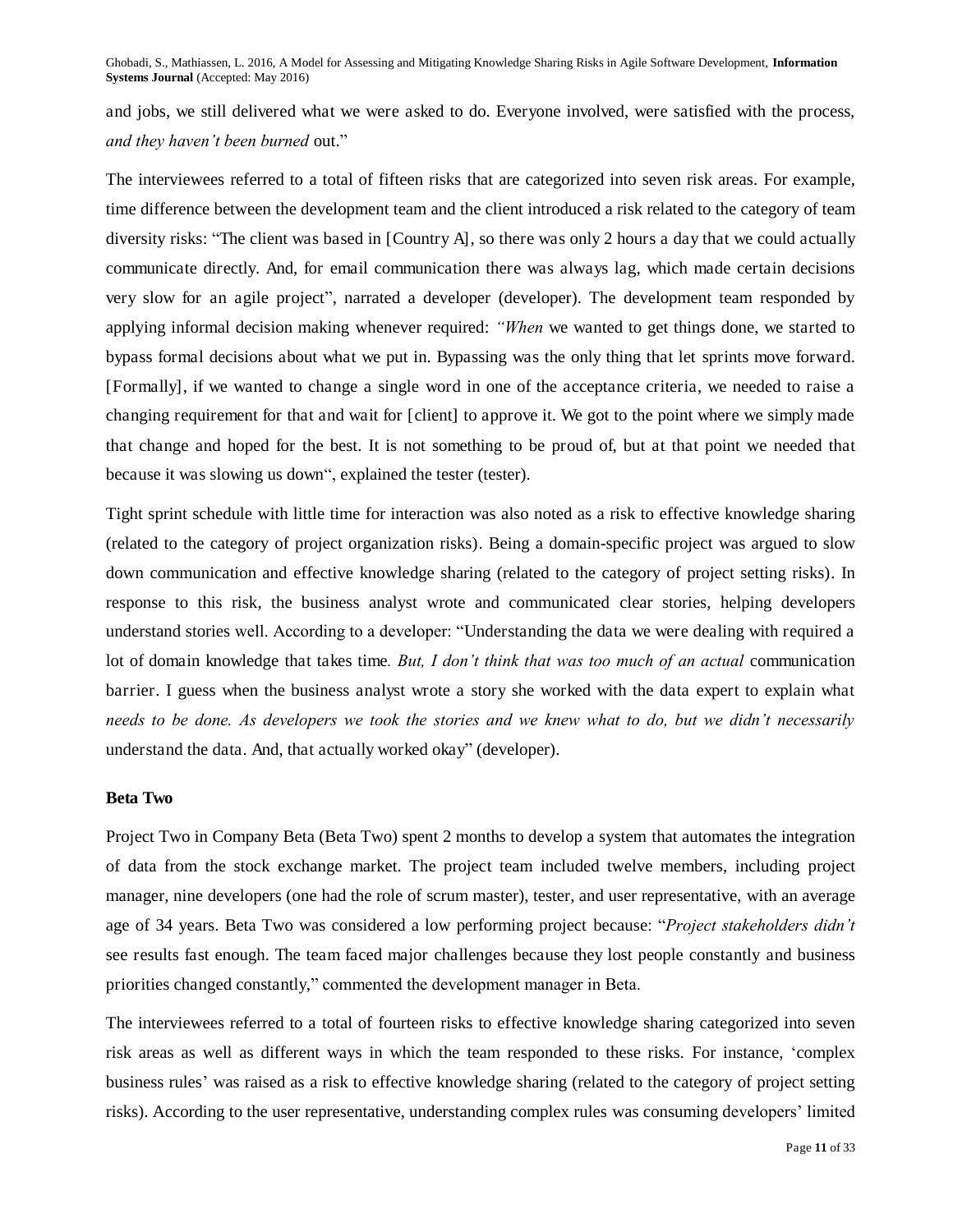time, and so they had much less time to discuss important aspects of the project with themselves and the client: "They [developers] knew what the algorithm was and what the code for it was, but understanding *what the code's ultimate goal* was and spotting errors in the output was hard and time consuming" (user representative). The management team responded to this risk by making the developers who were experienced in the specific domain available for the project." We had [a senior developer] who has the most *experience of these products. We asked him how things work. If he hadn't been available it would have been*  much more difficult", argued a developer (developer).

The onsite user representative referred to the risk of development team's lack of motivation (related to the category of team perceptions risks): "This team was sort of plundered of people, so the team that remained *seemed to be less experienced. I think they may have been less motivated, because they didn't feel that the*ir work was as important as what some of the other teams were doing. This certainly did affect the attitudes of the team in sharing knowledge" (user representative). Management agreed and responded to this risk by emphasizing the importance of the project and organizing demos of the working software as a measure of success: "We tried to put forth that these sorts of projects are basically the stuff that have been put off for so long, because no one wanted to do it, but once they got through that work they would be working on new products that all the other people may have wanted to work on. And, we are trying to basically let them be aware that they are in a position that is highly visible in the company and can grow very rapidly" (project manager).

Data analysis showed that the most frequently mentioned action to address risks (resolution action) was to make sure developers who are experienced in the specific domain are assigned to the project (here financial software). This resolution action helped the team members significantly. They were not anymore frustrated in the process of understanding the complex domain in their tight schedule. They could spend time on other aspects of the development such as coding and designing new solutions. Yet, according to the project manager, over time, they realized this resolution action was not an optimal solution: "Because we have [expert] people who have been here for such a long time we are absolutely dependent on them now" (project manager). In addition, some key risks were left unaddressed with adverse consequences. For example, different working backgrounds and personalities of team members were not addressed efficiently. This later proved to be challenging. Said the project manager: "We had a huge amount of discrepancy in terms of *people's knowledge. We had someone who knows the [domain knowledge] over five years. We had people*  who had never worked on [this area]. That makes it very difficult for people to swap work and explain concepts daily" (project manager).

#### **Cross-case Analysis**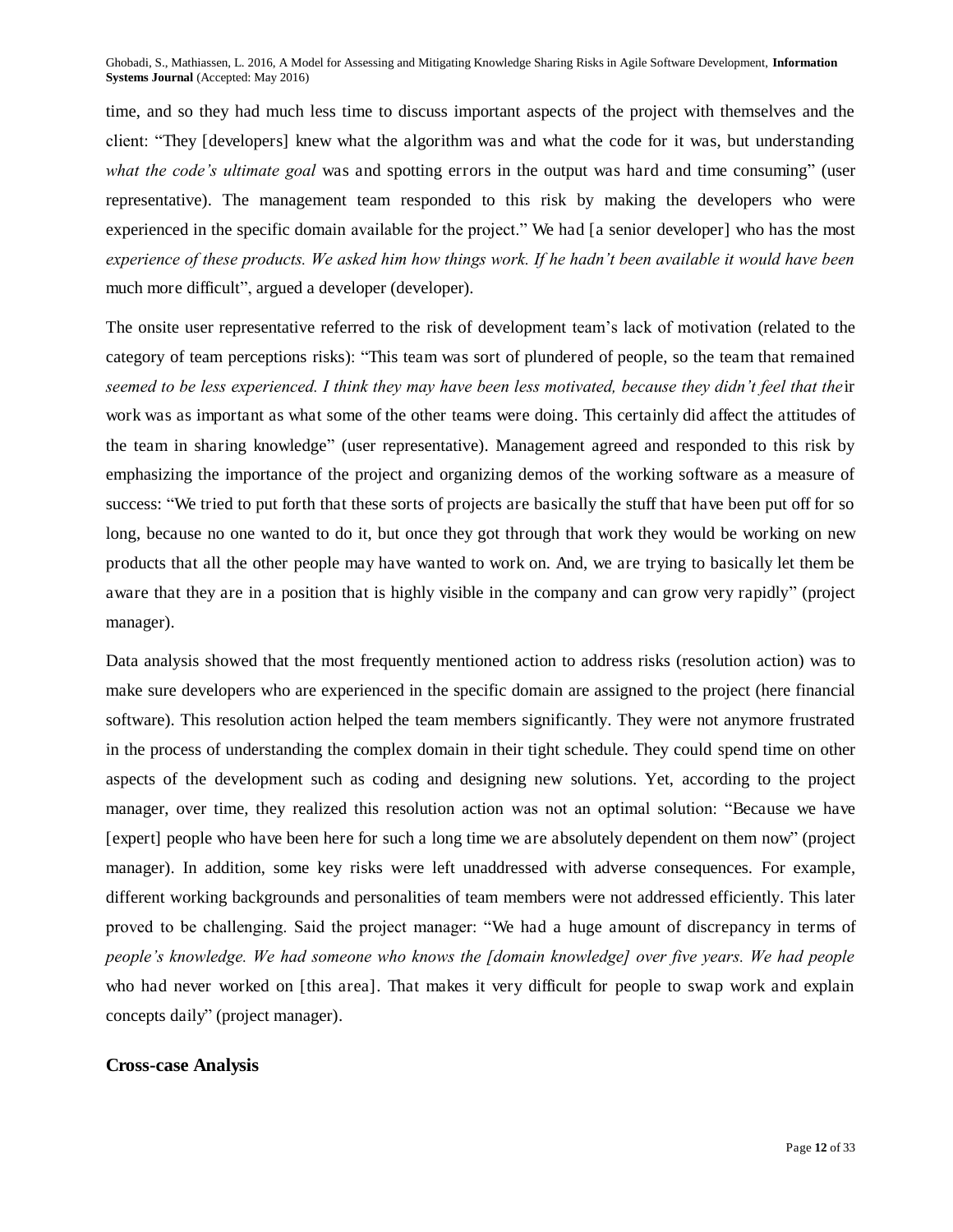This section integrates within-case empirical findings with insights from extant literature (within-case analyses are provided in Appendix 3). This integration results in a total of 37 risk items and 31 resolution actions. The result of cross-case analysis is summarized in Table 2. First, this table shows the sources for each risk item and resolution action. For example, the risk of 'different speaking languages among members' was raised in Alpha Two and Beta One, or the risk of 'lack of familiarity with agile values and principles' was raised in the extant literature that we integrated into our cross-case analysis (the detailed process is provided in the Data Analysis section) [\(Conboy et al., 2010\)](#page-26-3). Second, this table relates each resolution action to the risk items it may help address. Third, this table highlights 14 risk items in bold. These 14 risk items refer to those risks that are tightly linked to agile development contexts. As an example, the risk of 'lack of familiarity with agile values and principles' and the risk of 'lack of communication of agile time requirements with client up front' are inherently related to agile development.

| Table 2. Identification of Risk Items and Resolution Actions                                    |                                                                                                                                                                                                                                                                                                                                                                                 |  |  |
|-------------------------------------------------------------------------------------------------|---------------------------------------------------------------------------------------------------------------------------------------------------------------------------------------------------------------------------------------------------------------------------------------------------------------------------------------------------------------------------------|--|--|
| <b>Knowledge Sharing Risks</b>                                                                  | <b>Knowledge Sharing Resolutions</b>                                                                                                                                                                                                                                                                                                                                            |  |  |
| <b>Team Diversity</b>                                                                           |                                                                                                                                                                                                                                                                                                                                                                                 |  |  |
| 1. Different speaking languages among members<br>(Alpha Two, Beta One)                          | Create and share goals within team (Beta One)                                                                                                                                                                                                                                                                                                                                   |  |  |
| 2. Different working and disciple-related backgrounds<br>among members (Beta One, Beta Two)     | Communicate importance of project to team members for key stakeholders and<br>career opportunities (Beta One)<br>Create and share goals within team (Beta One)<br>Discuss expectations and requirements with client and within team (Beta Two)<br>Delegate project responsibilities within team (Beta One)<br>Relocate developers to spend more time with each other (Beta Two) |  |  |
| 3. Different time zones and physical distance between<br>members (Beta One)                     | Support participation and flexibility in project's decision making (Beta One)                                                                                                                                                                                                                                                                                                   |  |  |
| 4. Lack of prior joint working experience in<br>development team (Beta One, Beta Two)           | Communicate importance of project to team members for key stakeholders and<br>career opportunities (Beta One)<br>Create and share goals within team (Beta One)<br>Discuss expectations and requirements with client and within team (Beta Two)<br>Delegate project responsibilities within team (Beta One)                                                                      |  |  |
| <b>Team Capabilities</b>                                                                        |                                                                                                                                                                                                                                                                                                                                                                                 |  |  |
| 5. Insufficient understanding of business domain and<br>context (Alpha Two, Beta One, Beta Two) | Recruit experienced and motivated developers (Beta Two)<br>Recruit developers with a combination of IT and business knowledge (Conboy et<br>al., 2010)<br>Share historic and current systems documentation across team (Alpha Two)<br>Increase developers' business knowledge through client-organized training<br>sessions (Alpha Two)                                         |  |  |
| 6. Unfamiliarity with development and collaboration<br>technologies (Alpha One, Beta Two)       | Use pair programming to facilitate learning across development team (Alpha<br>One)<br>Relocate developers to spend more time with each other (Alpha One)                                                                                                                                                                                                                        |  |  |
| 7. Insufficient and ambiguous requirements (Beta<br>Two)                                        | Improve team's agile and social skills through training <i>(Conboy et al., 2010)</i>                                                                                                                                                                                                                                                                                            |  |  |
| 8. Inadequate social skills (Alpha Two)                                                         | Improve team's agile and social skills through training (Conboy et al., 2010)                                                                                                                                                                                                                                                                                                   |  |  |
| 9. Lack of familiarity with agile values and<br>principles (Conboy et al., 2010)                | Support requisite exploration of alternative options (Vidgen & Wang, 2009)<br>Engage team in evaluating agile opportunities and challenges (Ramesh et al.,                                                                                                                                                                                                                      |  |  |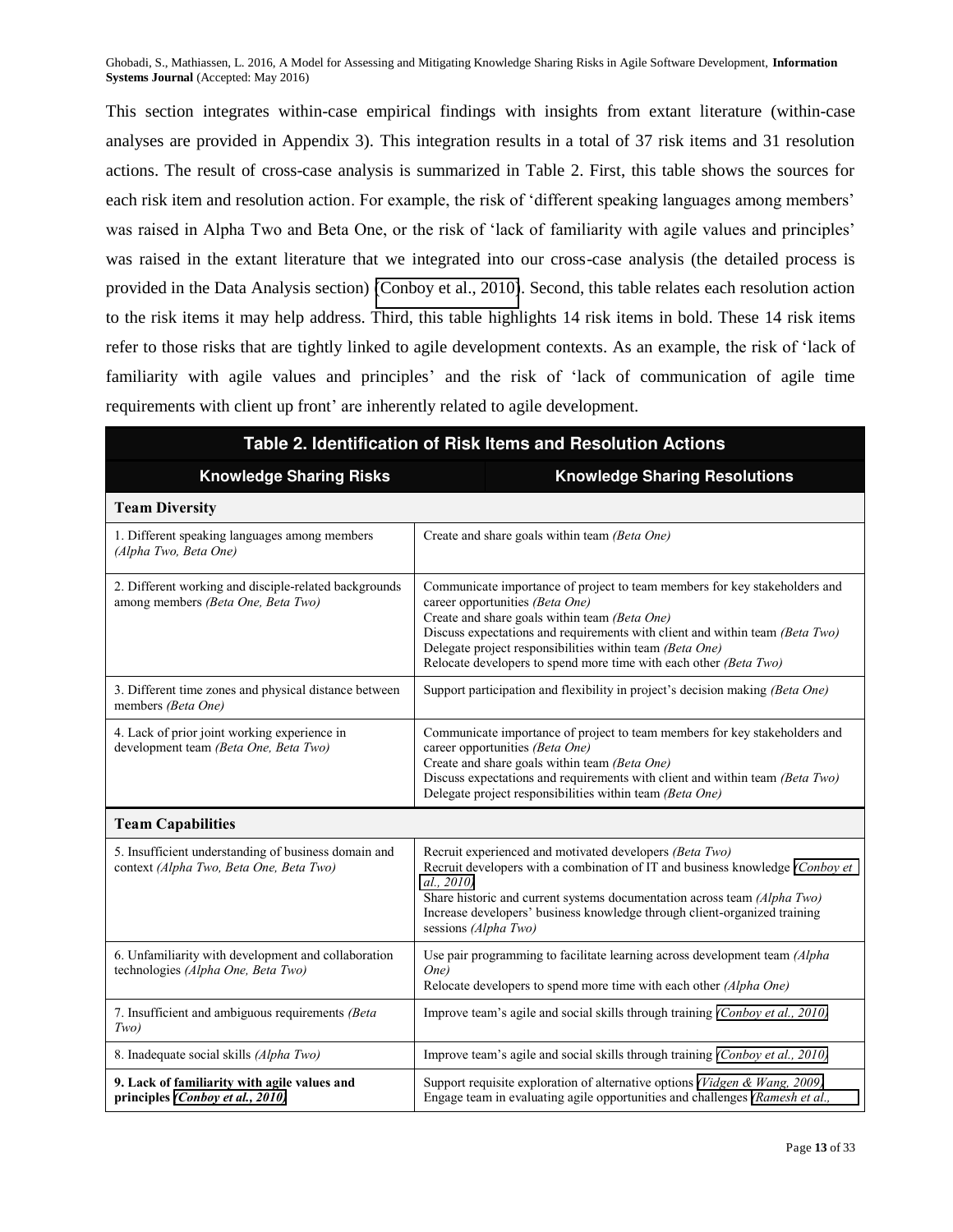|                                                                                                                                                    | 2010, McAvoy et al., 2012)                                                                                                                                                                                                                                                                                                                                                                                                                                                     |
|----------------------------------------------------------------------------------------------------------------------------------------------------|--------------------------------------------------------------------------------------------------------------------------------------------------------------------------------------------------------------------------------------------------------------------------------------------------------------------------------------------------------------------------------------------------------------------------------------------------------------------------------|
| 10. Lack of IT resources and working experience with<br>software companies in client company (Alpha One,<br>Alpha Two)                             | Provide client with knowledge about agile projects through workshop (Alpha<br>Two)<br>Discuss expectations and requirements with client and within team (Alpha One,<br>Alpha Two)<br>Analyze client organization dynamics and be open to adapt to changing<br>conditions (Alpha One, Alpha Two)<br>Leverage team diversity through cross team observation and close team member<br>collaboration (Alpha One)<br>Promote positive relationships across stakeholders (Alpha One) |
| <b>Team Perceptions</b>                                                                                                                            |                                                                                                                                                                                                                                                                                                                                                                                                                                                                                |
| 11. Lack of motivation, focus and adaptability in<br>development team (Alpha Two, Beta One, Beta Two)                                              | Communicate importance of project to team members for key stakeholders and<br>career opportunities (Beta One)<br>Create and share goals within team (Beta One)<br>Collect and share successful project stories with team (Conboy et al., 2010)<br>Relocate developers to spend more time with each other (Beta One, Beta Two)<br>Provide each individual member with 360° feedback (Conboy et al., 2010)                                                                       |
| 12. Inappropriate assumptions about project scope<br>made by client (due to the development team's<br>flexible agile-related approach) (Alpha Two) | Discuss expectations and requirements with client and within team (Alpha Two)                                                                                                                                                                                                                                                                                                                                                                                                  |
| 13. Fear of self-exposure to technical and agile<br>skills deficiencies in development team (Conboy et<br>al., 2010)                               | Help new team members integrate through mentors and incremental<br>responsibilities (Conboy et al., 2010)<br>Support requisite exploration of alternative options (Vidgen & Wang, 2009)<br>Provide opportunities to raise any concern for discussion in open forums<br>(Conboy & Morgan, 2011)                                                                                                                                                                                 |
| 14. Performance evaluation based on technical<br>achievements (related to working software<br>principle) (Conboy et al., 2010)                     | Put high value on mentoring and voluntary contributions in performance<br>evaluations (Conboy et al., 2010)                                                                                                                                                                                                                                                                                                                                                                    |
| 15. Stakeholder neglect of nonfunctional<br>requirement (related to working software<br>principle) (Ramesh et al., 2010)                           | Engage team in evaluating agile opportunities and challenges (Ramesh et al.,<br>2010, McAvoy et al., 2012)                                                                                                                                                                                                                                                                                                                                                                     |
| <b>Project Communication</b>                                                                                                                       |                                                                                                                                                                                                                                                                                                                                                                                                                                                                                |
| 16. Inadequate client availability and participation<br>(Alpha Two)                                                                                | Change the length of split sprints to improve interactions (Alpha Two)<br>Analyze client organization dynamics and be open to adapt to changing<br>conditions (Alpha Two)                                                                                                                                                                                                                                                                                                      |
| 17. Lack of communication of agile time<br>requirements with client up front (Alpha One,<br>Alpha Two)                                             | Analyze client organization dynamics and be open to adapt to changing<br>conditions (Alpha One, Alpha Two)<br>Support client and team communication with collaboration technologies (Alpha<br>One)<br>Share key project information with client representatives using nontechnical<br>language (Alpha One)<br>Discuss expectations and requirements with client and within team (Alpha One)                                                                                    |
| 18. Lack of concurrence within client team (Alpha<br>Two)                                                                                          | Recruit developers with a combination of IT and business knowledge (Conboy et<br>al., 2010)<br>Improve team's agile and social skills through training (Conboy et al., 2010)                                                                                                                                                                                                                                                                                                   |
| 19. Product owner lack of sharing client feedback with<br>development team (Beta One)                                                              | Discuss expectations and requirements with client and within team (Beta One)                                                                                                                                                                                                                                                                                                                                                                                                   |
| <b>Project Organization</b>                                                                                                                        |                                                                                                                                                                                                                                                                                                                                                                                                                                                                                |
| 20. Tight sprints schedule with little time for<br>interaction (Alpha Two, Beta One, Beta Two)                                                     | Create and share goals within team (Beta One)<br>Communicate importance of project to team members for key stakeholders and<br>career opportunities (Beta One)<br>Recruit experienced and motivated developers (Beta Two)                                                                                                                                                                                                                                                      |
| 21. Inadequate planning and organization in agile                                                                                                  | Document experiences to support planning of future projects (Beta Two)                                                                                                                                                                                                                                                                                                                                                                                                         |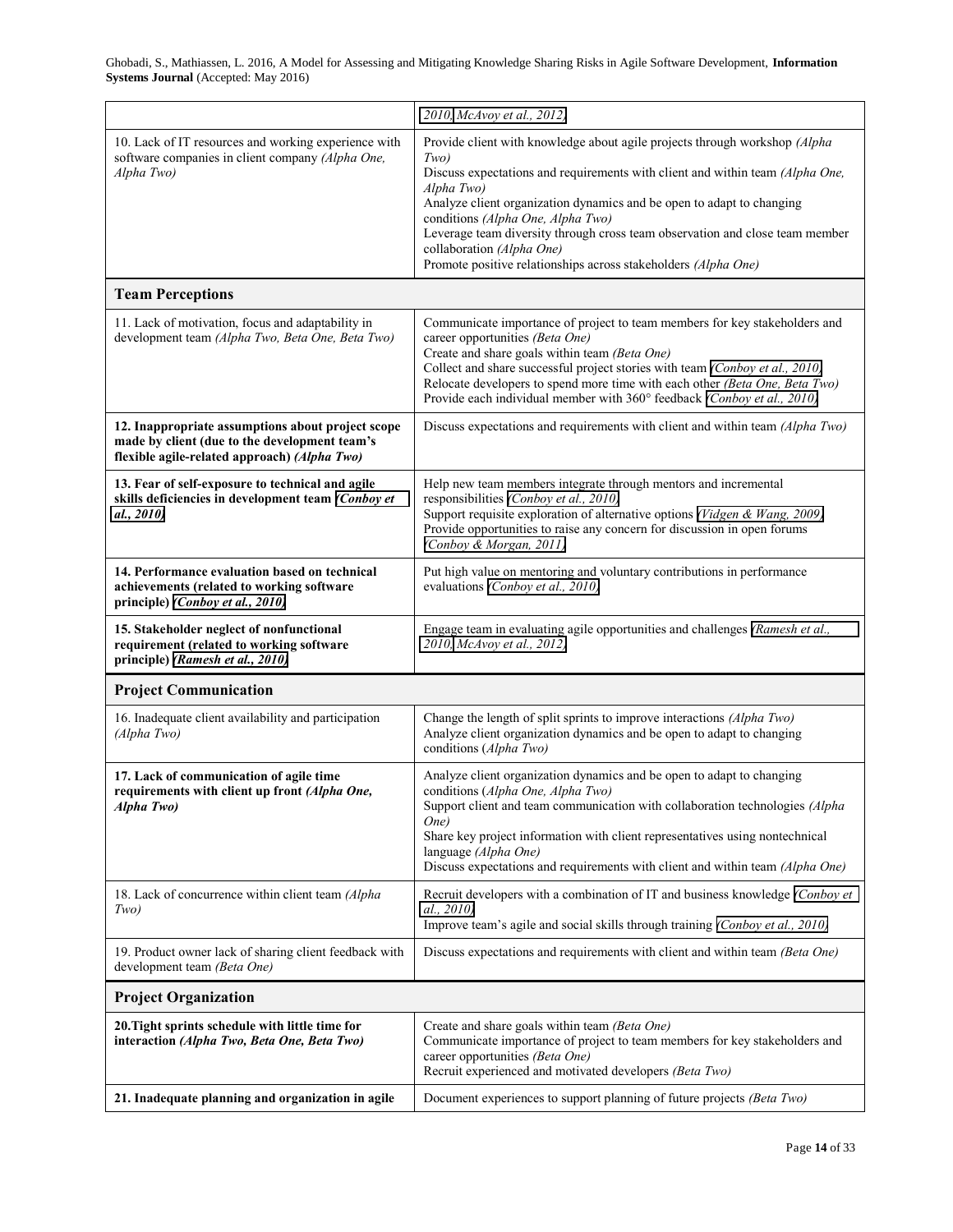| practices (Alpha Two, Beta One, Beta Two)                                                                                                    |                                                                                                                                                                                                                                                                                                                         |
|----------------------------------------------------------------------------------------------------------------------------------------------|-------------------------------------------------------------------------------------------------------------------------------------------------------------------------------------------------------------------------------------------------------------------------------------------------------------------------|
| 22. Multitasking and lack of continuity in<br>development team (Alpha One, Alpha Two, Beta One)                                              | Assign team full time to project (Alpha One)<br>Leverage team diversity through cross team observation and close team member<br>collaboration (Alpha One)                                                                                                                                                               |
| 23. Inadequate planning and insufficient<br>documentation (related to communicate face-to-<br>face principle) (Alpha Two, Beta Two)          | Support requisite exploration of alternative options (Vidgen & Wang, 2009)<br>Provide opportunities to raise any concern for discussion in open forums<br>(Conboy & Morgan, 2011)                                                                                                                                       |
| 24. Making decisions in development without<br>consulting client (due to tight sprints schedules)<br>(Alpha Two)                             | Engage team in evaluating agile opportunities and challenges (Ramesh et al.,<br>2010, McAvoy et al., 2012)                                                                                                                                                                                                              |
| 25. Frequent change of IT representatives in client<br>company (Alpha One)                                                                   | Increase developers' business knowledge through client-organized training<br>sessions (Alpha One)<br>Build collaborative relationship with IT team in client organization (Alpha One)                                                                                                                                   |
| 26. Centralized decision making (Vidgen & Wang,<br>2009)                                                                                     | Expand project manager's role to include coaching and facilitation (Conboy et<br>al., 2010)                                                                                                                                                                                                                             |
| <b>Project Technology</b>                                                                                                                    |                                                                                                                                                                                                                                                                                                                         |
| 27. Lack of using high quality collaboration<br>technologies and processes in development team<br>(Alpha Two, Beta One, Beta Two)            | Relocate developers to spend more time with each other (Beta One, Beta Two)                                                                                                                                                                                                                                             |
| 28. Lack of a good prototype to communicate<br>requirements between stakeholders (Alpha Two)                                                 | Provide client with knowledge about agile projects through workshop (Alpha<br>Two)                                                                                                                                                                                                                                      |
| 29. Employing agile methodology without planning<br>up front (Alpha Two, Beta Two)                                                           | Discuss expectations and requirements with client and within team (Beta Two)                                                                                                                                                                                                                                            |
| 30. Prioritization of requirements based on one-<br>dimensional thinking (related to working software<br>principle) (Augustine et al., 2005) | Engage team in evaluating agile opportunities and challenges (Ramesh et al.,<br>2010, McAvoy et al., 2012)                                                                                                                                                                                                              |
| <b>Project Setting</b>                                                                                                                       |                                                                                                                                                                                                                                                                                                                         |
| 31. Complex and domain specific project (Alpha Two,<br>Beta One, Beta Two)                                                                   | Discuss expectations and requirements with client and within team (Alpha Two,<br>Beta One)<br>Recruit experienced and motivated developers (Beta Two)<br>Communicate importance of project to team members for key stakeholders and<br>career opportunities (Beta One)<br>Create and share goals within team (Beta One) |
| 32. Small budget agile project with limited room<br>for interaction (Alpha Two)                                                              | Engage team in evaluating agile opportunities and challenges (Ramesh et al.,<br>2010, McAvoy et al., 2012)<br>Improve team's agile and social skills through training (Conboy et al., 2010)                                                                                                                             |
| 33. Dependence on existing or legacy technology<br>(Alpha One, Beta Two)                                                                     | Recruit experienced and motivated developers (Beta Two)<br>Discuss expectations and requirements with client and within team (Alpha One)                                                                                                                                                                                |
| 34. Inability to choose development team members<br>(Beta Two)                                                                               | Help new team members integrate through mentors and incremental<br>responsibilities (Conboy et al., 2010)                                                                                                                                                                                                               |
| 35. Different approaches to agility between<br>development and client company (Alpha One)                                                    | Analyze client organization dynamics and be open to adapt to changing<br>conditions (Alpha One)                                                                                                                                                                                                                         |
| 36. Profit focused culture in development company<br>(Alpha Two)                                                                             | Put high value on mentoring and voluntary contributions in performance<br>evaluations (Conboy et al., 2010)                                                                                                                                                                                                             |
| 37. Bureaucratic and centralized organizations (Alpha<br>One)                                                                                | Leverage positive relationships between client representatives and client<br>management (Alpha One)                                                                                                                                                                                                                     |

Table 2 affords a comparison between the high-performing and low-performing projects in terms of the risks they faced and the resolution actions they implemented. Table 3 summarizes the number of the risks and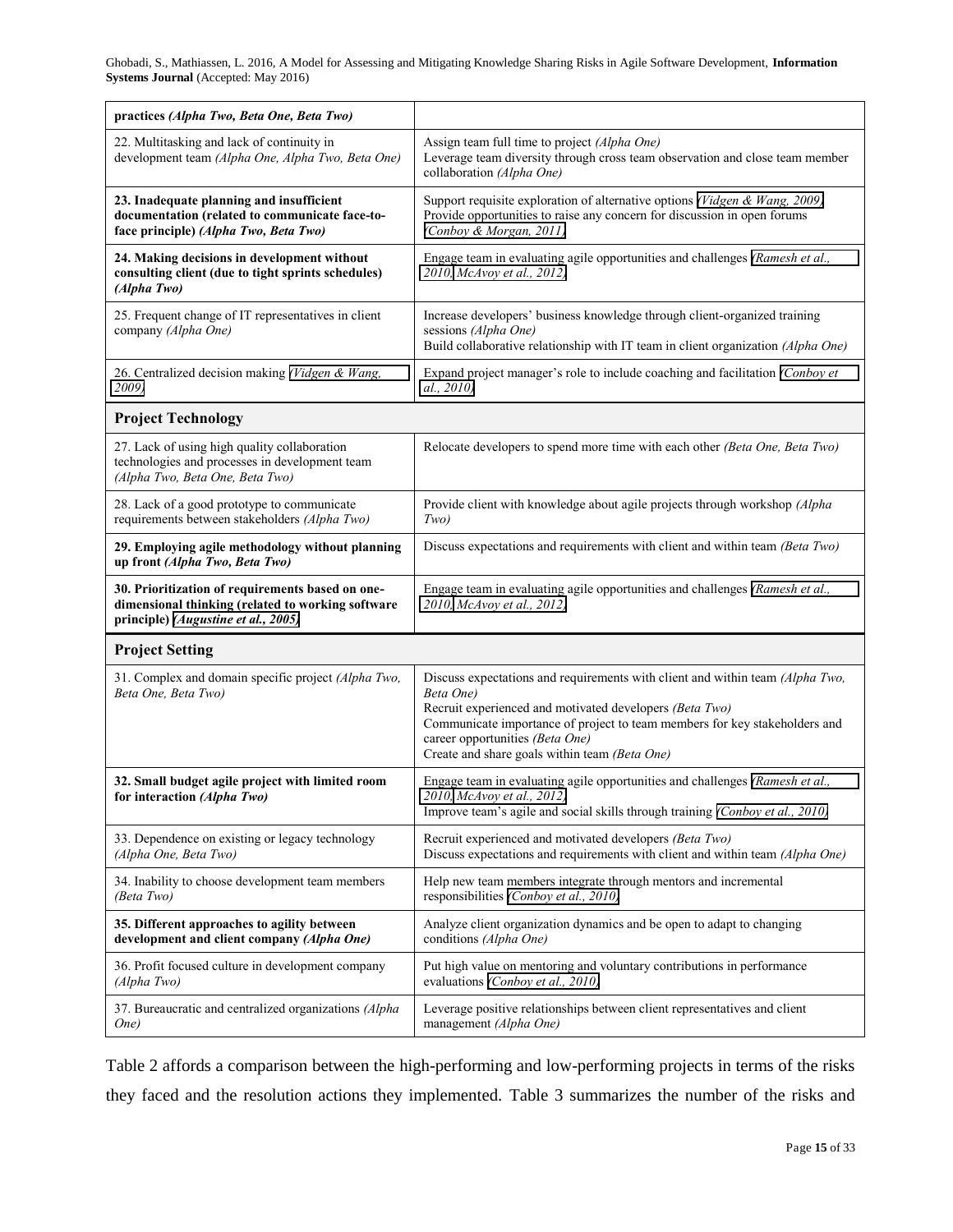resolution actions in each project. As shown, the high performing projects (Alpha One, Beta One) did not necessarily experience fewer risks compared to low performing projects (Alpha Two, Beta Two) (column #2.Risk Items, Table 3). For example, Beta One faced 15 risks, which is more than risks that Beta Two faced (14 risks). Yet, high performing projects implemented more unique resolution actions compared to the risks they faced (column #3.Unique Resolution Actions-Risk Items, Table 3).

| Table 3. Risk Items, Resolution Actions across Projects |                                 |                                        |                                                                         |                                                 |                                                                         |  |
|---------------------------------------------------------|---------------------------------|----------------------------------------|-------------------------------------------------------------------------|-------------------------------------------------|-------------------------------------------------------------------------|--|
| <b>Cases</b>                                            | # 1.Risk<br><b>Items</b>        | #2.Unique<br><b>Resolution Actions</b> | #3.Unique<br><b>Resolution</b><br><b>Actions - Risk</b><br><u>Items</u> | #4.Total<br><b>Resolution</b><br><b>Actions</b> | # 5.Total<br><b>Resolution</b><br><b>Actions - Risk</b><br><b>Items</b> |  |
|                                                         | <b>High-Performing Projects</b> |                                        |                                                                         |                                                 |                                                                         |  |
| Alpha One                                               | 8                               | 12                                     | 4                                                                       | 17                                              | $\overline{\mathbf{2}}$                                                 |  |
| Beta One                                                | 15                              | $\overline{7}$                         | $-8$                                                                    | 18                                              | $\overline{3}$                                                          |  |
| <b>Low-Performing Projects</b>                          |                                 |                                        |                                                                         |                                                 |                                                                         |  |
| Alpha Two                                               | 19                              | 8                                      | $-11$                                                                   | 13                                              | $-6$                                                                    |  |
| Beta Two                                                | 14                              | 4                                      | $-10$                                                                   | 11                                              | $\overline{\mathbf{3}}$                                                 |  |

Table 2 (grounded understanding) indicates that all the four projects, at times, used the same resolution action to address more than one risk item. For example, Beta One applied 'Create and share goals within team' to address six different risk items. The comparison between high performing and low performing projects, in terms of implementing more unique resolution actions compared to the risks they faced, remains consistent when we pay attention to this repeated use. Specifically, Table 3 shows that Alpha One and Beta One (high-performing projects) applied 9 and 3 resolution actions more than the risks they faced, but Alpha Two and Beta Two (low-performing projects) implemented 6 and 3 resolutions actions less than the risks they faced (column #5.Total Resolution Actions - Risk Items, Table 3).

In addition, high performing projects, as compared to low performing ones, followed a bolder and more influential approach to risk resolution. For example, Beta One's repeated use of 'Communicate importance of project to team members' and 'Create and share goals within team' was broadcasted to the team by the CEO and development manager at various formal and informal gatherings. Beta Two's repeated use of 'Recruit experienced and motivated developers' as a dominant resolution action, however, mainly targeted resolving short-term project requirements. This created a sense of dependency to the expert members and an overall dissatisfaction ("Because we have [expert] people who have been here for such a long time we are absolutely dependent on them now.")

### **Risk Management Model**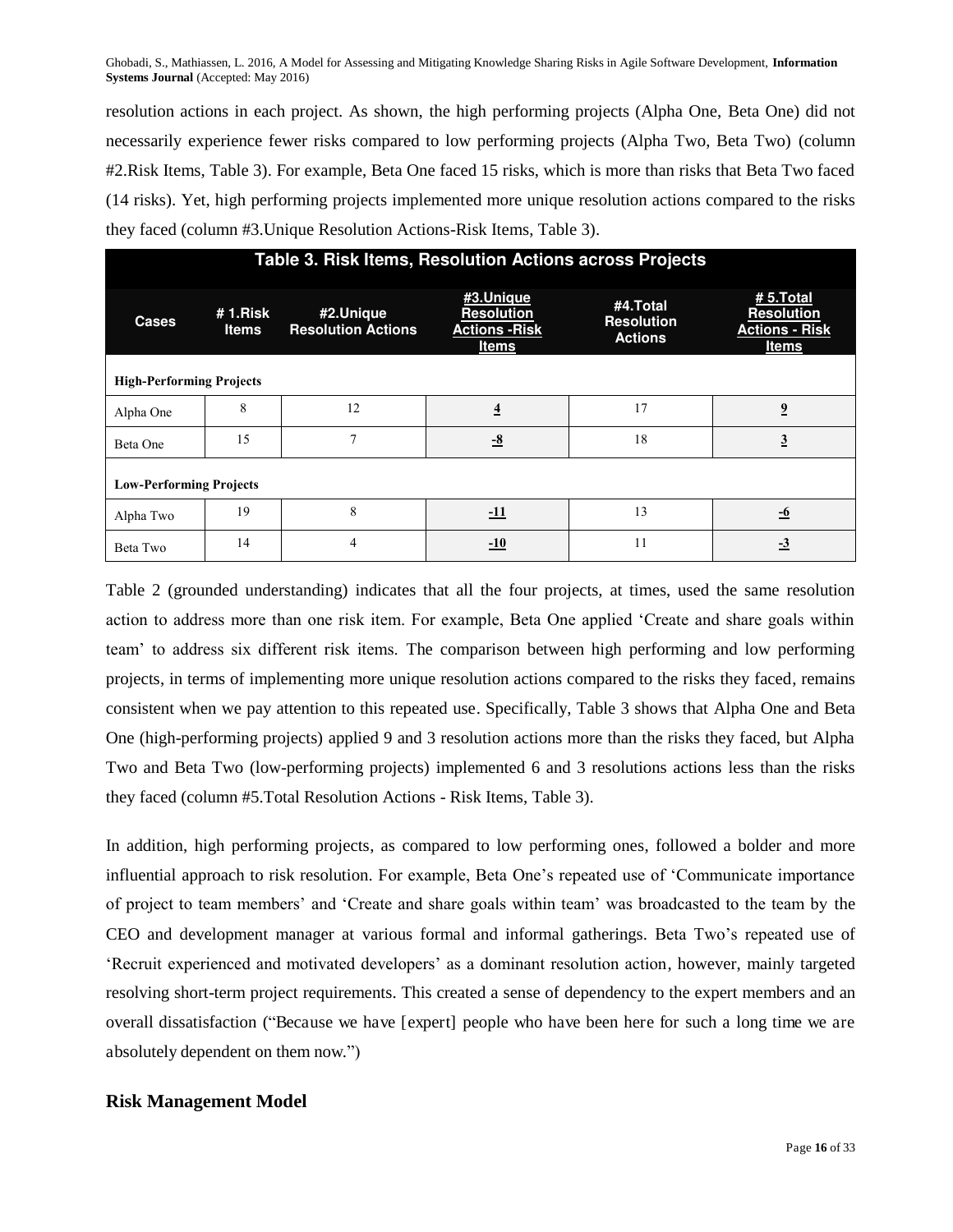#### **Model Development**

The section complements the findings of cross-case analysis (Table 2) with the vocabulary of risk-strategy analysis approaches (Iversen et al., 2004). The result is a risk management model (Figure 1) along with the categories of risk areas and resolution strategies (Table 4), and the associated risks and resolutions assessment frameworks (Tables 5-6).



| Table 4. Conceptualization of Knowledge Sharing Risks and Resolutions                                                                                                                            |                                                                                                                                                                                                                                                                      |  |  |
|--------------------------------------------------------------------------------------------------------------------------------------------------------------------------------------------------|----------------------------------------------------------------------------------------------------------------------------------------------------------------------------------------------------------------------------------------------------------------------|--|--|
| 7 Risk Areas and 37 Risk Items                                                                                                                                                                   | 5 Resolution Strategies and 31 Resolution Actions                                                                                                                                                                                                                    |  |  |
| 1. Team Diversity-refers to conceptual, geographical and time<br>differences between team members that may pose risks to effective<br>knowledge sharing                                          | 1. Strengthen Resources—refers to strategies that aim at<br>developing supportive capabilities, experiences, and technologies<br>1.1. Recruit developers with a combination of IT and business                                                                       |  |  |
| 1.1. Different speaking languages among members<br>1.2. Different working and discipline-related backgrounds among<br>members<br>1.3. Different time zones and physical distance between members | knowledge<br>1.2. Recruit experienced and motivated developers<br>1.3. Improve team's agile and social skills through training<br>1.4. Share historic and current systems documentation across team<br>1.5. Support client and team communication with collaborative |  |  |
| 1.4. Lack of prior joint working experience in development team                                                                                                                                  |                                                                                                                                                                                                                                                                      |  |  |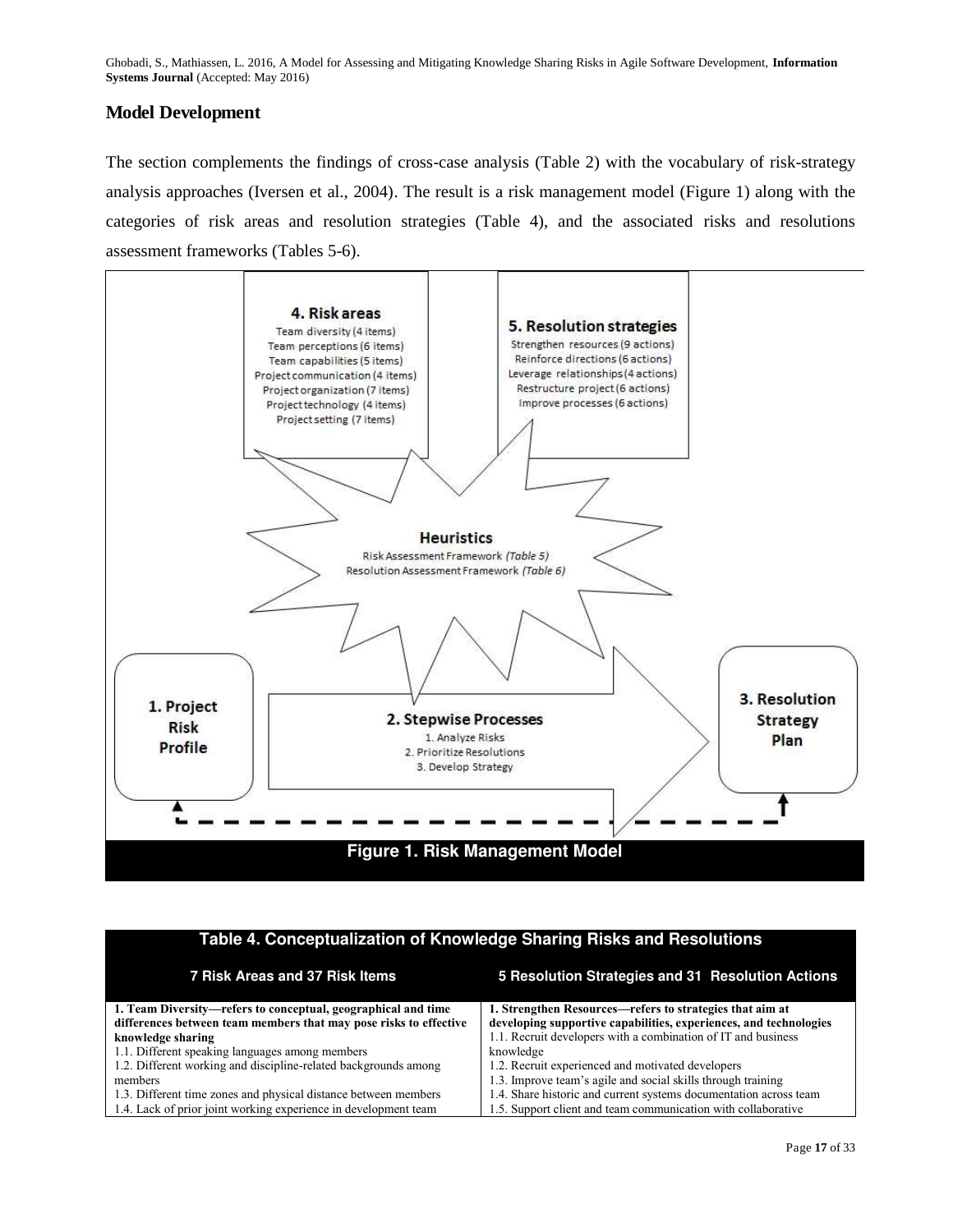|                                                                                                                                                                                                                                                                                                                                                                                                                                                                                                                                                                                | technologies                                                                                                                                                                                                                                                                                                                                                                                                                                                                                                                                                                                              |
|--------------------------------------------------------------------------------------------------------------------------------------------------------------------------------------------------------------------------------------------------------------------------------------------------------------------------------------------------------------------------------------------------------------------------------------------------------------------------------------------------------------------------------------------------------------------------------|-----------------------------------------------------------------------------------------------------------------------------------------------------------------------------------------------------------------------------------------------------------------------------------------------------------------------------------------------------------------------------------------------------------------------------------------------------------------------------------------------------------------------------------------------------------------------------------------------------------|
| 2. Team Capabilities—refers to knowledge and skill related issues                                                                                                                                                                                                                                                                                                                                                                                                                                                                                                              | 1.6. Document experiences to support planning of future projects                                                                                                                                                                                                                                                                                                                                                                                                                                                                                                                                          |
| amongst team members that may pose risks to effective knowledge                                                                                                                                                                                                                                                                                                                                                                                                                                                                                                                | 1.7. Increase developers' business knowledge through client-organized                                                                                                                                                                                                                                                                                                                                                                                                                                                                                                                                     |
| sharing                                                                                                                                                                                                                                                                                                                                                                                                                                                                                                                                                                        | training sessions                                                                                                                                                                                                                                                                                                                                                                                                                                                                                                                                                                                         |
| 2.1. Insufficient understanding of business domain and context                                                                                                                                                                                                                                                                                                                                                                                                                                                                                                                 | 1.8. Provide client with knowledge about agile projects through                                                                                                                                                                                                                                                                                                                                                                                                                                                                                                                                           |
| 2.2. Unfamiliarity with development and collaboration technologies                                                                                                                                                                                                                                                                                                                                                                                                                                                                                                             | workshops                                                                                                                                                                                                                                                                                                                                                                                                                                                                                                                                                                                                 |
| 2.3. Insufficient and ambiguous requirements                                                                                                                                                                                                                                                                                                                                                                                                                                                                                                                                   | 1.9. Use pair programming to facilitate learning across development                                                                                                                                                                                                                                                                                                                                                                                                                                                                                                                                       |
| 2.4. Inadequate social skills                                                                                                                                                                                                                                                                                                                                                                                                                                                                                                                                                  | team                                                                                                                                                                                                                                                                                                                                                                                                                                                                                                                                                                                                      |
| 2.5. Lack of familiarity with agile values and principles                                                                                                                                                                                                                                                                                                                                                                                                                                                                                                                      |                                                                                                                                                                                                                                                                                                                                                                                                                                                                                                                                                                                                           |
| 2.6. Lack of IT resources and working experience with software                                                                                                                                                                                                                                                                                                                                                                                                                                                                                                                 | 2. Reinforce Directions—refers to strategies that aim at improving                                                                                                                                                                                                                                                                                                                                                                                                                                                                                                                                        |
| companies in client company                                                                                                                                                                                                                                                                                                                                                                                                                                                                                                                                                    | shared understanding of project goals and requirements within                                                                                                                                                                                                                                                                                                                                                                                                                                                                                                                                             |
|                                                                                                                                                                                                                                                                                                                                                                                                                                                                                                                                                                                | team and with client                                                                                                                                                                                                                                                                                                                                                                                                                                                                                                                                                                                      |
| 3. Team Perceptions—refers to attitudes and values of tram                                                                                                                                                                                                                                                                                                                                                                                                                                                                                                                     | 2.1. Communicate importance of project to team members for key                                                                                                                                                                                                                                                                                                                                                                                                                                                                                                                                            |
| members that may pose risks to effective knowledge sharing                                                                                                                                                                                                                                                                                                                                                                                                                                                                                                                     | stakeholders and career opportunities                                                                                                                                                                                                                                                                                                                                                                                                                                                                                                                                                                     |
| 3.1. Lack of motivation, focus and adaptability in development team                                                                                                                                                                                                                                                                                                                                                                                                                                                                                                            | 2.2. Create and share goals within team                                                                                                                                                                                                                                                                                                                                                                                                                                                                                                                                                                   |
| 3.2. Inappropriate assumptions about project scope made by client                                                                                                                                                                                                                                                                                                                                                                                                                                                                                                              | 2.3. Discuss expectations and requirements with client and within team                                                                                                                                                                                                                                                                                                                                                                                                                                                                                                                                    |
| 3.3. Fear of self-exposure to technical and agile skills deficiencies in                                                                                                                                                                                                                                                                                                                                                                                                                                                                                                       | 2.4. Analyze client organization dynamics and be open to adapt to                                                                                                                                                                                                                                                                                                                                                                                                                                                                                                                                         |
| development team                                                                                                                                                                                                                                                                                                                                                                                                                                                                                                                                                               | changing conditions                                                                                                                                                                                                                                                                                                                                                                                                                                                                                                                                                                                       |
| 3.4. Performance evaluation based on technical achievements                                                                                                                                                                                                                                                                                                                                                                                                                                                                                                                    | 2.5. Collect and share successful project stories with team                                                                                                                                                                                                                                                                                                                                                                                                                                                                                                                                               |
| 3.5. Stakeholder neglect of nonfunctional requirement                                                                                                                                                                                                                                                                                                                                                                                                                                                                                                                          | 2.6. Share key project information with client representatives using                                                                                                                                                                                                                                                                                                                                                                                                                                                                                                                                      |
|                                                                                                                                                                                                                                                                                                                                                                                                                                                                                                                                                                                | non-technical language                                                                                                                                                                                                                                                                                                                                                                                                                                                                                                                                                                                    |
| 4. Project Communication—refers to communication-related issues                                                                                                                                                                                                                                                                                                                                                                                                                                                                                                                |                                                                                                                                                                                                                                                                                                                                                                                                                                                                                                                                                                                                           |
| within the project that may pose risks to effective knowledge                                                                                                                                                                                                                                                                                                                                                                                                                                                                                                                  | 3. Leverage Relationships—refers to strategies that aim at                                                                                                                                                                                                                                                                                                                                                                                                                                                                                                                                                |
| sharing                                                                                                                                                                                                                                                                                                                                                                                                                                                                                                                                                                        | improving working relationships within team and with client                                                                                                                                                                                                                                                                                                                                                                                                                                                                                                                                               |
| 4.1. Inadequate client availability and participation                                                                                                                                                                                                                                                                                                                                                                                                                                                                                                                          | 3.1. Leverage team diversity through cross-team observation and close                                                                                                                                                                                                                                                                                                                                                                                                                                                                                                                                     |
| 4.2 Lack of communication of agile time requirements with client up                                                                                                                                                                                                                                                                                                                                                                                                                                                                                                            | team member collaboration                                                                                                                                                                                                                                                                                                                                                                                                                                                                                                                                                                                 |
| front                                                                                                                                                                                                                                                                                                                                                                                                                                                                                                                                                                          | 3.2. Promote positive relationships across stakeholders                                                                                                                                                                                                                                                                                                                                                                                                                                                                                                                                                   |
| 4.3. Lack of concurrence within client team                                                                                                                                                                                                                                                                                                                                                                                                                                                                                                                                    | 3.3. Build collaborative relationship with IT team in client organization                                                                                                                                                                                                                                                                                                                                                                                                                                                                                                                                 |
| 4.4. Product owner lack of sharing client feedback with development                                                                                                                                                                                                                                                                                                                                                                                                                                                                                                            | 3.4. Leverage positive relationships between client representatives and                                                                                                                                                                                                                                                                                                                                                                                                                                                                                                                                   |
| team                                                                                                                                                                                                                                                                                                                                                                                                                                                                                                                                                                           | client management                                                                                                                                                                                                                                                                                                                                                                                                                                                                                                                                                                                         |
|                                                                                                                                                                                                                                                                                                                                                                                                                                                                                                                                                                                |                                                                                                                                                                                                                                                                                                                                                                                                                                                                                                                                                                                                           |
| 5. Project Organization-refers to aspects of organization and<br>conduct of the project that may pose risks to effective knowledge<br>sharing<br>5.1. Tight sprints schedule with little time for interaction<br>5.2. Inadequate planning and organization in agile practices<br>5.3. Multitasking and lack of continuity in development team<br>5.4. Inadequate planning and insufficient documentation<br>5.5. Making decisions in development without consulting client<br>5.6. Frequent change of IT representatives in client company<br>5.7. Centralized decision making | 4. Restructure Project—refers to strategies that aim at<br>restructuring resources to improve development team organization<br>4.1. Delegate project responsibilities within team<br>4.2. Relocate developers to spend more time with each other<br>4.3. Help new team members integrate through mentors and<br>incremental responsibilities<br>4.4. Change length of sprints to accommodate project's constraints<br>4.5. Assign team full-time to project<br>4.6. Expand project manager's role to include coaching and facilitation<br>5. Improve Processes—refers to strategies that aim at improving |
| 6. Project Technology—refers to technological issues that may pose                                                                                                                                                                                                                                                                                                                                                                                                                                                                                                             | development, communication, and evaluation processes                                                                                                                                                                                                                                                                                                                                                                                                                                                                                                                                                      |
| risks to effective knowledge sharing                                                                                                                                                                                                                                                                                                                                                                                                                                                                                                                                           | 5.1. Support participation and flexibility in project's decision making                                                                                                                                                                                                                                                                                                                                                                                                                                                                                                                                   |
| 6.1. Lack of using high quality collaboration technologies and                                                                                                                                                                                                                                                                                                                                                                                                                                                                                                                 | 5.2. Support requisite exploration of alternative options                                                                                                                                                                                                                                                                                                                                                                                                                                                                                                                                                 |
| processes in development team                                                                                                                                                                                                                                                                                                                                                                                                                                                                                                                                                  | 5.3. Engage team in evaluating agile opportunities and challenges                                                                                                                                                                                                                                                                                                                                                                                                                                                                                                                                         |
| 6.2. Lack of a good prototype to communicate requirements between                                                                                                                                                                                                                                                                                                                                                                                                                                                                                                              | 5.4. Put high value on mentoring and voluntary contributions in                                                                                                                                                                                                                                                                                                                                                                                                                                                                                                                                           |
| stakeholders                                                                                                                                                                                                                                                                                                                                                                                                                                                                                                                                                                   | performance evaluations                                                                                                                                                                                                                                                                                                                                                                                                                                                                                                                                                                                   |
| 6.3. Employing agile methodology without planning up front                                                                                                                                                                                                                                                                                                                                                                                                                                                                                                                     | 5.5. Provide opportunities to raise any concern inappropriate for                                                                                                                                                                                                                                                                                                                                                                                                                                                                                                                                         |
| 6.4. Prioritization of requirements based on one-dimensional thinking                                                                                                                                                                                                                                                                                                                                                                                                                                                                                                          | discussion in open forums                                                                                                                                                                                                                                                                                                                                                                                                                                                                                                                                                                                 |
|                                                                                                                                                                                                                                                                                                                                                                                                                                                                                                                                                                                | 5.6. Provide each individual member with 360° feedback                                                                                                                                                                                                                                                                                                                                                                                                                                                                                                                                                    |
| 7. Project Setting-refers to task and context related issues that<br>may pose risks to effective knowledge sharing                                                                                                                                                                                                                                                                                                                                                                                                                                                             |                                                                                                                                                                                                                                                                                                                                                                                                                                                                                                                                                                                                           |
| 7.1. Complex and domain specific project                                                                                                                                                                                                                                                                                                                                                                                                                                                                                                                                       |                                                                                                                                                                                                                                                                                                                                                                                                                                                                                                                                                                                                           |
| 7.2. Small budget agile project with limited room for interaction                                                                                                                                                                                                                                                                                                                                                                                                                                                                                                              |                                                                                                                                                                                                                                                                                                                                                                                                                                                                                                                                                                                                           |
| 7.3. Dependence on existing or legacy technology                                                                                                                                                                                                                                                                                                                                                                                                                                                                                                                               |                                                                                                                                                                                                                                                                                                                                                                                                                                                                                                                                                                                                           |
| 7.4. Inability to choose development team members                                                                                                                                                                                                                                                                                                                                                                                                                                                                                                                              |                                                                                                                                                                                                                                                                                                                                                                                                                                                                                                                                                                                                           |
| 7.5. Different approaches to agility between development and client                                                                                                                                                                                                                                                                                                                                                                                                                                                                                                            |                                                                                                                                                                                                                                                                                                                                                                                                                                                                                                                                                                                                           |
| company                                                                                                                                                                                                                                                                                                                                                                                                                                                                                                                                                                        |                                                                                                                                                                                                                                                                                                                                                                                                                                                                                                                                                                                                           |
| 7.6. Profit focused culture in development company<br>7.7. Bureaucratic and centralized organizations                                                                                                                                                                                                                                                                                                                                                                                                                                                                          |                                                                                                                                                                                                                                                                                                                                                                                                                                                                                                                                                                                                           |

Figure 1 demonstrates five components: (1) the project risk profile, (2) the stepwise process with heuristics, (3) the resolution strategy plan, (4) the risk areas and items, and (5) the resolution strategies and actions. The risk management model helps a software team move from a project risk profile to a resolution strategy plan. The project risk profile refers to existing or potential risks to effective knowledge sharing in the project. The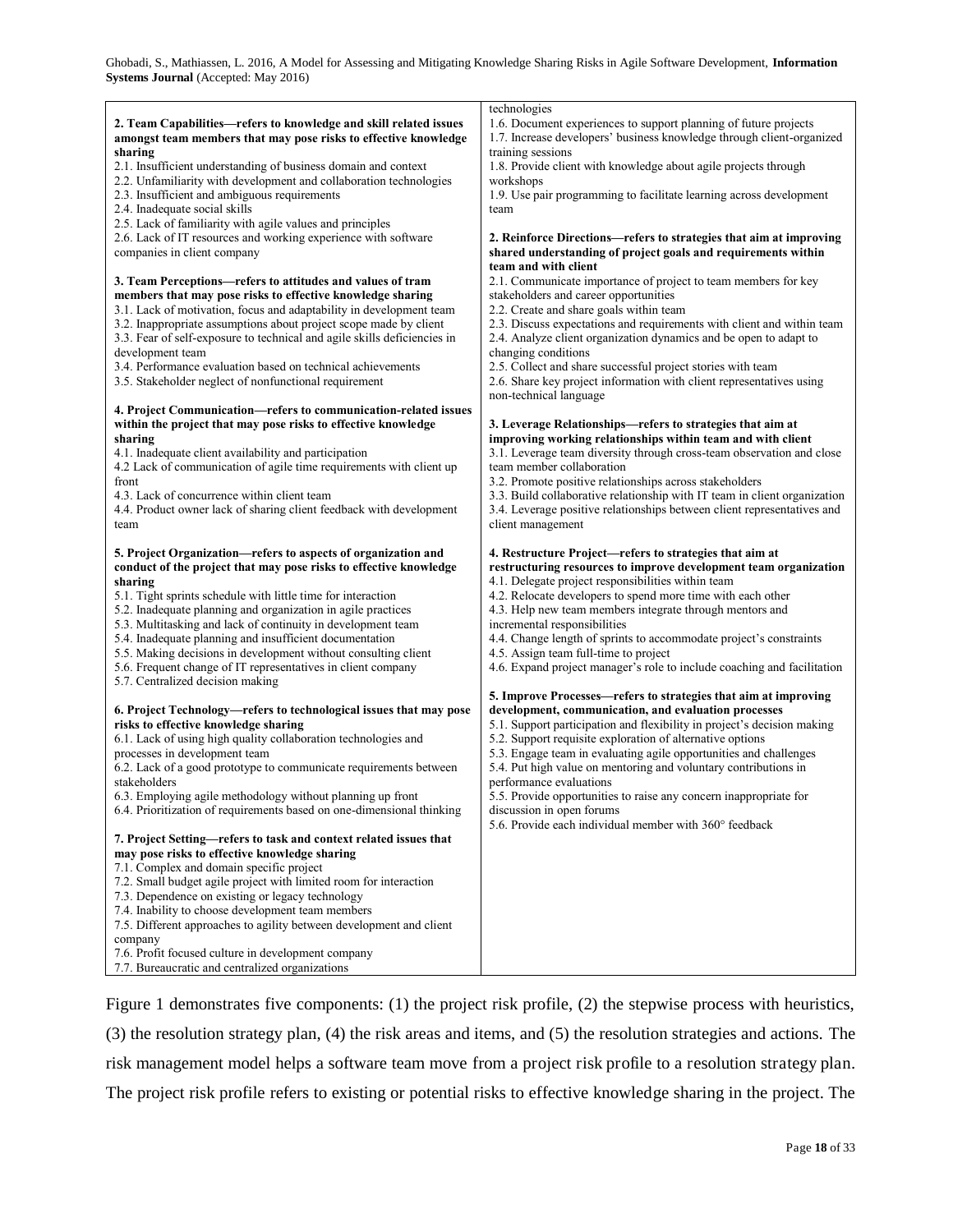resolution strategy plan refers to a plan of action with specified resolution strategies and their related resolution actions to mitigate the identified risks. The risk management process follows a stepwise process: (1) analyze risks, (2) prioritize resolutions, and (3) develop strategy plan. The process is supported by heuristics that link specific risks to appropriate resolutions. Heuristics help develop an overall resolution strategy plan for the project. The heuristics include the risk assessment framework (Table 5) and the resolution assessment framework (Table 6).

Application of the model begins with analyzing the project's risk profile (step 1, Figure 1) using the risk assessment framework (Table 5). The participants such as project managers, developers, and user representatives scan the 37 risk items. They circle relevant risk items (column Risk Area and Items, Table 5) and all the associated resolution actions (column Resolution Actions, Table 5). Utilizing a variety of techniques such as debating and voting across team members [\(Davis, 1982\)](#page-26-8), they conduct a qualitative assessment (High/Medium/Low level of importance) of each risk item and risk area. They record the results of the assessment in the column Assess Risks (H/M/L), Table 5. For this assessment, team members should consider the probability and consequence of each risk item.

| <b>Table 5. Risk Assessment Framework</b>                                              |                                          |                           |  |  |
|----------------------------------------------------------------------------------------|------------------------------------------|---------------------------|--|--|
| <b>Risk Area and Items</b>                                                             | <b>Assess</b><br><b>Risks</b><br>(H/M/L) | <b>Resolution Actions</b> |  |  |
| 1. Team Diversity                                                                      |                                          |                           |  |  |
| ◯ Different speaking languages among members                                           |                                          | 11                        |  |  |
| (a) Different working and disciple-related backgrounds among members                   |                                          | 10, 11, 12, 20, 21        |  |  |
| $\bigcirc$ Different time zones and physical distance between members                  |                                          | 26                        |  |  |
| $\bigcirc$ Lack of prior joint working experience in development team                  |                                          | 10, 11, 12, 20            |  |  |
| 2. Team Capabilities                                                                   |                                          |                           |  |  |
| () Insufficient understanding of business domain and context                           |                                          | 1, 2, 4, 7                |  |  |
| $\bigcirc$ Unfamiliarity with development and collaboration technologies               |                                          | 9,21                      |  |  |
| $\bigcap$ Insufficient and ambiguous requirements                                      |                                          | 3                         |  |  |
| ◯ Inadequate social skills                                                             |                                          | 3                         |  |  |
| (D Lack of familiarity with agile values and principles                                |                                          | 27, 28                    |  |  |
| (Lack of IT resources and working experience with software companies in client company |                                          | 8, 12, 13, 16, 17         |  |  |
| <b>3. Team Perceptions</b>                                                             |                                          |                           |  |  |
| $\bigcap$ Lack of motivation, focus and adaptability in development team               |                                          | 10, 11, 14, 21, 31        |  |  |
| $\bigcirc$ Inappropriate assumptions about project scope made by client                |                                          | 12                        |  |  |
| ○ Fear of self-exposure to technical and agile skills deficiencies in development team |                                          | 22, 27, 30                |  |  |
| O Performance evaluation based on technical achievements                               |                                          | 29                        |  |  |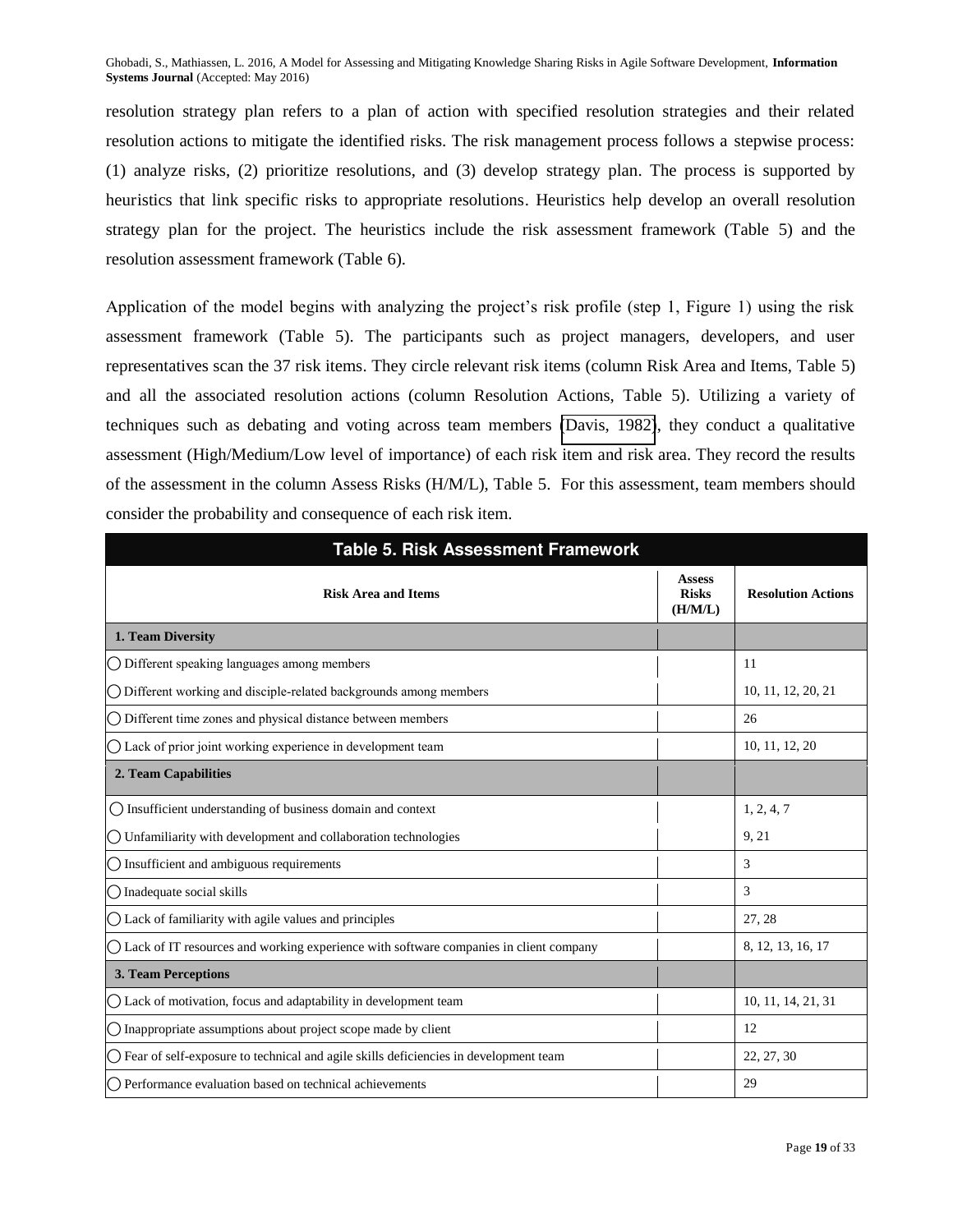| ◯ Stakeholder neglect of nonfunctional requirement                                        | 28            |
|-------------------------------------------------------------------------------------------|---------------|
| <b>4. Project Communication</b>                                                           |               |
| $\bigcirc$ Inadequate client availability and participation                               | 13, 23        |
| $\bigcirc$ Lack of communication of agile time requirements with client up front          | 5, 12, 13, 15 |
| ◯ Lack of concurrence within client team                                                  | 1, 3          |
| O Product owner lack of sharing client feedback with development team                     | 12            |
| 5. Project Organization                                                                   |               |
| $\bigcap$ Tight sprints schedule with little time for interaction                         | 2, 10, 11     |
| $\bigcirc$ Inadequate planning and organization in agile practices                        | 6             |
| O Multitasking and lack of continuity in development team                                 | 16, 24        |
| O Inadequate planning and insufficient documentation                                      | 27, 30        |
| $\bigcirc$ Making decisions in development without consulting client                      | 28            |
| O Frequent change of IT representatives in client company                                 | 7, 18         |
| $\bigcirc$ Centralized decision making                                                    | 20, 25        |
| 6. Project Technology                                                                     |               |
| O Lack of using high quality collaboration technologies and processes in development team | 21            |
| $\bigcap$ Lack of a good prototype to communicate requirements between stakeholders       | 8             |
| $\bigcirc$ Employing agile methodology without planning up front                          | 12            |
| O Prioritization of requirements based on one-dimensional thinking                        | 28            |
| 7. Project Setting                                                                        |               |
| O Complex and domain specific project                                                     | 2, 10, 11, 12 |
| ◯ Small budget agile project with limited room for interaction                            | 3,28          |
| ◯ Dependence on existing or legacy technology                                             | 2, 12         |
| O Inability to choose development team members                                            | 22            |
| ◯ Different approaches to agility between development and client company                  | 13            |
| O Profit focused culture in development company                                           | 29            |
| ◯ Bureaucratic and centralized organizations                                              | 19            |

Second, the team prioritizes the identified resolutions (step 2, Figure 1). The process begins by looking at the column Resolution Actions, Table 5. Team members count how many times each resolution action is circled for addressing risk items with (i) High, (ii) Medium, and (iii) Low levels of importance. They add these numbers to the column Add the Number of Targeted Risk Items, Table 6.

| <b>Table 6. Resolution Assessment Framework</b>                       |                                                                        |                                                          |                                                                  |
|-----------------------------------------------------------------------|------------------------------------------------------------------------|----------------------------------------------------------|------------------------------------------------------------------|
| <b>Resolution</b><br><b>Resolution Action</b><br><b>Strategy</b><br>H | Add the<br>Number of<br><b>Targeted Risk</b><br><b>Items</b><br>M<br>L | <b>Assess</b><br><b>Resolutio</b><br>n Action<br>(H/M/L) | <b>Assess</b><br><b>Resolution</b><br><b>Strategy</b><br>(H/M/L) |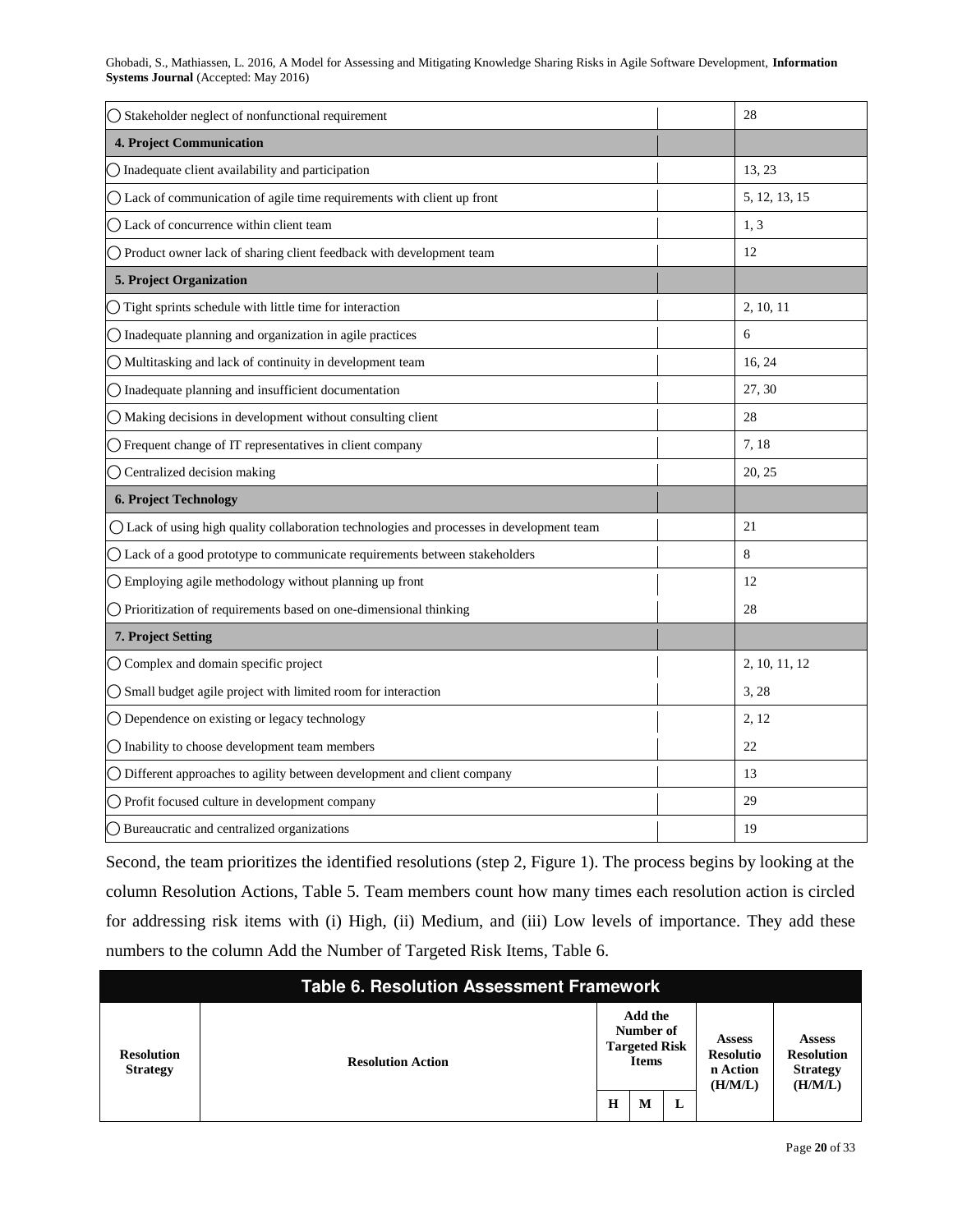| 1. Strengthen<br><b>Resources</b> | 1. Recruit developers with a combination of IT and business<br>knowledge                               |  |  |  |
|-----------------------------------|--------------------------------------------------------------------------------------------------------|--|--|--|
|                                   | 2. Recruit experienced and motivated developers                                                        |  |  |  |
|                                   | 3. Improve team's agile and social skills through training                                             |  |  |  |
|                                   | 4. Share historic and current systems documentation across team                                        |  |  |  |
|                                   | 5. Support client and team communication with collaboration<br>technologies                            |  |  |  |
|                                   | 6. Document experiences to support planning of future projects                                         |  |  |  |
|                                   | 7. Increase developers' business knowledge through client-organized<br>training sessions               |  |  |  |
|                                   | 8. Provide client with knowledge about agile projects through<br>workshop                              |  |  |  |
|                                   | 9. Use pair programming to facilitate learning across development<br>team                              |  |  |  |
| 2. Reinforce<br>directions        | 10. Communicate importance of project to team members for key<br>stakeholders and career opportunities |  |  |  |
|                                   | 11. Create and share goals within team                                                                 |  |  |  |
|                                   | 12. Discuss expectations and requirements with client and within team                                  |  |  |  |
|                                   | 13. Analyze client organization dynamics and be open to adapt to<br>changing conditions                |  |  |  |
|                                   | 14. Collect and share successful project stories with team                                             |  |  |  |
|                                   | 15. Share key project information with client representatives using<br>nontechnical language           |  |  |  |
| 3. Leverage<br>relationships      | 16. Leverage team diversity through cross team observation and close<br>team member collaboration      |  |  |  |
|                                   | 17. Promote positive relationships across stakeholders                                                 |  |  |  |
|                                   | 18. Build collaborative relationship with IT team in client organization                               |  |  |  |
|                                   | 19. Leverage positive relationships between client representatives and<br>client management            |  |  |  |
| 4. Restructure                    | 20. Delegate project responsibilities within team                                                      |  |  |  |
| project                           | 21. Relocate developers to spend more time with each other                                             |  |  |  |
|                                   | 22. Help new team members integrate through mentors and<br>incremental responsibilities                |  |  |  |
|                                   | 23. Change the length of split sprints to improve interactions                                         |  |  |  |
|                                   | 24. Assign team full time to project                                                                   |  |  |  |
|                                   | 25. Expand project manager's role to include coaching and facilitation                                 |  |  |  |
| 5. Improve                        | 26. Support participation and flexibility in project's decision making                                 |  |  |  |
| processes                         | 27. Support requisite exploration of alternative options                                               |  |  |  |
|                                   | 28. Engage team in evaluating agile opportunities and challenges                                       |  |  |  |
|                                   | 29. Put high value on mentoring and voluntary contributions in<br>performance evaluations              |  |  |  |
|                                   | 30. Provide opportunities to raise any concern for discussion in open<br>forums                        |  |  |  |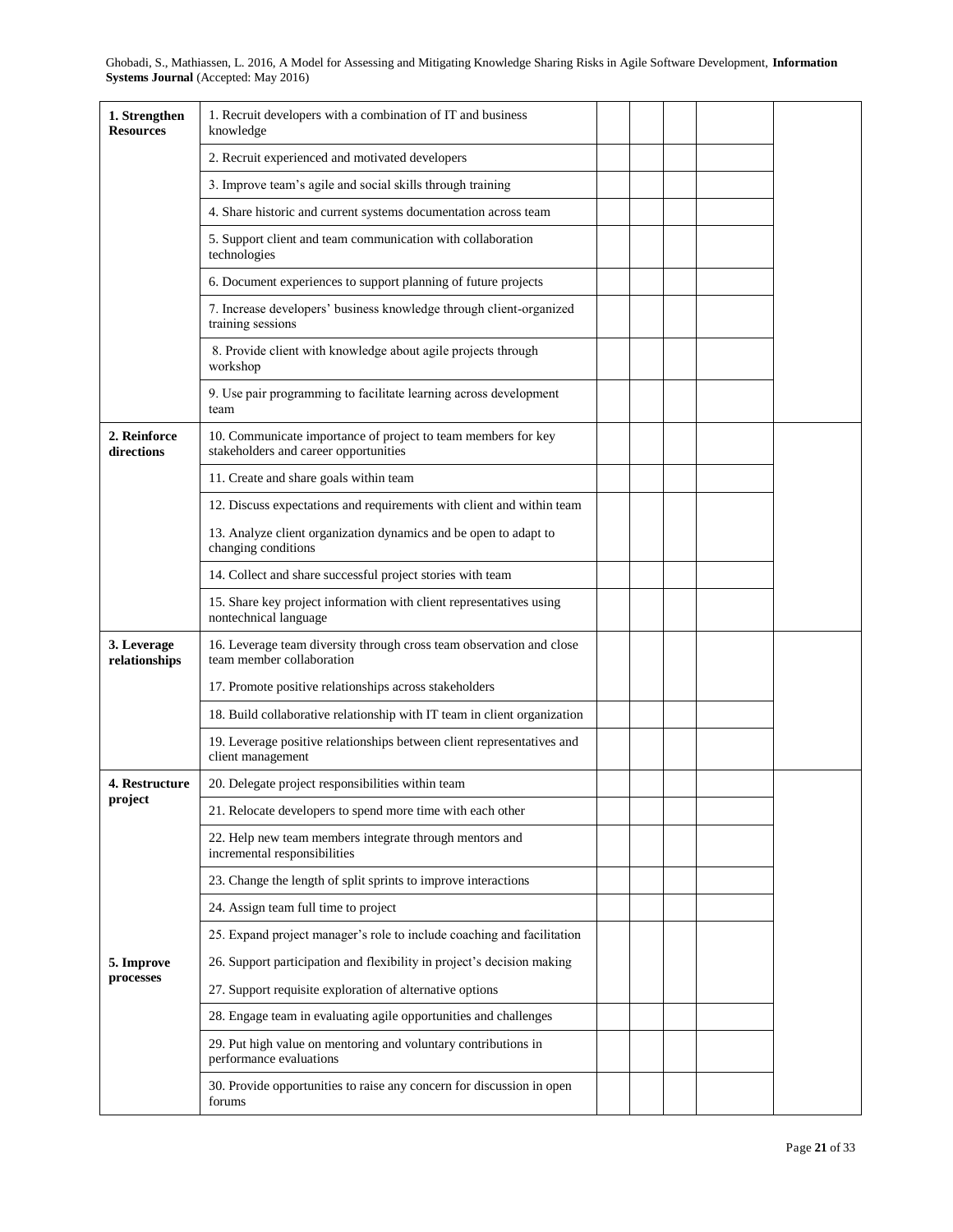#### 31. Provide each individual member with 360° feedback

Based on these numbers, the team qualitatively assesses each resolution action (column Assess Resolution Action (H/M/L), Table 6). Some guiding criteria could be the number of risk items that the resolution action can address, the number of highly-important risk items that the resolution action can address, and the feasibility of the resolution action. For example, it is possible that a resolution action can address important risks, yet it may not be a feasible action in that project. Final decision on whether it should be given high, medium, or low importance may include considering stakeholder interests and available resources, and it should involve techniques such as debating and voting. For example, the risk management process may suggest recruiting new developers as a highly important resolution action. However, due to project finances the team may decide to mitigate risks by increasing developers' business knowledge through clientorganized training sessions (related to the category of Strengthen Resources actions). This process helps participants engage in mindfully understanding risks, potential resolution actions, challenges in executing them and alternative resolutions. The result of the assessment is recorded in the column Assess Resolution Action (H/M/L), Table 6.

Third, attention turns to development of an overall strategy to prioritize the five resolution strategies (step 3, Figure 1). For this, the team qualitatively assesses each of the five strategies (column Assess Resolution Strategy (H/M/L), Table 6). The team crafts a resolution strategy plan that includes: (i) prioritized resolution categories along with a list of their identified resolution actions, (ii) some notes on 'who, where and when' with regard to the resolution actions, and (iii) some notes on the role of key stakeholders or potential challenges in implementing the resolution actions. The main objective is to craft a bird eye's vision for the development team and to give them a head start on keeping the risk management direction simple and memorable [\(Olsen, 1988\)](#page-28-8).

As a final note, identifying and mitigating risks should occur as early as possible. This is particularly the case in agile development. More specifically, the flexible characteristic of agile development adds additional change and customer-related concerns compared to traditional risk management frameworks. For example, the customer may express reluctance to continue with releases in small increments in the middle of the project [\(Lippert et al., 2003\)](#page-27-14). Such characteristics suggest that agile development can particularly benefit from the risk management model. By engaging stakeholders in understanding the nature, consequences and management of risks, the team can constantly look for improvement opportunities. Agile practices such as sprint retrospective meetings can be leveraged for these purposes. At the end of each meeting, the team can quickly fill the forms (Tables 5-6). The team can keep the results for future use. For example, the forms can be scanned and stored in the company's knowledge management system. If this process was undertaken in prior meetings, the team can discuss: (i) the risks identified in previous meetings, (ii) the resolution actions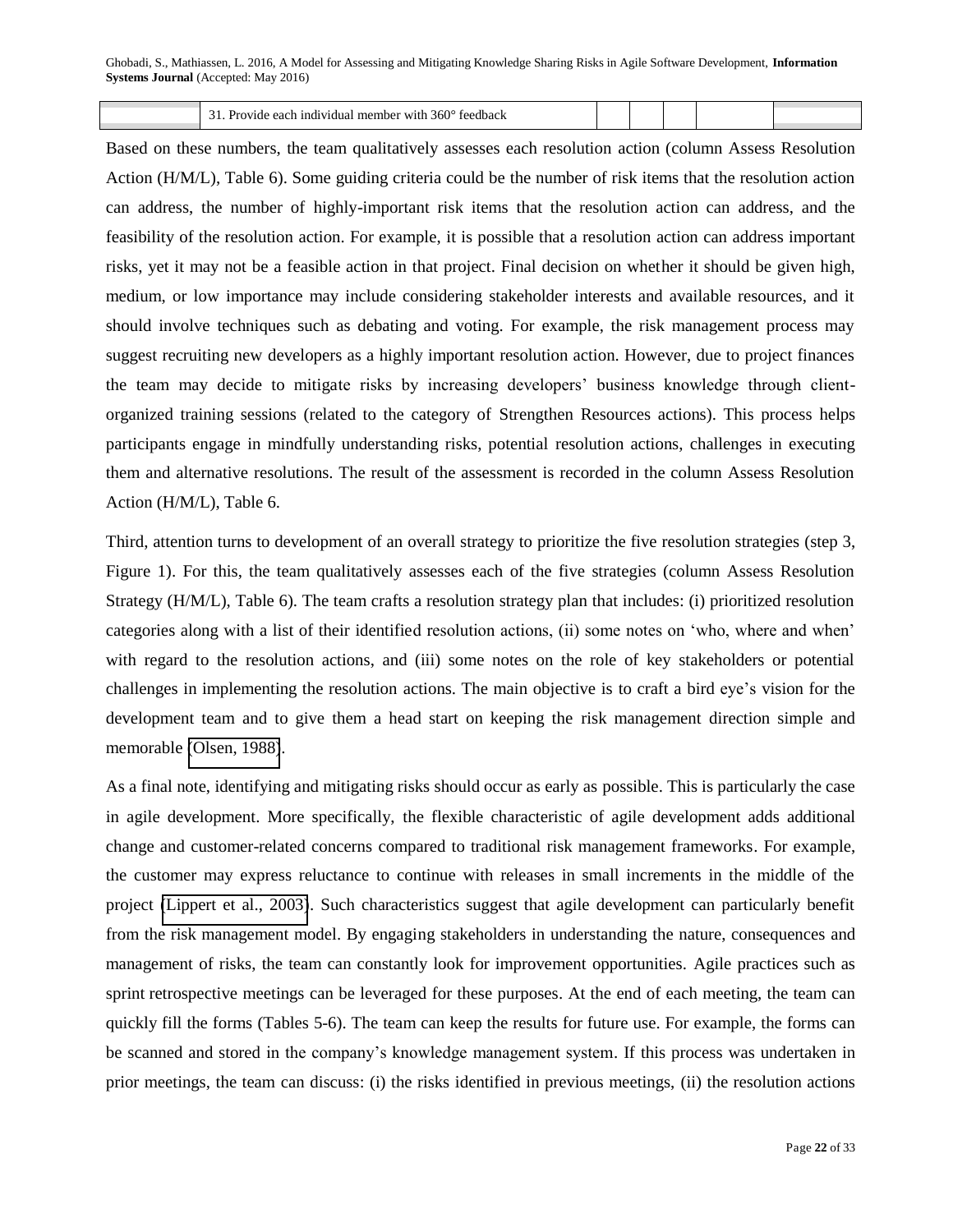that were implemented since then, and (iii) consequences of their implementation and any particular challenge or important issues that occurred in their implementation.

#### **Model Evaluation**

We conducted four one-hour evaluation sessions of the risk management model with two project managers, two developers, one tester and one user representative in one of the software companies studied. At the end of each session, the researcher asked the participants to provide additional feedback on the model's strengths and areas for improvement.

The participants agreed that the model is easy to use and it helps in the management of projects. The interviewees, especially project managers, expressed that the model offers a proactive approach to assess knowledge sharing risk items during projects and to identify resolution actions to mitigate the risks or prevent them from adversely affecting knowledge sharing practices. Notably, they asked for permission to keep the forms and apply the model within their company. For example, a project manager narrated that the model is not only useful in creating a shared vision and a prioritized plan, but it also helps reduce agilerelated stress. He explained that he would like to include the risk management process model in regular retrospective action items: *"Scrum meetings can sometimes be stressful …* The needs of the customers are unclear or changing *…* There is a lot of work to be done, and team members have sometimes difficulties doing their work. This [model] creates a shared vision of priorities across the team. The [risk management] process is also fun. It has a different style that helps reduce work stress. I would put it on as a retrospective action item.*"* In another session, one of the senior developers argued that the model ensures stakeholders' concerns are considered thoroughly, planned for, and monitored: "The model gives the people who worry about the project a space to come in the meeting and put those worries down. We can plan for risks and monitor the results.*"* A tester expressed that it would be promising to build an application that automates and facilitates the risk management process. In contrast, project managers argued that the informal process of applying the model and its forms during retrospective meetings is an effective solution for their projects.

#### **Discussion**

#### **Theoretical Contributions**

This study was motivated based on a pressing theoretical and practical need to generate new insights on how agile teams may prevent communication-related and knowledge sharing barriers from adversely affecting agile development practices [\(Ramesh et al., 2010,](#page-28-2) [Ghobadi & Mathiassen, 2015\)](#page-27-4). We addressed the research question—how can agile development teams systematically assess and mitigate risks to effective knowledge sharing*—*by developing a risk management model. In an inductive, grounded fashion, we combined in-depth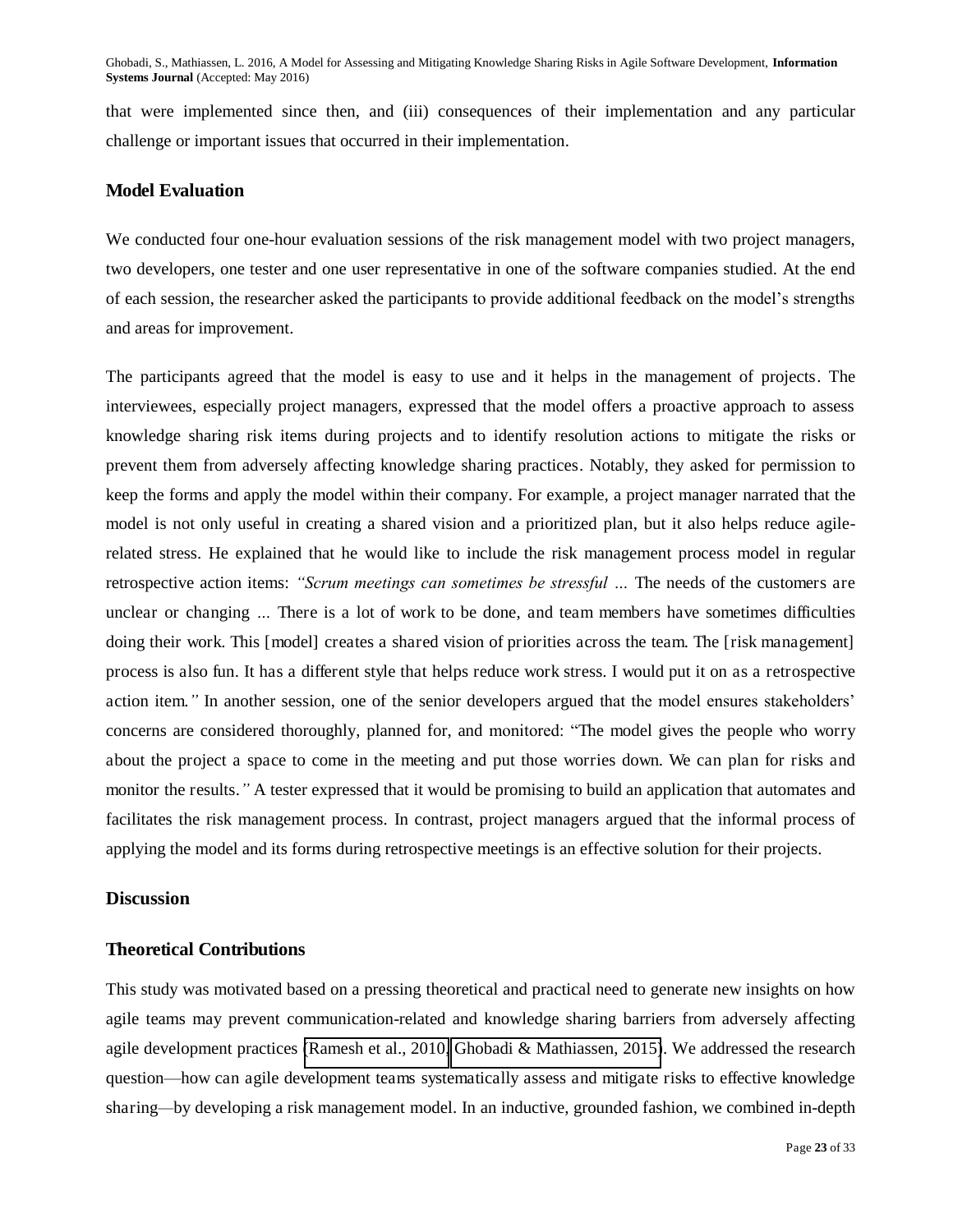data collected from four software projects with theoretical insights from the agile literature [\(Conboy et al.,](#page-26-3)  [2010,](#page-26-3) [Vidgen & Wang, 2009,](#page-28-1) [McAvoy et al., 2012,](#page-27-1) [Ramesh et al., 2010,](#page-28-2) [Conboy & Morgan, 2011,](#page-26-4) [Ghobadi](#page-27-4)  [& Mathiassen, 2015\)](#page-27-4) and research on risk management approaches [\(Davis, 1982,](#page-26-8) [Persson et al., 2009,](#page-28-3) [Iversen et al., 2004\)](#page-27-10). Our research presents three theoretical contributions.

First, the risk management model (Figure 1, Tables 4-6) adds substantive content to our understanding of communication-related and knowledge sharing issues in contemporary software teams that actively use agile practices. Specifically, the model contributes new concepts and detailed processes to develop a resolution strategy plan in response to a project's knowledge sharing risk profile. Such an empirically-grounded and theoretically-informed understanding has been absent from existing research and practice discourses. For example, software development research has identified risks and resolution actions for mitigating them [\(Keil](#page-27-23)  [et al., 1998,](#page-27-23) [Ropponen & Lyytinen, 2000,](#page-28-9) [Boehm, 1991\)](#page-26-7), but there are scarce efforts that go beyond this foundational step to develop comprehensive risk management plans [\(Iversen et al., 2004\)](#page-27-10). In contrast, our proposed approach provides heuristics that facilitate analyzing risks, prioritizing resolutions, and linking them into an overall plan. Our proposed risk management process also engages team members in several informal, mutual knowledge sharing exercises. These exercises help teams overcome decision making challenges that are common in agile contexts. Specifically, research suggests several challenges, such as lack of shared understanding and developers' lack of enthusiasm to communicate, may inhibit effective shared decision-making in agile teams [\(Moe et al., 2012\)](#page-28-10). In response, a risk management process provides team members with an engaging opportunity to confront each other, discuss priorities (especially conflicting ones), and understand project complexities. The use of formalized methods may seem controversial in agile development research. Yet, rhetoric on agile and plan-driven approaches have become less confrontational in the past few years [\(Boehm & Turner, 2003\)](#page-26-6). More recently, scholars have begun to observe real-world projects more closely, echoing the existence and importance of leveraging ambidexterity in agile teams [\(Ramesh et al., 2012,](#page-28-11) [Ramesh et al., 2006\)](#page-28-12). Our results and model evaluation findings concur with this view and add to it by showing that the risk management model is useful in many ways. Specifically, we showed that the model can easily be used during agile practices such as light-weight and informal scrum and retrospective review meetings, helping software teams achieve better performance and individual-related outcomes.

Second, our model defines and presents seven categories of risk areas and five resolution strategies. These conceptual categories are useful in studying and measuring several aspects of knowledge sharing in software development. For example, Table 4 outlines 4-9 'concepts' associated with each 'category'. Tables 5-6 offer heuristics for linking risks and resolutions. Thus, they refer to 'links' between concepts (risks and resolutions) and the link between conceptual categories (risk areas and resolution strategies). These conceptual categories, their associated concepts, and heuristics for linking concepts and categories lay the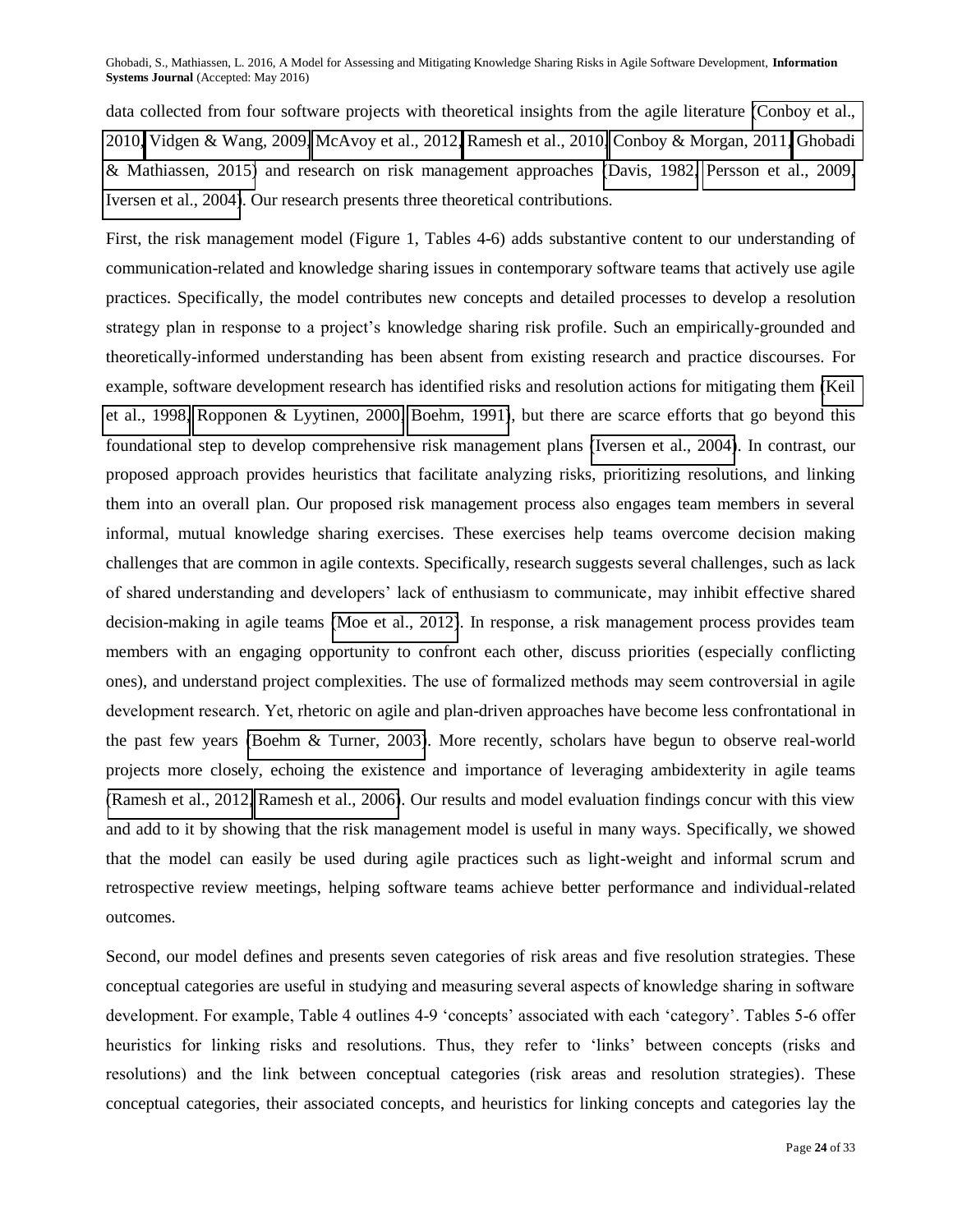foundation for significant qualitative and quantitative investigations into communication-related challenges confronting agile teams.

Third, the empirical data reveals that the high performing projects did not always experience fewer risks compared to low performing projects, but they did implement more unique resolution actions compared to the risks they faced. Furthermore, although all projects used certain resolution actions for addressing different risks, high performing projects applied those actions in a bolder and more thoughtful manner compared to low performing ones. For example, high performing projects highlighted the organizational importance of the project and the managerial support in various occasions. These insights concur with prior software development research (Barki et al., 2001), suggesting that different project risk management profiles can lead to different project performance outcomes.

#### **Practical Contributions**

The risk management model meets the criteria of practical applicability proposed by [\(Glaser & Strauss,](#page-27-9)  [1977\)](#page-27-9). First, the model fits the substantive area of knowledge sharing in software development. Specifically, software teams constantly invest in better communication and knowledge sharing efforts [\(Gupta & Bajwa,](#page-27-6)  [2012\)](#page-27-6). They increasingly need intellectual tools that help identify and assess knowledge sharing risks and prevent them from adversely affecting development practices. In response to this practical need, we have offered a detailed risk management model (Figure 1, Tables 4-6).

Second, the model is sufficiently general to be relevant to a range of software development contexts. Specifically, it is grounded in empirical findings based on data collected from four projects in two software companies. In addition, its practical usefulness is strengthened using insights within the extant literature.

Third, our evaluation suggests the model is readily understandable by practitioners and provides useful guidance in the management of knowledge sharing practices in agile development. The model, therefore, serves as a basis on which software practitioners can iteratively assess risks to effective knowledge sharing and take important steps for mitigating them at different stages of development. In summary, the risk management model offers several practical advantages.

First, close and committed participation from stakeholders support collective mindfulness and team learning in agile development [\(McAvoy et al., 2012,](#page-27-1) [Hoda et al., 2013,](#page-27-24) [Keil et al., 2002\)](#page-27-25). We recommend software teams involve different stakeholders in the risk management process. For example, they can conduct the process during project retrospectives. Second, the risk management process allows team members to discuss which actions did work or did not work over the project life-cycle. For example, the process may suggest 'providing each individual member with 360° feedback' to mitigate the risk that 'lack of motivation, focus and adaptability in development team' poses to effective knowledge sharing (Table 5-6). Project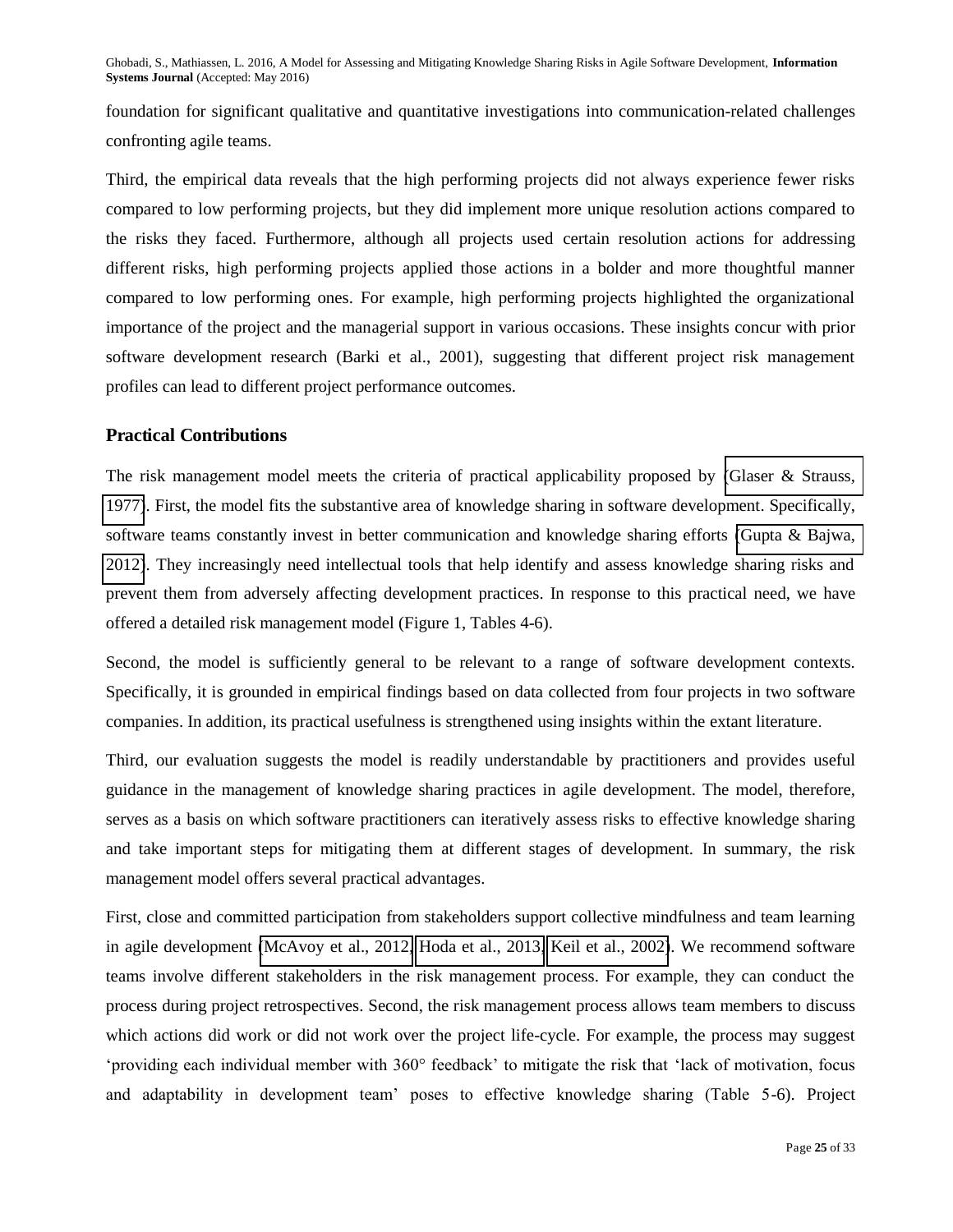retrospectives may, however, suggest the following: This action proved to be effective at early stages, but providing feedback consumed the time of experienced developers, and slowed down their pace of work at later stages of development. Third, research suggests that reluctance to transmit bad news concerning a software project and its status can increase project losses [\(Tynjälä et al., 2009,](#page-28-13) [Smith & Keil, 2003\)](#page-28-14). In contrast, accumulated knowledge and lessons learned from regular risk management facilitates organizational learning, forms an open culture for transmitting both positive and challenging outcomes, and creates possibility of changing project direction for better. Fourth, regular risk management efforts help create and maintain a risk management registry for each specific project, enabling experience reuse and cross-project learning [\(Newell, 2004,](#page-28-15) [Petter & Vaishnavi, 2008\)](#page-28-16).

#### **Concluding Remarks**

<span id="page-26-15"></span><span id="page-26-14"></span><span id="page-26-9"></span>We acknowledge a number of limitations that present opportunities for future theory development. First, the findings are limited to four agile projects across two software companies. We recommend large-scale empirical studies to validate, modify, or extend the presented model. Second, our model suggests a straightforward approach involving high, medium, low scores for assessing risks and resolutions. Shareddecision making for assessing risks can be challenging particularly in large projects that involve many stakeholders. Future research may develop and implement more systematic approaches for assessing risks. Examples include measuring the probability of risk multiplied by the loss associated with it, and measuring the magnitude of potential loss associated with project failure [\(Barki et al., 1993\)](#page-26-9).

<span id="page-26-13"></span><span id="page-26-12"></span><span id="page-26-11"></span><span id="page-26-10"></span><span id="page-26-8"></span><span id="page-26-7"></span><span id="page-26-6"></span><span id="page-26-5"></span><span id="page-26-4"></span><span id="page-26-3"></span><span id="page-26-2"></span><span id="page-26-1"></span><span id="page-26-0"></span>Third, we have evaluated the practical utility of the model in one software company. Research may provide additional insights by evaluating the model in different companies, at different stages of development [\(Tasharofi & Ramsin, 2007\)](#page-28-17), and during different types of software projects (large, medium, small size). Scholars may apply design science techniques to develop web-based tools that support assessments of the model [\(Persson et al., 2009\)](#page-28-3). Fourth, we recommend longitudinal research to extend the model by identifying the risks that may occur as the result of implementing certain resolution actions. For example, the resolution action 'analyze client organization dynamics and be open to adapt to changing conditions' can lead to major reworks when the architecture does not scale up [\(Batra, 2009\)](#page-26-13). Thus, implementing this resolution action can make it difficult for developers to commit enough time to knowledge sharing activities at later stages of development. Fifth, longitudinal studies are encouraged to link resolution actions to project phases, advancing our understanding of different stages of development in which each resolution action is best implemented. For example, researchers may explore which resolution actions are best implemented prior to the project initiation. Sixth, our results suggest that the high performing projects, more than the low performing ones, tend to address risks more effectively by applying more resolution actions compared to the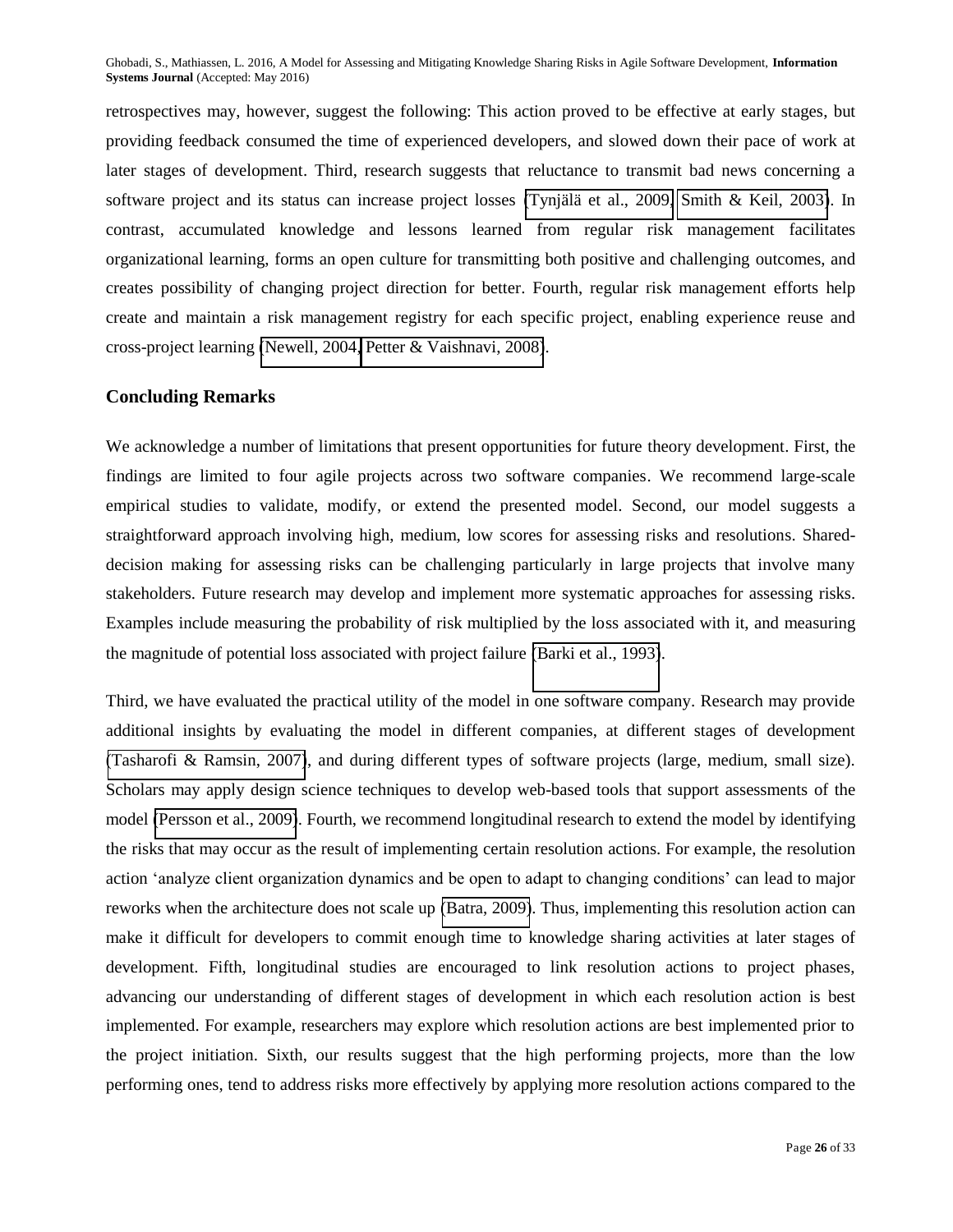<span id="page-27-17"></span><span id="page-27-12"></span><span id="page-27-5"></span>risks they face. Future research should further investigate differences between high performing and low performing projects in terms of their project's risk profile and their approach to the assessment and mitigation of knowledge sharing risks. Finally, we suggest sharing mental models is essential for successful team work [\(Ghobadi & Mathiassen, 2015\)](#page-27-4). Yet, teams can also be subject to groupthink cognitive biases [\(Janis, 1982\)](#page-27-26) that influence team members' understanding of risks and potential resolution actions. We recommend scholars study groupthink biases and their consequences in future risk management frameworks.

#### <span id="page-27-21"></span><span id="page-27-20"></span><span id="page-27-19"></span><span id="page-27-18"></span>**Acknowledgement**

<span id="page-27-13"></span><span id="page-27-11"></span>The authors thank the development teams who participated in this study as well as the senior editor, associate editor, and the three reviewers for their valuable guidance during the revision process.

## <span id="page-27-3"></span>**References**

- <span id="page-27-4"></span>Augustine, S., Payne, B., Sencindiver, F. & Woodcock, S. (2005) Agile project management: steering from the edges. Communications of the ACM, **48,** 85-89.
- <span id="page-27-9"></span><span id="page-27-6"></span>Barki, H. & Hartwick, J. (2001) Interpersonal conflict and its management in information system development. MIS Quarterly, **25,** 195-228.
- <span id="page-27-2"></span>Barki, H., Rivard, S. & Talbot, J. (1993) Toward an assessment of software development risk. Journal of Management Information Systems, **10,** 203-225.
- <span id="page-27-24"></span><span id="page-27-0"></span>Baskerville, R. L. & Stage, J. (1996) Controlling prototype development through risk analysis. MIS Quarterly, **20,** 481-504.
- <span id="page-27-10"></span>Batra, D. (2009) Modified agile practices for outsourced software projects. Communications of the ACM, **52,** 143-148.
- <span id="page-27-26"></span>Bellini, E., Canfora, G., García, F., Piattini, M. & Visaggio, C. A. (2005) Pair designing as practice for enforcing and diffusing design knowledge. Journal of Software Maintenance and Evolution: Research and Practice, **17,** 401-423.
- <span id="page-27-7"></span>Boehm, B. & Turner, R. (2003) Balancing agility and discipline: A guide for the perplexed, Addison-Wesley Professional.
- <span id="page-27-23"></span>Boehm, B. W. (1991) Software risk management: principles and practices. IEEE Software **8,** 32-41.
- <span id="page-27-25"></span>Carmel, E., Espinosa, J. A. & Dubinsky, Y. (2010) "Follow the Sun" Workflow in Global Software Development. Journal of Management Information Systems, **27,** 17-38.
- <span id="page-27-22"></span>Chakraborty, S. & Sarker, S. (2010) An exploration into the process of requirements elicitation: a grounded approach. Journal of the Association for Information Systems, **11,** 212-249.
- <span id="page-27-14"></span>Conboy, K., Coyle, S., Wang, X. & Pikkarainen, M. (2010) People over process: key people challenges in agile development. IEEE Software, **99,** 47-57.
- <span id="page-27-16"></span>Conboy, K. & Morgan, L. (2011) Beyond the customer: Opening the agile systems development process. Information and Software Technology, **53,** 535-542.
- <span id="page-27-8"></span>Corvera Charaf, M., Rosenkranz, C. & Holten, R. (2012) The emergence of shared understanding: applying functional pragmatics to study the requirements development process. Information Systems Journal, **23,** 115-135.
- Dalcher, D. (2002) Safety, risk, and danger: A new dynamic perspective. Cutter IT Journal, **15,** 23-27.
- <span id="page-27-1"></span>Davis, G. B. (1982) Strategies for information requirements determination. IBM Systems Journal, **21,** 4-30.
- <span id="page-27-15"></span>Dingsøyr, T. & Hanssen, G. (2003) Extending agile methods: postmortem reviews as extended feedback, 4th International Workshop on Learning Software Organizations, Chicago, IL, USA: Springer Verlag, 4- 12.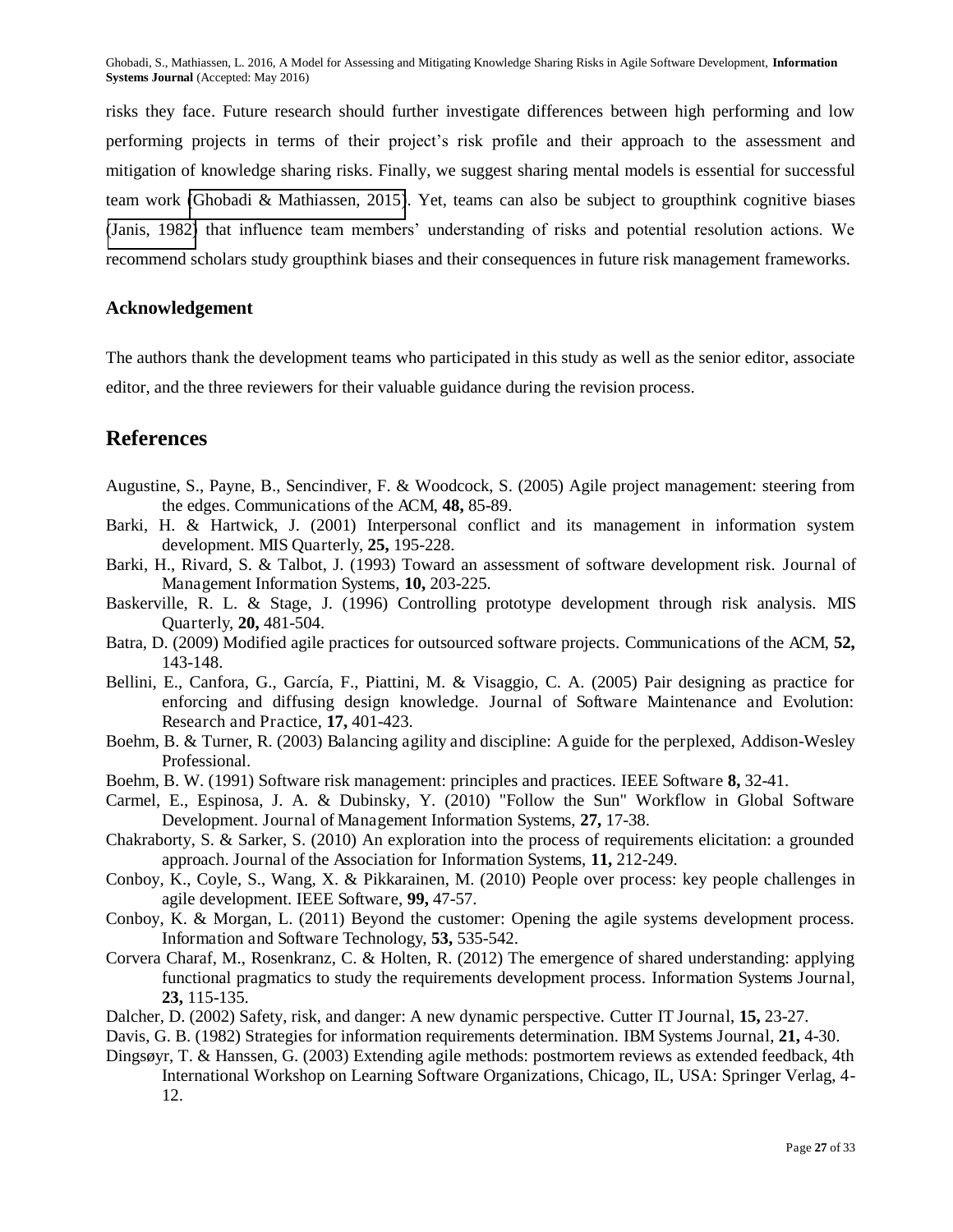- <span id="page-28-10"></span>Dorairaj, S., Noble, J. & Malik, P. (2012) Knowledge Management in Distributed Agile Software Development, Agile Conference (AGILE), Dellas, Texas, US: IEEE, 64-73.
- <span id="page-28-0"></span>Dybå, T. & Dingsøyr, T. (2008) Empirical studies of agile software development: A systematic review. Information and Software Technology, **50,** 833-859.
- <span id="page-28-15"></span>Earl, M. 1987. Information Management Strategy. Englewood-Cliffs, NJ: Prentice-Hall.
- <span id="page-28-5"></span>Eisenhardt, K. M. (1989) Building theories from case study research. Academy of Management Review, **14,** 532-550.
- <span id="page-28-8"></span>Eisenhardt, K. M. & Graebner, M. E. (2007) Theory building from cases: opportunities and challenges. Academy of Management Journal, **50,** 25-32.
- <span id="page-28-3"></span>Fitzgerald, B., Russo, N. L. & O'Kane, T. (2000) An Empirical Study of System Development Method Tailoring in Practice, European Conference on Information Systems: Citeseer, 187-194.
- <span id="page-28-16"></span>Fitzgerald, B., Russo, N. L. & Stolterman, E. (2002) Information systems development: Methods in action.
- <span id="page-28-2"></span>Ghobadi, S. (2015) What drives knowledge sharing in software team: a review and classification framework. Information and Management, **52,** 82-97.
- <span id="page-28-12"></span>Ghobadi, S., Campbell, J. & Clegg, S. (2015) Pair programming teams and high-quality knowledge sharing: A comparative study of coopetitive reward structures. Information Systems Frontiers.
- Ghobadi, S. & D'ambra, J. (2013) Modeling High-Quality Knowledge Sharing in Cross-Functional Software Development Teams Information Processing & Management, **49,** 138-157.
- <span id="page-28-11"></span><span id="page-28-9"></span>Ghobadi, S. & Mathiassen, L. (2015) Perceived Barriers to Effective Knowledge Sharing in Agile Software Teams. Information Systems Journal.
- <span id="page-28-7"></span>Glaser, B. G. & Strauss, A. L. (1977) The discovery of grounded theory: Strategies for qualitative research, Aldine Publishing, Chicago.
- <span id="page-28-14"></span>Gupta, N. & Bajwa, J. K. (2012) Analysis of Knowledge Sharing Practices in Distributed Agile Environment. International Journal of Computer & Communication Technology, **3,** 1-11.
- Highsmith, J. (2009) Agile project management: creating innovative products, Pearson Education, MA, US.
- <span id="page-28-6"></span>Hoda, R., Babb, J. & Norbjerg, J. (2013) Toward Learning Teams. IEEE Software **30,** 95-98.
- <span id="page-28-17"></span>Holmström, H., Fitzgerald, B., Ågerfalk, P. J. & Conchúir, E. Ó. (2006) Agile practices reduce distance in global software development. Information Systems Management, **23,** 7-18.
- <span id="page-28-13"></span>Iversen, J. H., Mathiassen, L. & Nielsen, P. A. (2004) Managing risk in software process improvement: an action research approach. MIS Quarterly, **28,** 395-433.
- Janis, I. L. (1982) Groupthink: Psychological studies of policy decisions and fiascoes, Houghton Mifflin, Boston.
- <span id="page-28-1"></span>Karlsen, J. T., Hagman, L. & Pedersen, T. (2011) Intra-project transfer of knowledge in information systems development firms. Journal of Systems and Information Technology, **13,** 66-80.
- <span id="page-28-4"></span>Keil, M., Cule, P. E., Lyytinen, K. & Schmidt, R. C. (1998) A framework for identifying software project risks. Communications of the ACM, **41,** 76-83.
- Keil, M., Tiwana, A. & Bush, A. (2002) Reconciling user and project manager perceptions of IT project risk: a Delphi study. Information Systems Journal, **12,** 103-119.
- Lee, A. S. & Baskerville, R. L. (2003) Generalizing generalizability in information systems research. Information Systems Research, **14,** 221-243.
- Lippert, M., Becker-Pechau, P., Breitling, H., Roock, S., Schmolitzky, A., Wolf, H. & Heinz, Z. (2003) Developing complex projects using XP with extensions. Computer, **36,** 67-73.
- Lyytinen, K. (1987) Different perspectives on information systems: problems and solutions. ACM Computing Surveys (CSUR), **19,** 5-46.
- Lyytinen, K., Mathiassen, L. & Ropponen, J. (1998) Attention Shaping and Software Risk—A Categorical Analysis of Four Classical Risk Management Approaches. Information Systems Research, **9,** 233- 255.
- Mcavoy, J., Nagle, T. & Sammon, D. (2012) Using mindfulness to examine ISD agility. Information Systems Journal, **23,** 155-172.
- Mcfarlan, F. W. (1981) Portfolio approach to information systems. Harvard Business Review, **59,** 142-150.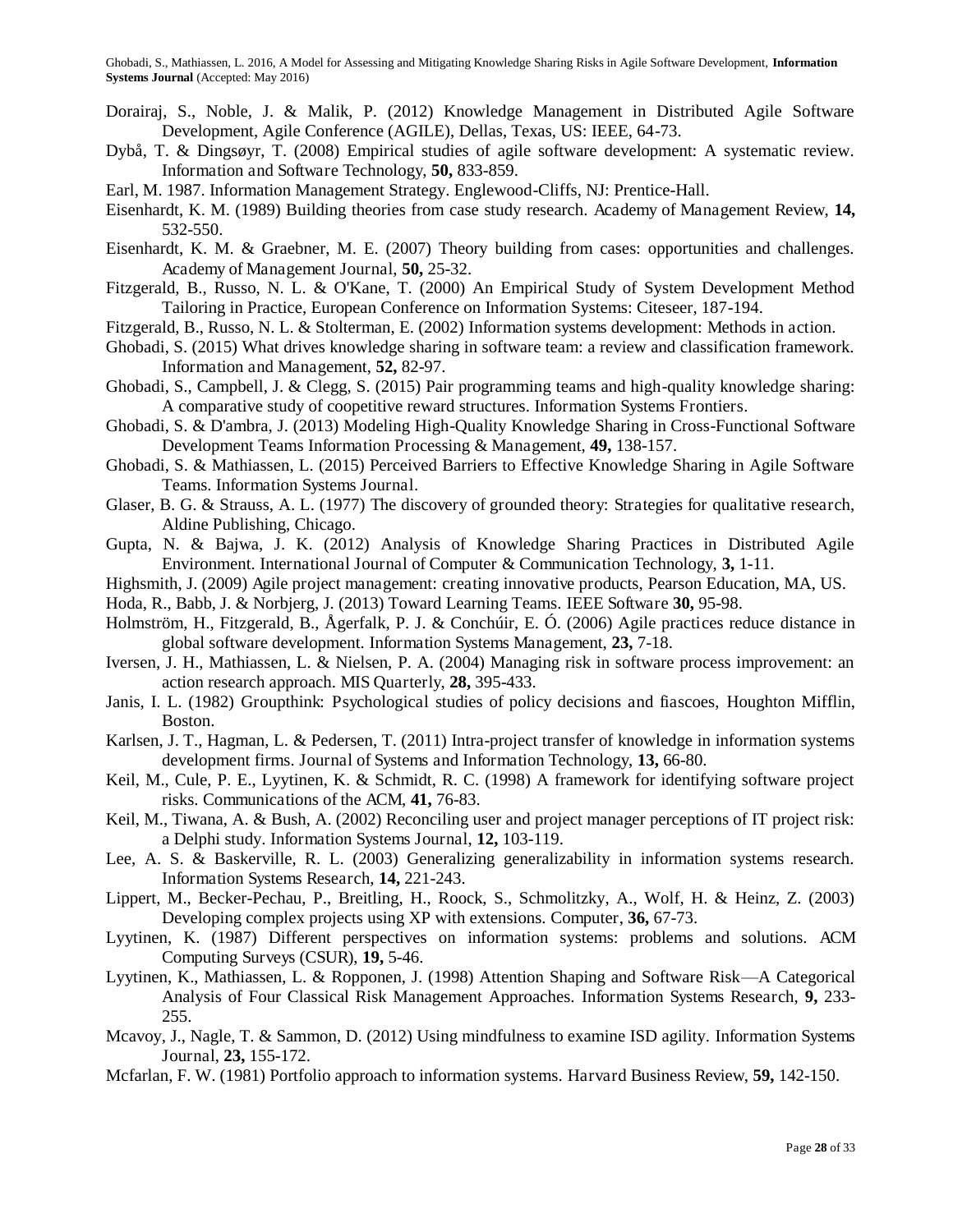- Moe, N. B., Aurum, A. & Dybå, T. (2012) Challenges of shared decision-making: A multiple case study of agile software development. Information and Software Technology, **54,** 853-865.
- Nerur, S. & Balijepally, V. G. (2007) Theoretical reflections on agile development methodologies. Communications of the ACM, **50,** 79-83.
- Newell, S. (2004) Enhancing cross-project learning. Engineering Management Journal, **16,** 12-20.
- Newman, M. & Robey, D. (1992) A social process model of user-analyst relationships. MIS Quarterly, **16,** 249-266.
- Olsen, R. J. (1988) Niche shock: And how to survive it. Planning Review, **16,** 6-13.
- Persson, J. S., Mathiassen, L., Boeg, J., Madsen, T. S. & Steinson, F. (2009) Managing risks in distributed software projects: an integrative framework. IEEE Transactions on Engineering Management, **56,** 508-532.
- Petter, S. & Vaishnavi, V. (2008) Facilitating experience reuse among software project managers. Information Sciences, **178,** 1783-1802.
- Ramesh, B., Cao, L. & Baskerville, R. (2010) Agile requirements engineering practices and challenges: an empirical study. Information Systems Journal, **20,** 449-480.
- Ramesh, B., Cao, L., Mohan, K. & Xu, P. (2006) Can distributed software development be agile? Communications of the ACM, **49,** 41-46.
- Ramesh, B., Mohan, K. & Cao, L. (2012) Ambidexterity in Agile Distributed Development: An Empirical Investigation. Information System Research, **23,** 323-339.
- Ropponen, J. & Lyytinen, K. (2000) Components of software development risk: How to address them? A project manager survey. IEEE Transactions on Software Engineering, **26,** 98-112.
- Scott, W. A. (1955) Reliability of content analysis: The case of nominal scale coding. Public Opinion Quarterly, **19,** 321-325.
- Smith, H. J. & Keil, M. (2003) The reluctance to report bad news on troubled software projects: a theoretical model. Information Systems Journal, **13,** 69-95.
- Sutherland, J. (2005) Future of scrum: Parallel pipelining of sprints in complex projects, Agile Conference: IEEE, 90-99.
- Tasharofi, S. & Ramsin, R. 2007. Process patterns for agile methodologies. In: Situational Method Engineering: Fundamentals and Experiences, pp. 222-237. Boston, Springer.
- Tynjälä, P., Pirhonen, M., Vartiainen, T. & Helle, L. (2009) Educating IT project managers through projectbased learning: A working-life perspective. Communications of the Association for Information Systems, **24,** 269-288.
- Vidgen, R. & Wang, X. (2009) Coevolving systems and the organization of agile software development. Information Systems Research, **20,** 355-376.
- Williams, L. (2012) What agile teams think of agile principles. Communications of the ACM, **55,** 71-76.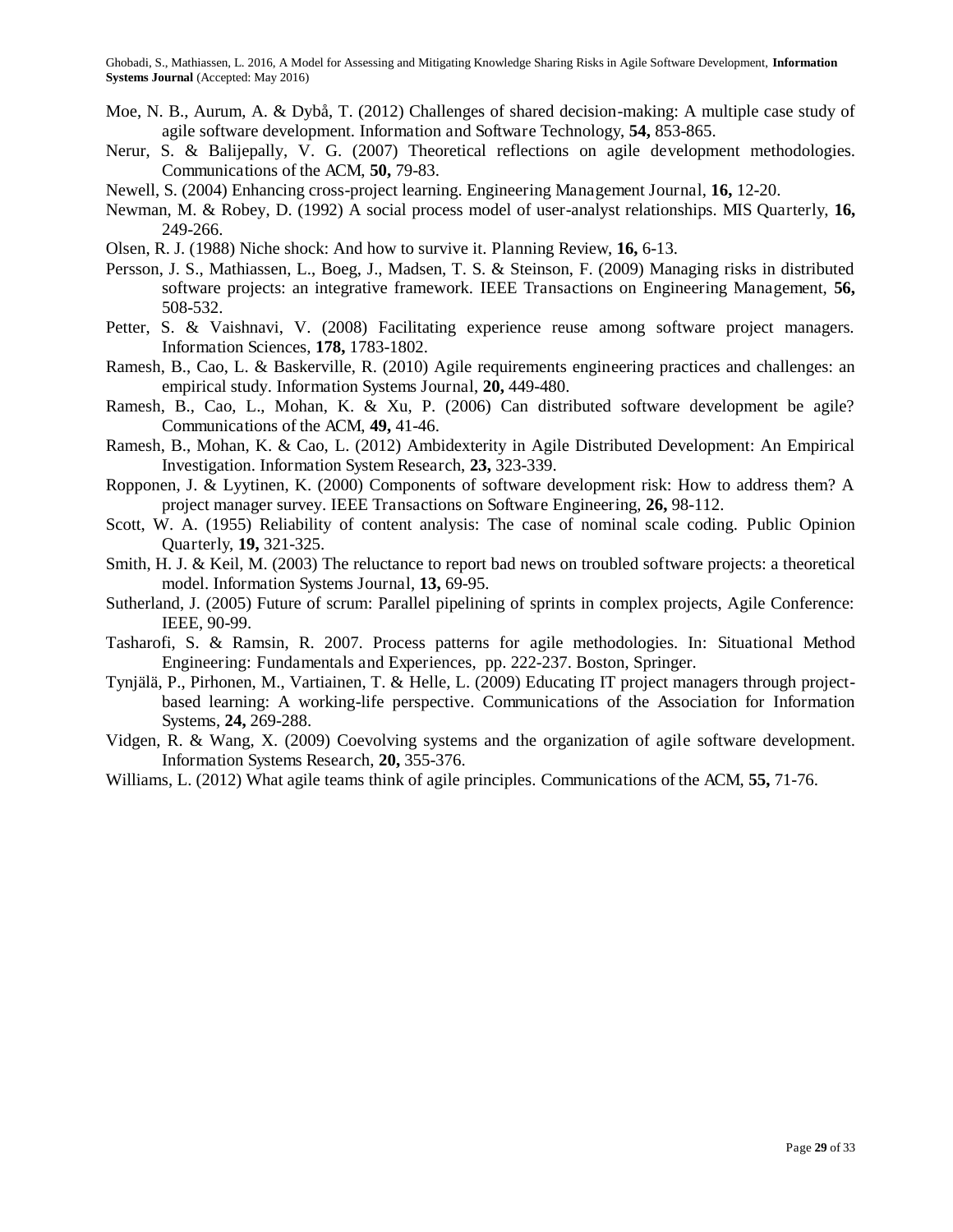## **Appendix 1: Interview Guide**

In this project, how important was 'effective knowledge sharing" among team members? In what ways was knowledge sharing practiced?

During the project, how satisfied were you by the knowledge sharing practices among team members?

In what ways did knowledge sharing help the project achieve its goals?

Which problems did you notice in achieving effective knowledge sharing among team members?

What were the key enablers of effective knowledge sharing?

What were the key barriers to effective knowledge sharing?

Now, I have noted a number of barriers to effective knowledge sharing in this project. Can you please have a look and sort them for me based on their level of importance.

Is there anything else that you would like to mention that we did not cover?

[\(Ghobadi & Mathiassen, 2015\)](#page-27-4)

## **Appendix 2: Sample Coding**

| Codes                                                                               | <b>Sample Quote</b>                                                                                                                                                                                                          |
|-------------------------------------------------------------------------------------|------------------------------------------------------------------------------------------------------------------------------------------------------------------------------------------------------------------------------|
| High-performing project                                                             | "Stakeholders got the results they wanted and they are happy with how they worked with the team."                                                                                                                            |
| Low-performing project                                                              | "Project stakeholders didn't see results fast enough."                                                                                                                                                                       |
| Complex business rules                                                              | "They [developers] knew what the algorithm was and what the code for it was, but understanding<br>what the code's ultimate goal was and spotting errors in the output was hard and time consuming"<br>(user representative). |
| Making experienced and motivated<br>developers available                            | "We had [a senior developer] who has the most experience of these products. We asked him how<br>things work. If he hadn't been available it would have been much more difficult"                                             |
| Lack of motivation in the team                                                      | "I think they may have been less motivated, because they didn't feel that their work was as important<br>as what some of the other teams were doing"                                                                         |
| Emphasizing the organizational<br>importance of the project                         | "And, we are trying to basically let them be aware that they are in a position that is highly visible in<br>the company and can grow very rapidly"                                                                           |
| Employing agile methodology without<br>planning up front                            | "I didn't understand how much time would be required of me at the start."                                                                                                                                                    |
| Understanding client and being open and<br>flexible to adapt to changing conditions | "It seemed to me there was a clear awareness of the kinds of pressures that people in [my business]<br>have. So when I had difficulty making myself available, they [development team] were very quick to<br>adapt"          |
| Inadequate client availability and<br>participation                                 | "Most of the people in [my business] have heavy workloads and administrative loads"                                                                                                                                          |
| Different working and discipline-related<br>backgrounds among members               | "We had a huge amount of discrepancy in terms of people's knowledge. We had someone who knows<br>the [domain knowledge] over five years. We had people who had never worked on [this area]."                                 |
| Decreasing the length of sprints                                                    | "Developers thought three weeks sprint to be better for their focus, because of rotating shifts with an<br><i>alternative project.</i> "                                                                                     |

## **Appendix 3: Project Summaries (Within-Case Analyses)**

| <b>Project Alpha One Summary</b> |                                                                                          |                                                                                                                                                                                                                                                                                                                 |
|----------------------------------|------------------------------------------------------------------------------------------|-----------------------------------------------------------------------------------------------------------------------------------------------------------------------------------------------------------------------------------------------------------------------------------------------------------------|
| <b>Risk Area</b>                 | <b>Risks Item</b>                                                                        | <b>Resolutions Actions</b>                                                                                                                                                                                                                                                                                      |
|                                  | Unfamiliarity with development and collaboration<br>technologies                         | Use pair programming to facilitate learning across development team<br>Relocate developers to spend more time with each other                                                                                                                                                                                   |
| Team<br>Capabilities             | Lack of IT resources and working experience with<br>software companies in client company | Discuss expectations and requirements with client and within team<br>Analyze client organization dynamics and be open to adapt to changing<br>conditions<br>Leverage team diversity through cross team observation and close team<br>member collaboration<br>Promote positive relationships across stakeholders |
| Project<br>Communication         | Lack of communication of agile time requirements<br>with client up front                 | Analyze client organization dynamics and be open to adapt to changing<br>conditions<br>Support client and team communication with collaboration technologies<br>Share key project information with client representatives using nontechnical                                                                    |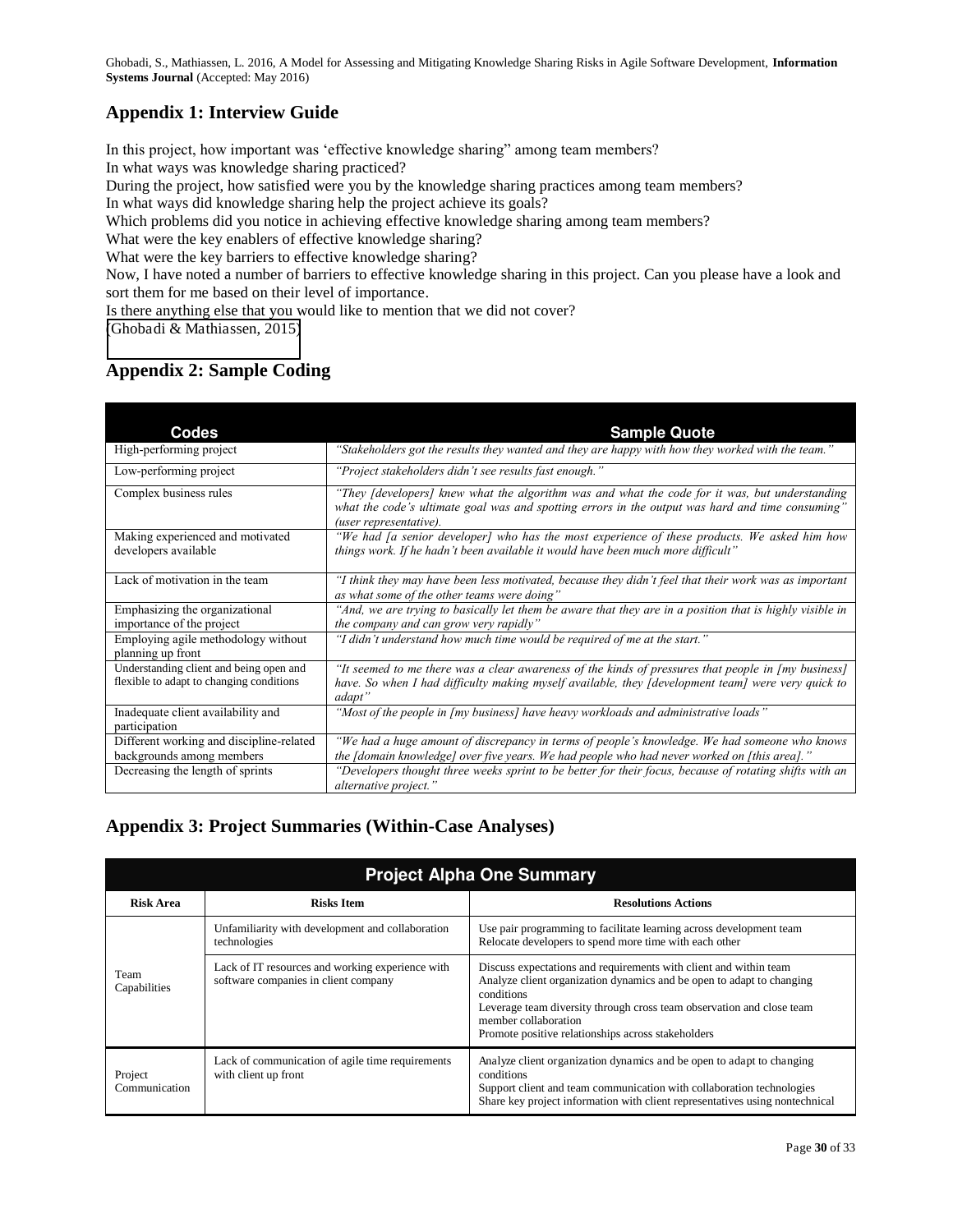|                         |                                                                           | language<br>Discuss expectations and requirements with client and within team                                                                                 |
|-------------------------|---------------------------------------------------------------------------|---------------------------------------------------------------------------------------------------------------------------------------------------------------|
| Project<br>Organization | Multitasking and lack of continuity in development<br>team                | Leverage team diversity through cross team observation and close team<br>member collaboration<br>Assign team full time to project                             |
|                         | Frequent change of IT representatives in client<br>company                | Increase developers' business knowledge through client-organized training<br>sessions<br>Build collaborative relationship with IT team in client organization |
| Project<br>Setting      | Dependence on existing or legacy technology                               | Discuss expectations and requirements with client and within team                                                                                             |
|                         | Different approaches to agility between<br>development and client company | Analyze client organization dynamics and be open to adapt to changing<br>conditions                                                                           |
|                         | Bureaucratic and centralized organizations                                | Leverage positive relationships between client representatives and client<br>management                                                                       |

| <b>Project Alpha Two Summary</b> |                                                                                            |                                                                                                                                                                                                                                 |
|----------------------------------|--------------------------------------------------------------------------------------------|---------------------------------------------------------------------------------------------------------------------------------------------------------------------------------------------------------------------------------|
| <b>Risk Area</b>                 | <b>Risks Item</b>                                                                          | <b>Resolutions Actions</b>                                                                                                                                                                                                      |
| Team<br>Diversity                | Different speaking languages among members                                                 | L,                                                                                                                                                                                                                              |
| Team<br>Perceptions              | Lack of motivation, focus and adaptability in<br>development team                          | $\overline{a}$                                                                                                                                                                                                                  |
|                                  | Inappropriate assumptions about project scope made<br>by client                            | Discuss expectations and requirements with client and within team                                                                                                                                                               |
|                                  | Insufficient understanding of business domain and<br>context                               | Share historic and current systems documentation across team<br>Increase developers' business knowledge through client-organized training<br>sessions                                                                           |
| Team                             | Inadequate social skills                                                                   |                                                                                                                                                                                                                                 |
| Capabilities                     | Lack of IT resources and working experience with<br>software companies in client company   | Provide client with knowledge about agile projects through workshop<br>Discuss expectations and requirements with client and within team<br>Analyze client organization dynamics and be open to adapt to changing<br>conditions |
| Project<br>Communication         | Inadequate client availability and participation                                           | Change the length of split sprints to improve interactions<br>Analyze client organization dynamics and be open to adapt to changing<br>conditions                                                                               |
|                                  | Lack of communication of agile time requirements<br>with client up front                   | Analyze client organization dynamics and be open to adapt to changing<br>conditions                                                                                                                                             |
|                                  | Lack of concurrence within client team                                                     | ÷,                                                                                                                                                                                                                              |
| Project<br>Organization          | Tight sprints schedule with little time for interaction                                    |                                                                                                                                                                                                                                 |
|                                  | Inadequate planning and organization in agile<br>practices                                 | $\overline{a}$                                                                                                                                                                                                                  |
|                                  | Multitasking and lack of continuity in development<br>team                                 |                                                                                                                                                                                                                                 |
|                                  | Inadequate planning and insufficient documentation<br>(communicate face-to-face principle) |                                                                                                                                                                                                                                 |
| Project<br>Technology            | Making decisions in development without<br>consulting client                               |                                                                                                                                                                                                                                 |
|                                  | Lack of a good prototype to communicate<br>requirements between stakeholders               | Provide client with knowledge about agile projects through workshop                                                                                                                                                             |
|                                  | Employing agile methodology without planning up<br>front                                   | ÷,                                                                                                                                                                                                                              |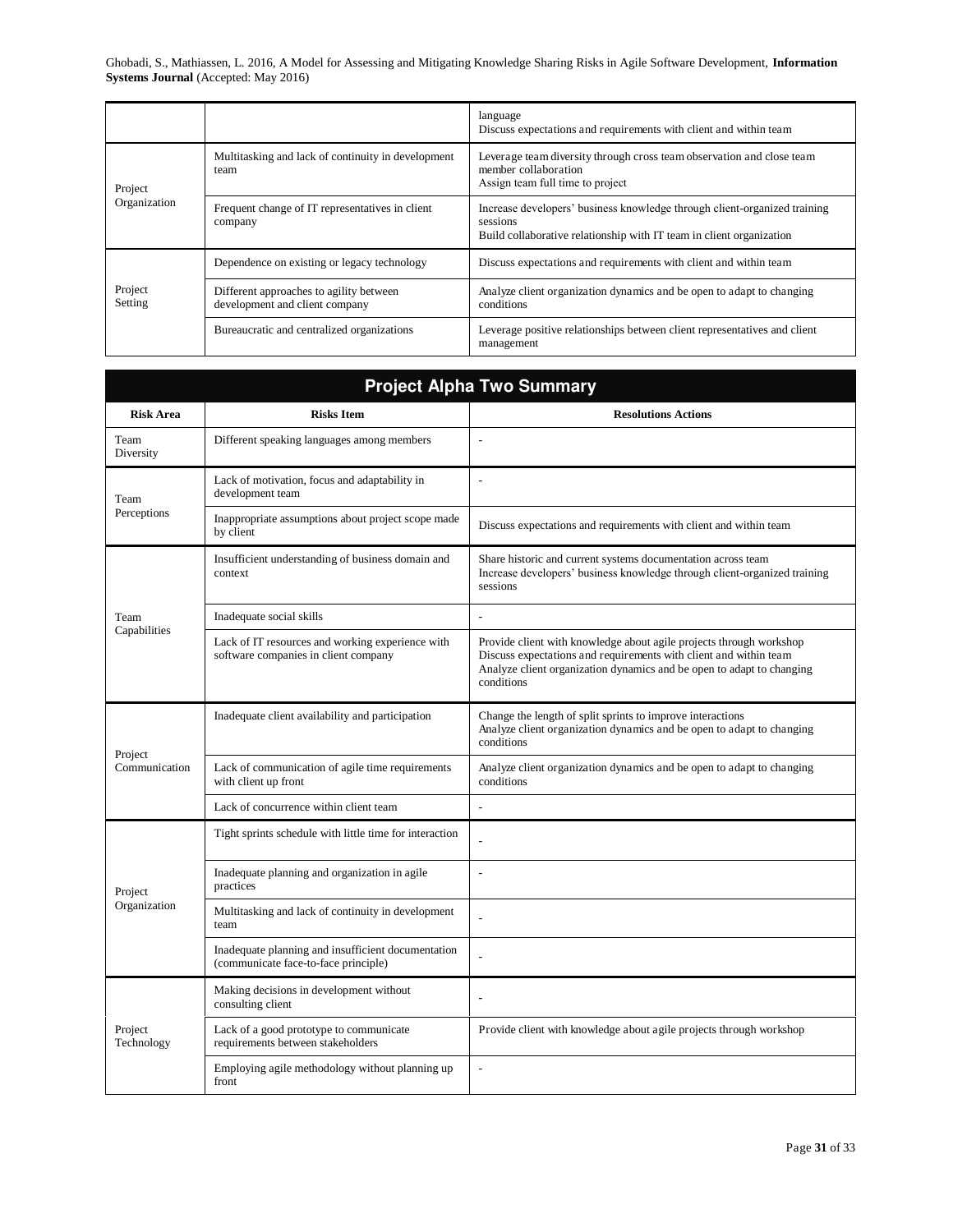| Project<br>Setting | Complex and domain specific project                             | Discuss expectations and requirements with client and within team<br>Recruit experienced and motivated developers<br>Communicate importance of project to team members for key stakeholders<br>and career opportunities |
|--------------------|-----------------------------------------------------------------|-------------------------------------------------------------------------------------------------------------------------------------------------------------------------------------------------------------------------|
|                    | Small budget agile project with limited room for<br>interaction |                                                                                                                                                                                                                         |
|                    | Profit focused culture in development company                   | -                                                                                                                                                                                                                       |

| <b>Project Beta One Summary</b> |                                                                                            |                                                                                                                                                                                                               |
|---------------------------------|--------------------------------------------------------------------------------------------|---------------------------------------------------------------------------------------------------------------------------------------------------------------------------------------------------------------|
| <b>Risk Area</b>                | <b>Risk Item</b>                                                                           | <b>Resolutions Actions</b>                                                                                                                                                                                    |
| Team<br>Diversity               | Different speaking languages among members                                                 | Create and share goals within team                                                                                                                                                                            |
|                                 | Different working and disciple-related backgrounds<br>among members                        | Communicate importance of project to team members for key stakeholders<br>and career opportunities<br>Create and share goals within team<br>Delegate project responsibilities within team                     |
|                                 | Different time zones and physical distance between<br>members                              | Support participation and flexibility in project's decision making                                                                                                                                            |
|                                 | Lack of prior joint working experience in<br>development team                              | Communicate importance of project to team members for key stakeholders<br>and career opportunities<br>Create and share goals within team<br>Delegate project responsibilities within team                     |
|                                 | Different speaking languages among members                                                 | $\overline{a}$                                                                                                                                                                                                |
| Team<br>Perceptions             | Lack of motivation, focus and adaptability in<br>development team                          | Communicate importance of project to team members for key stakeholders<br>and career opportunities<br>Create and share goals within team                                                                      |
|                                 | Fear of low estimates in development team                                                  | $\overline{a}$                                                                                                                                                                                                |
| Team<br>Capabilities            | Insufficient understanding of business domain and<br>context                               | $\overline{a}$                                                                                                                                                                                                |
| Project<br>Communication        | Product owner lack of sharing client feedback with<br>development team                     | Discuss expectations and requirements with client and within team                                                                                                                                             |
| Project<br>Organization         | Tight sprints schedule with little time for interaction                                    | Create and share goals within team<br>Communicate importance of project to team members for key stakeholders<br>and career opportunities<br>Recruit experienced and motivated developers                      |
|                                 | Inadequate planning and organization in agile<br>practices                                 | $\overline{a}$                                                                                                                                                                                                |
|                                 | Multitasking and lack of continuity in development<br>team                                 | $\overline{a}$                                                                                                                                                                                                |
| Project<br>Technology           | Lack of using high quality collaboration<br>technologies and processes in development team | Relocate developers to spend more time with each other                                                                                                                                                        |
| Project<br>Setting              | Complex and domain specific project                                                        | Discuss expectations and requirements with client and within team<br>Communicate importance of project to team members for key stakeholders<br>and career opportunities<br>Create and share goals within team |
|                                 | Multidimensional project involving both application<br>and infrastructure development      | $\overline{a}$                                                                                                                                                                                                |

| <b>Project Beta Two Summary</b> |                                                                     |                                                                                                                             |
|---------------------------------|---------------------------------------------------------------------|-----------------------------------------------------------------------------------------------------------------------------|
| Risk Area                       | <b>Risks Item</b>                                                   | <b>Resolutions Actions</b>                                                                                                  |
| Team<br>Diversity               | Different working and disciple-related backgrounds<br>among members | Discuss expectations and requirements with client and within team<br>Relocate developers to spend more time with each other |
|                                 | Lack of prior joint working experience in                           | Discuss expectations and requirements with client and within team                                                           |